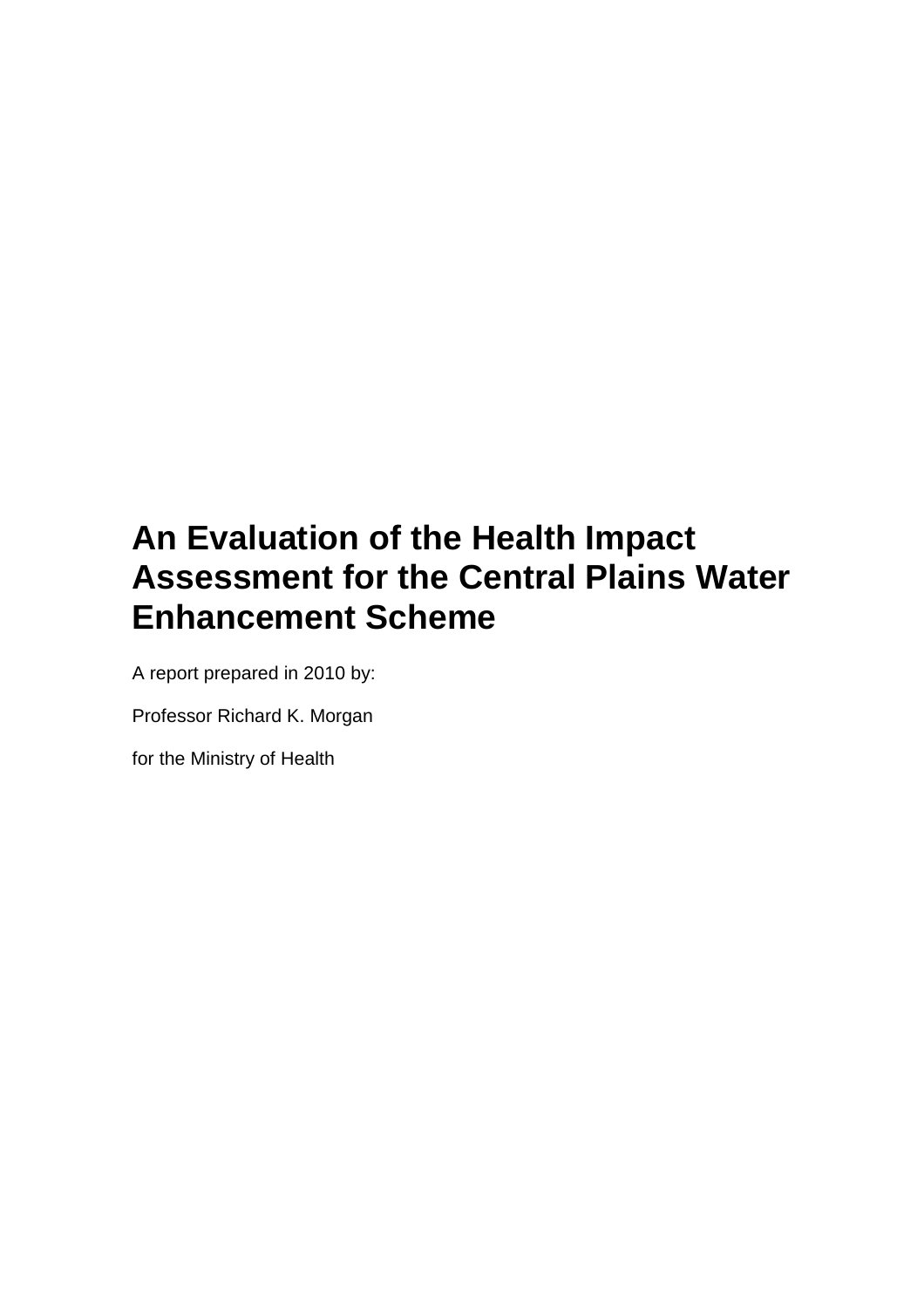Disclaimer: The views presented in this report are those of the authors and do not necessarily represent the views of the Ministry of Health.

> Published in August 2011 by the Ministry of Health PO Box 5013, Wellington, New Zealand

ISBN 978-0-478-37305-9 (online) HP 5382

This document is available on the Ministry of Health's website: http://www.moh.govt.nz

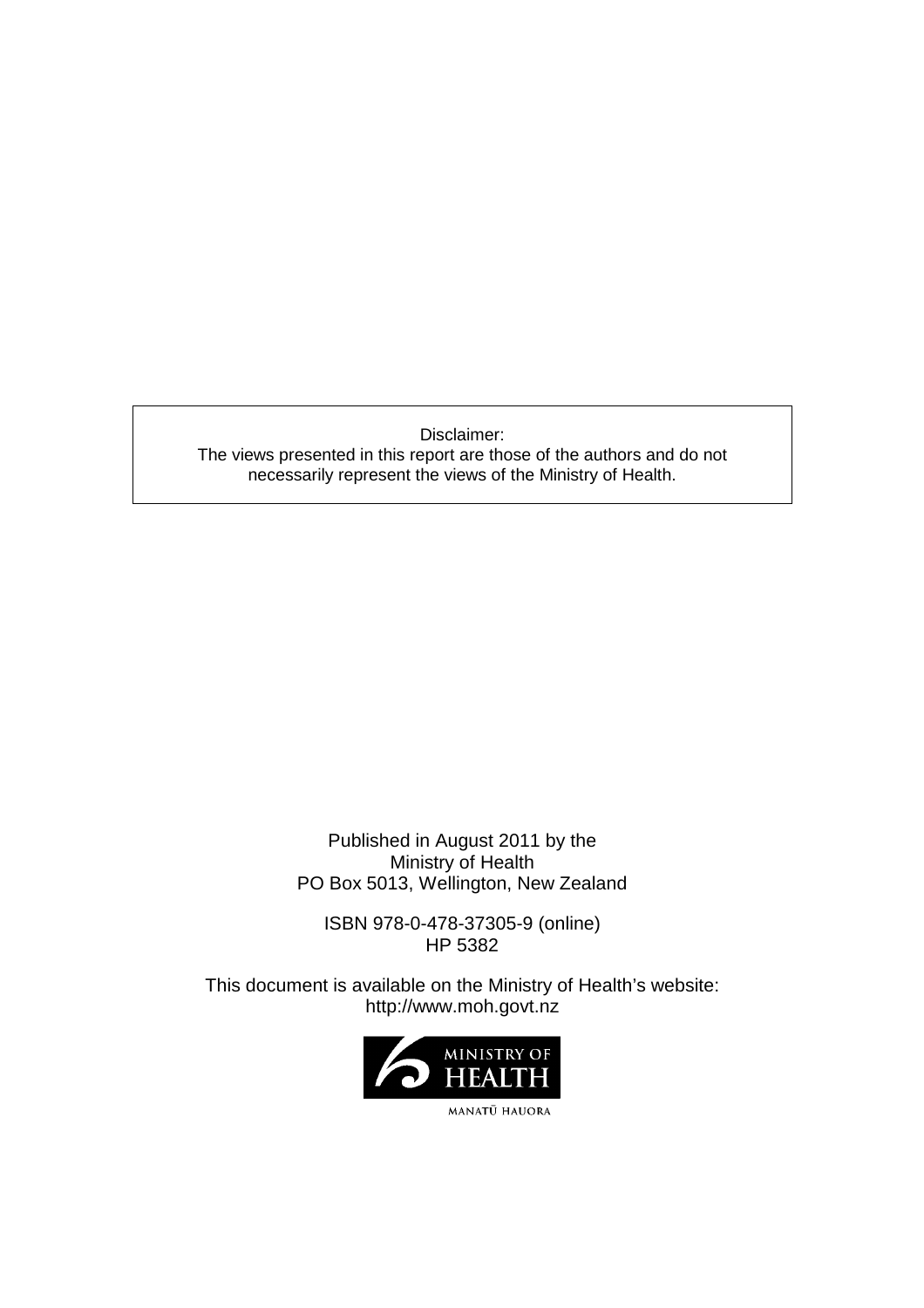# **Acknowledgements**

The evaluation was conducted in 2010 by Professor Richard Morgan, Centre for Impact Assessment Research and Training, Department of Geography, University of Otago, Dunedin, New Zealand.

The author is grateful for the support and input from the interviewees, the survey respondents, and the two independent reviewers of the HIA. The comments of two Ministry of Health peer reviewers were particularly appreciated.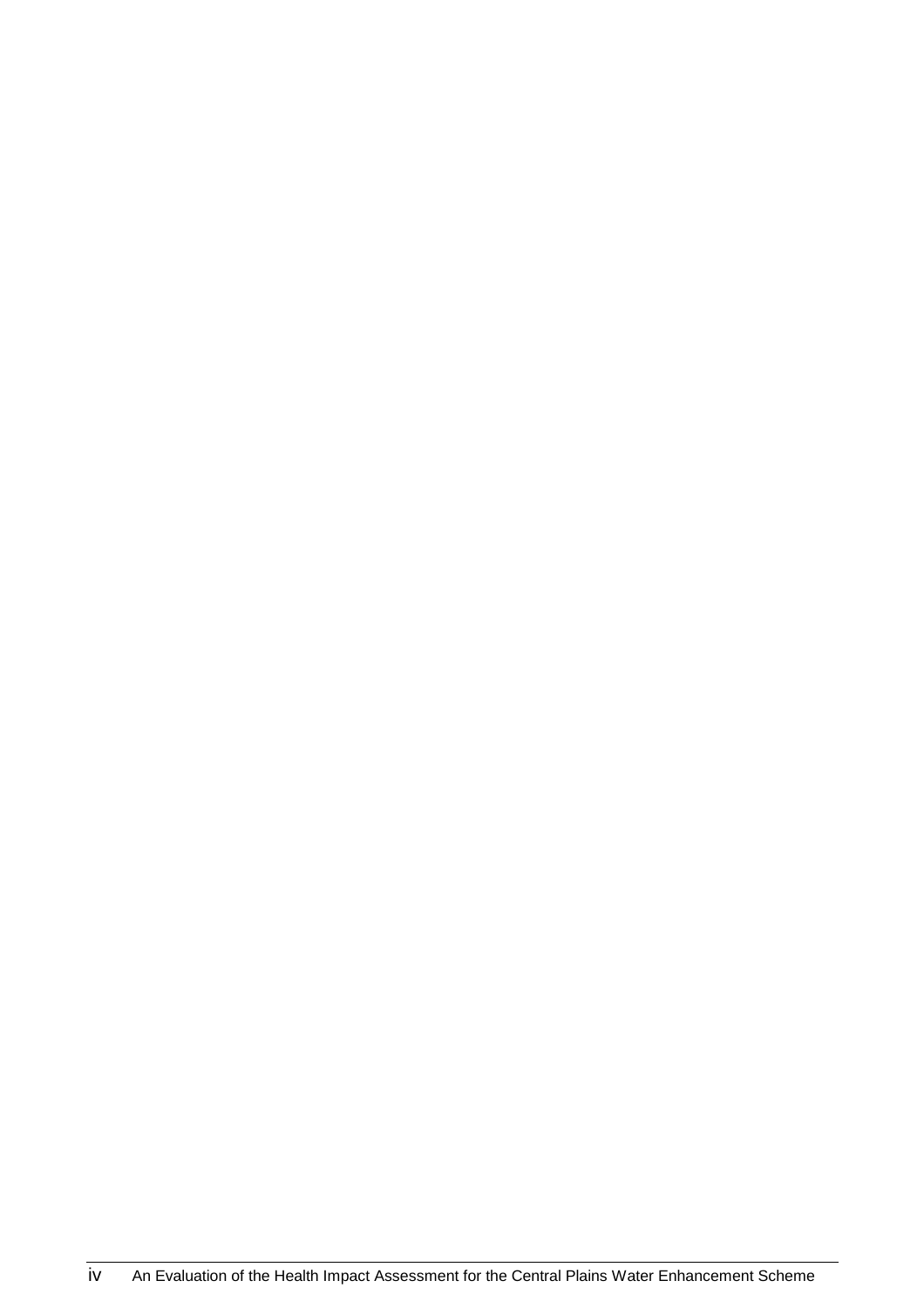# **Contents**

| 1. |                                                                          |  |
|----|--------------------------------------------------------------------------|--|
| 2. | Overview of references to the HIA in the hearing commissioners' reports7 |  |
| 3. |                                                                          |  |
| 4. |                                                                          |  |
| 5. |                                                                          |  |
| 6. |                                                                          |  |
|    |                                                                          |  |
|    | 1                                                                        |  |
|    | $\overline{2}$                                                           |  |
|    | 3                                                                        |  |
|    |                                                                          |  |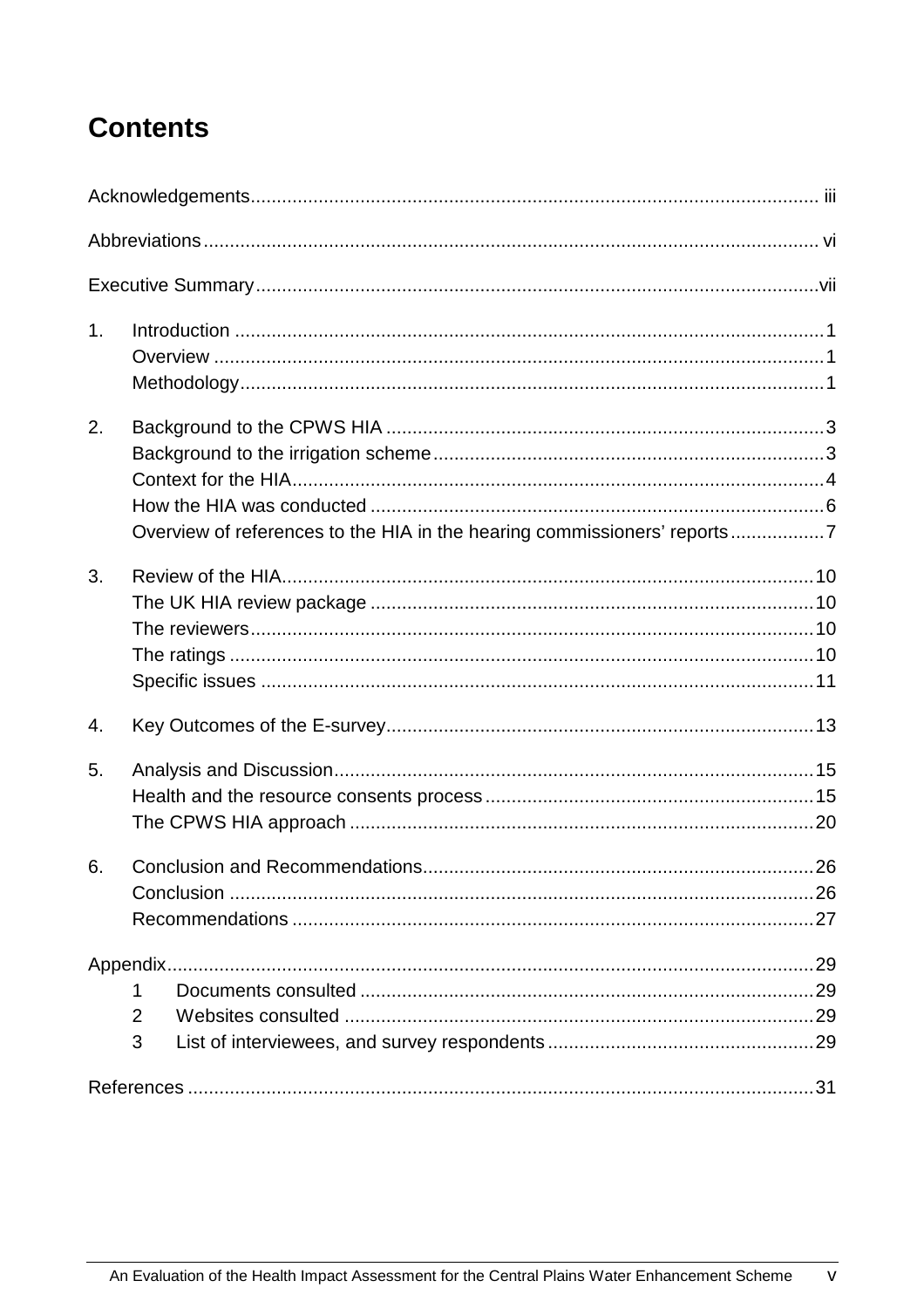# **Abbreviations**

- AEE assessment of environmental effects
- CPWS Central Plains Water (enhancement) Scheme
- DHB District Health Board
- HIA health impact assessment
- MAV maximum acceptable value
- RMA Resource Management Act 1991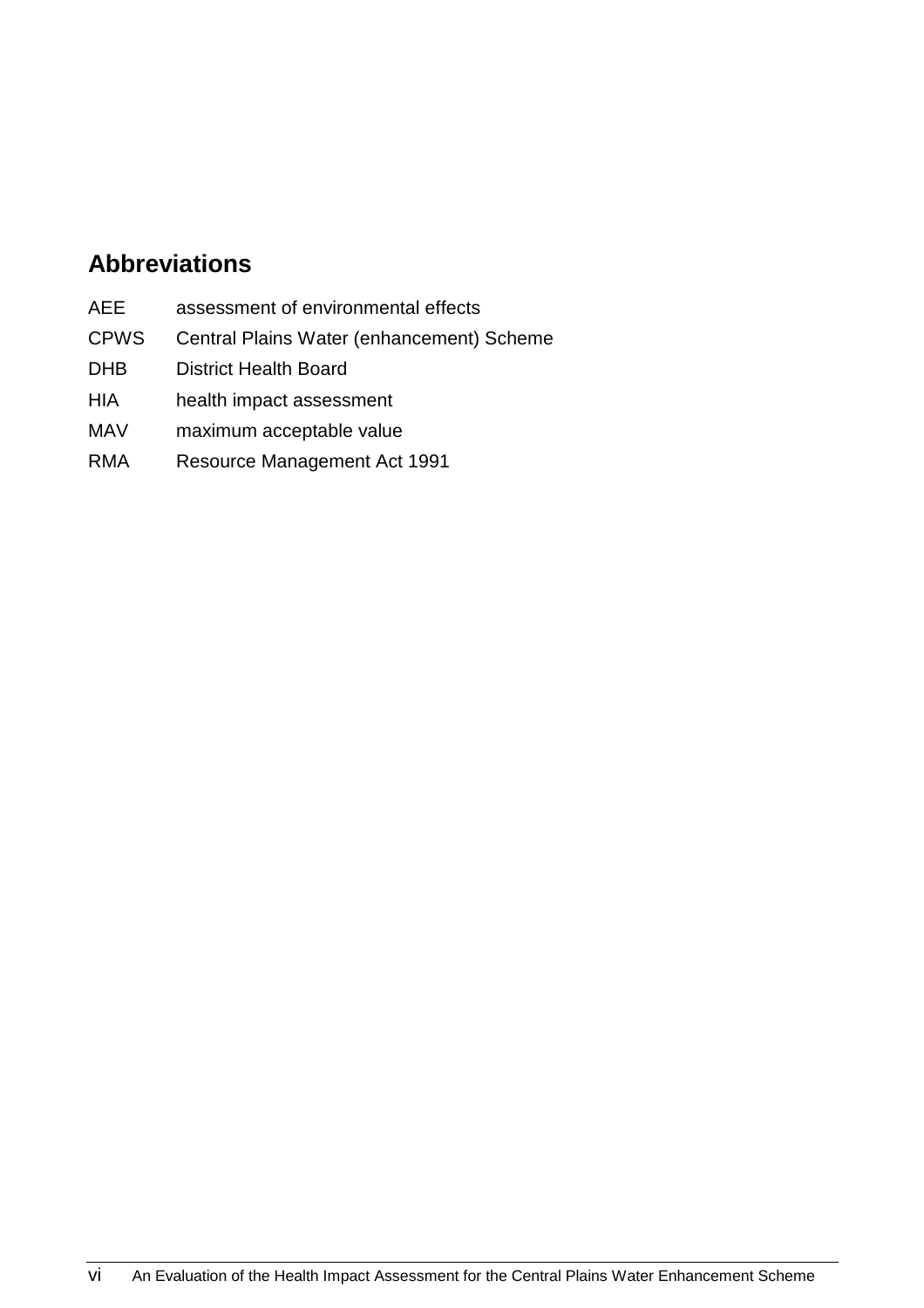# **Executive Summary**

### **Background**

The Central Plains Water Enhancement Scheme (CPWS) is a proposal to irrigate the central plains of Canterbury using water diverted from the Waimakariri and Rakaia rivers stored in a dam in the Waianiwaniwa valley. The two councils responsible for the initiative, Christchurch City Council and Waimakariri District Council, set up a trust to raise funds and guide the proposal, and a company (Central Plains Water Ltd) to manage the design of the scheme, the resource consent process and subsequent implementation of the programme. Resource consent applications were lodged in 2005 to Selwyn District Council and Environment Canterbury, and joint hearings eventually started in 2008.

However, before the hearings began, there were concerns that the health implications of the CPWS had not been clearly identified or evaluated in the assessment of environmental effects (AEE) or associated documents in a way that would allow members of the public to consider the health consequences for themselves, their family or their community. The case for a separate, integrated and coherent treatment of health issues was strong, so the decision was made by Canterbury District Health Board to proceed with a separate health impact assessment (HIA).

The assessment was carried out by Community and Public Health (the Public health Unit of Canterbury DHB). In view of the limited time available to submit a report prior to the hearings, a rapid appraisal approach was used. Although Central Plains Water Ltd and its consultants were not convinced a separate HIA was necessary, they co-operated with the HIA team, contributed to the various workshops and supplied any necessary information.

This HIA generated a great deal of interest and comment, both in the media and among the various groups and individuals involved with the scheme and its progress through the resource consent process. In the end, the decisions on the resource consents were unsympathetic towards some of the key messages of the HIA, and the hearing commissioners regarded the HIA as less than objective.

Given that the HIA carried out for the CPWS was one of the first stand-alone project-level  $HIA<sup>1</sup>$  reports to be completed in New Zealand and in light of the critical reception it received, the Health Impact Assessment Support Unit of the Ministry of Health saw this HIA as suitable for a detailed evaluation. In brief, the terms of reference for the evaluation were to:

- review the HIA, using an internationally recognised framework for reviewing HIA reports
- evaluate the HIA process within the context of the Resource Management Act 1991 (RMA)
- provide an overarching review of the HIA in the context of good impact assessment practice and the roles the environment and health sectors should ideally be taking in this type of HIA.

<sup>1</sup> A project-level HIA is an HIA conducted on a specific project in the RMA context.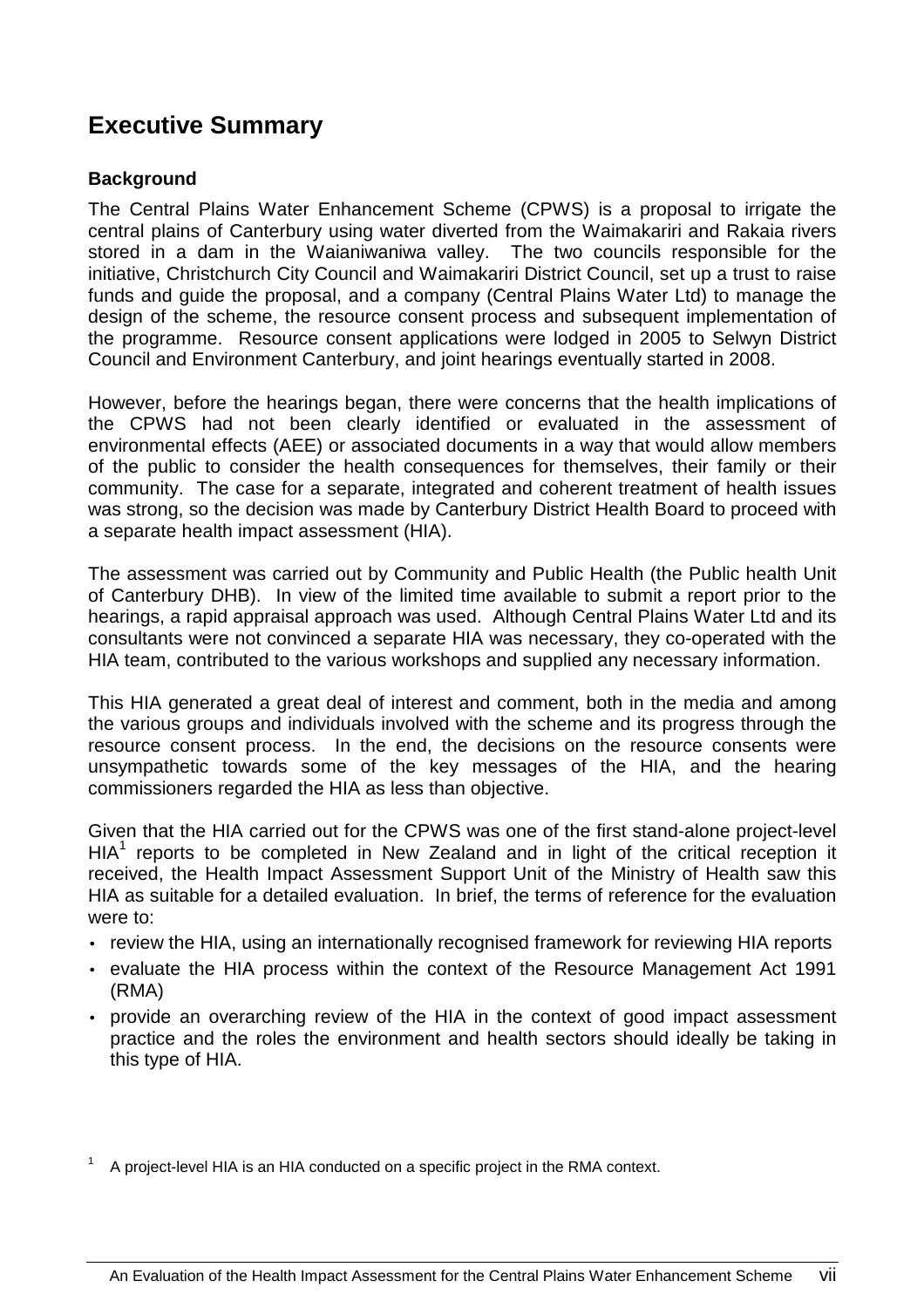The methods used to carry out the evaluation included:

- an analysis of the HIA report itself and other relevant documents (listed in the Appendix)
- a review of the HIA report using a review package from the UK (Fredsgaard et al 2009)
- a series of semi-structured interviews with key informants
- a survey via email of 12 participants in the HIA stakeholder workshops.

This review has resulted in recommendations to the Ministry of Health, District Health Boards (DHBs) and public health units on the future commissioning and implementation of HIAs in the RMA context.

### **Results of the review of the HIA**

The formal review of the HIA by three independent reviewers identified particular strengths of the HIA report, including:

- it is well researched and thorough
- there is a good explanation of methods, clear scope and good referencing
- a wide range of potential impacts and populations were considered in scoping
- it is strong on stakeholder involvement and engagement in scoping.

The weaker aspects included:

- there was a lack of public health data, community profile information, etc, as a basis for predicting effects and monitoring future outcomes
- the report has the feel of being produced by a committee, or at least of being rushed
- technical information was not always explained properly
- little evidence was provided to support the conclusion that methaemoglobinaemia would result from the project
- background nitrate levels in bore water were not given
- the scoping process was inadequate, especially the initial focus on a limited set of issues and the lack of systematic impact identification approaches
- the links to other forms of impact assessment (social, cultural, environmental) were weak
- the socioeconomic treatment was unconvincing.

The HIA achieved a great deal but fell short in some critical areas. The strengths are consistent with good performance on the broader mechanical tasks, while the weaknesses indicate that the key components of identifying and characterising specific impacts needed improvement. All of these considerations should be tempered by the fact that the HIA was carried out very late in the consent process, using a rapid appraisal approach, by a group new to the HIA process.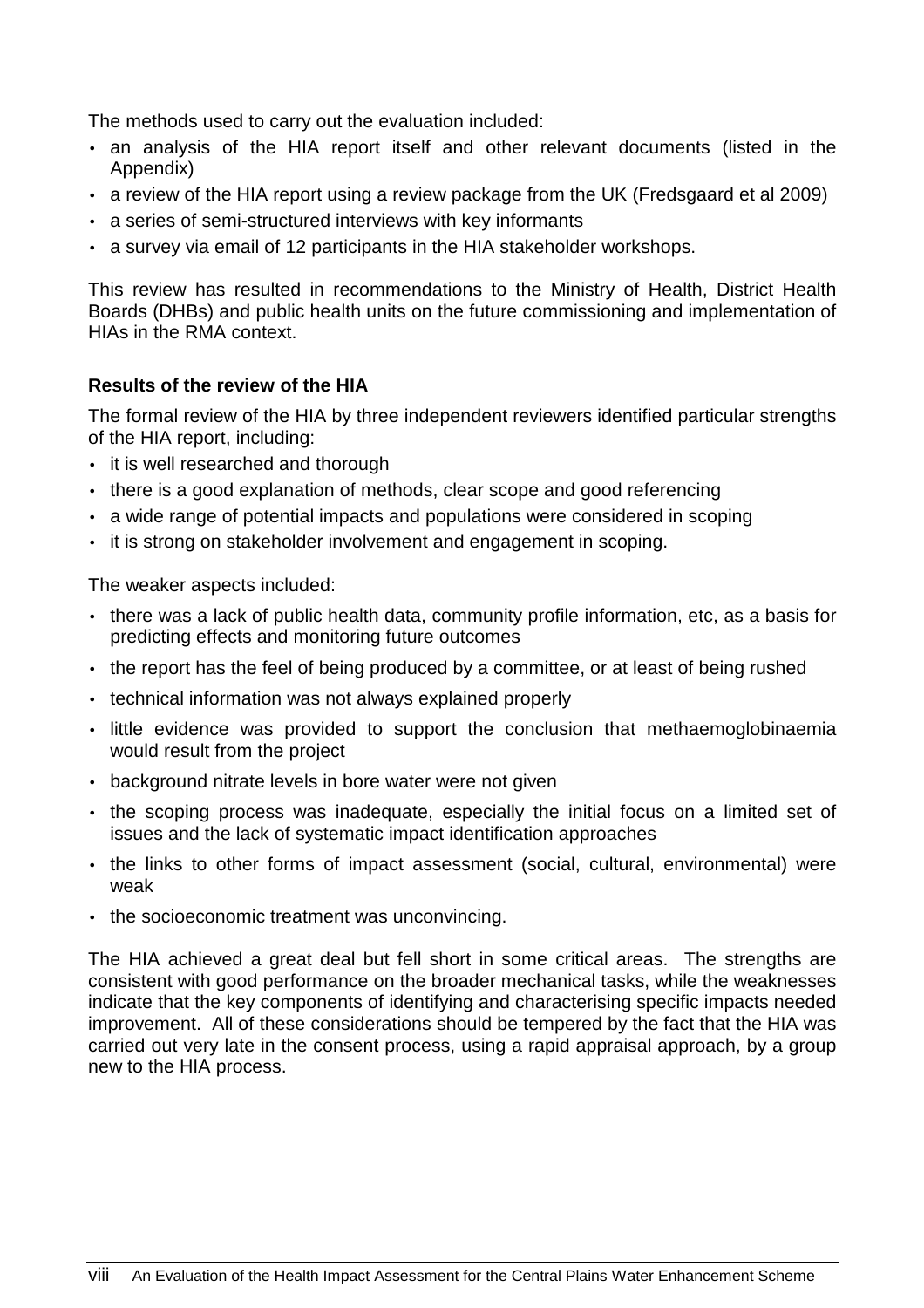The overall impression from the survey of 12 participants in the stakeholder workshops is that the workshops helped raise awareness of public health issues in the context of a major resource development project, which would not have been achieved otherwise. They also acted as a useful way to open up debate and recognise other views, and perhaps helped to develop broader support for particular health issues. However, some felt that the workshops, which comprised many people from different backgrounds, seemed to give all opinions equal weight, with no chance to allow discussion that would test the opinions being voiced. To that extent the workshops appeared to devalue the technical knowledge of experienced participants in an effort to achieve some form of consensus on health issues.

The role of the workshops was generally described in certain ways: to collaborate, to reach broader views, to set community priorities. No-one described them as a way to identify specific health effects, to fill gaps in knowledge or to attach values to potential effects.

### **Discussion**

### **Health and the resource consents process under the RMA**

In establishing a need for an HIA, Community and Public Health and Canterbury DHB staff based their judgement on models of health that are less familiar to many in the resource consent arena. Central Plains Water Ltd had commissioned studies for their AEE based on narrower perspectives of human health, using established environmental assessment practice. The survey responses and interviews suggest the environmental health view still dominates thinking among non-health practitioners. Work overseas has demonstrated deficiencies in the consideration of human health in impact assessments, and there is increasing attention being given to similar issues in New Zealand practices. However, New Zealand practitioners are not picking up on these messages, which would suggest the need for the Ministry of Health, in consultation with DHBs and public health units, to develop RMA-specific guidance on health issues that developers and consultants may need to consider in their AEEs.

The CPWS HIA was seen as fulfilling a specific need: to ensure health concerns were placed before the hearing commissioners in the absence of relevant health information from other reports. However, it does not have to be the model for future use of HIA under the RMA. Under the RMA, health will invariably be one of several forms of evidence considered by decision-makers, and the AEE is the document that draws those threads together.

In this regard, health impact assessment can be viewed in a similar way to social and cultural impact assessment. Neither of these are specifically called for under the RMA, but increasingly it makes good sense for major projects to carry out these studies to meet the purpose of the RMA. The findings can then be incorporated into an overarching AEE report.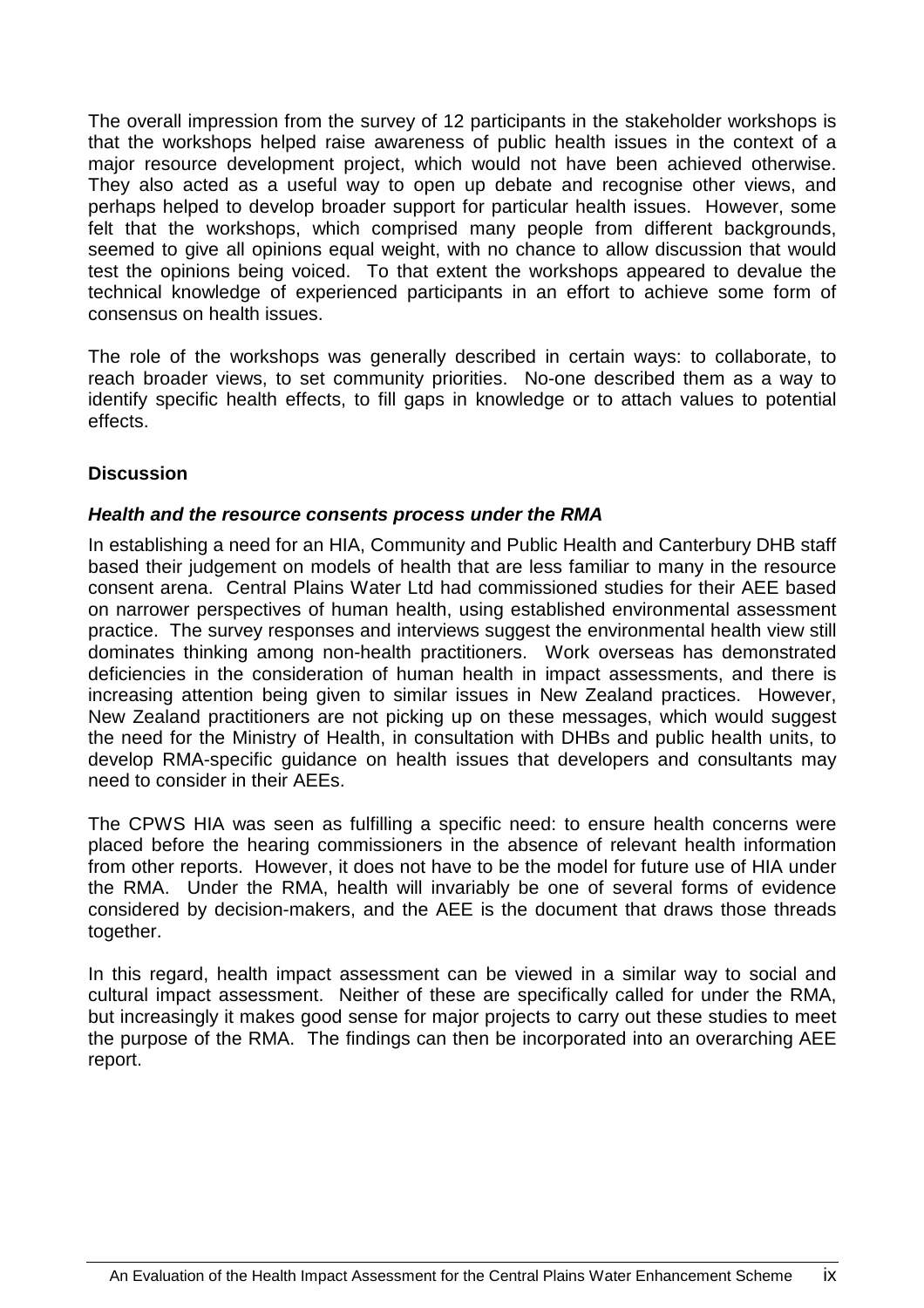This suggests that a separate HIA would be a useful way to develop a coherent picture of the combined effects on health of a project. The HIA could ensure that any potential cumulative health impacts of, for example, declining water quality, increasing noise and rising rents on a particular community, can be recognised and tackled. However, producing a separate report should not mean that health investigations are conducted in isolation from other impact assessment activities. For example, it clearly makes sense for social scientists to work on predicting change in local communities as a basis for health specialists to consider the health implications of that change.

A major theme in the interviews and the survey feedback was the nature of the information generated by the CPWS HIA and its use in the hearings. Although there was broad sympathy for the attempt to identify the health impacts that would be caused by socioeconomic changes brought about by the project, many felt that some of the analyses lacked the necessary level of rigour required for the hearing commissioners. A specific comment was that the HIA attempted to represent the views of the stakeholders and nonexperts (who may have been submitters as well) who attended the workshops, rather than presenting grounded, expert information about possible health impacts. As a result, the commissioners considered the HIA to be lacking in credibility and objectivity, as reflected in the commissioners' comment in Minute 11: 'We put little weight on the "Health Impact Assessment" carried out by the DHB since that was not objectively based'.

Strategies for presenting HIA evidence at resource consent hearings need to recognise that commissioners expect relevant experts to provide and present the different aspects of the HIA, perhaps following a broad overview by the lead preparer of the HIA (or AEE).

### **The CPWS HIA approach**

Stakeholder workshops are widely used in HIA processes in New Zealand and take time and money to run. It may be useful to have guidance available for HIA practitioners involved in resource consent processes on the effective use of such workshops: what they can reasonably be expected to achieve, how to set them up and how to run them. In particular, such guidance should focus on ensuring workshops contribute to the generation of credible, objective, well-grounded impact information.

Compared to experiences with Māori involvement in the HIA for the Greater Christchurch Growth Strategy, which was apparently highly successful, Māori involvement with the CPWS HIA was seen as rather disappointing, and this was acknowledged by the Community and Public Health staff. There are a number of possible reasons for this, including the timing of the workshops, and the speed with which preliminary discussions with individual Māori were set up and the workshop itself was organised. An alternative model, suggested by Paul Horgan, Environmental Advisor, Ngā Rawa Taiao, would be to fund someone to study the cultural health impacts on Māori, alongside the main HIA, and feed that information into the HIA process and the final HIA report. This would focus on potential health impacts on Māori families and communities engaged in culturally related activities, such as traditional food gathering, and so would have a link to the cultural impact assessment, albeit with a definite health focus.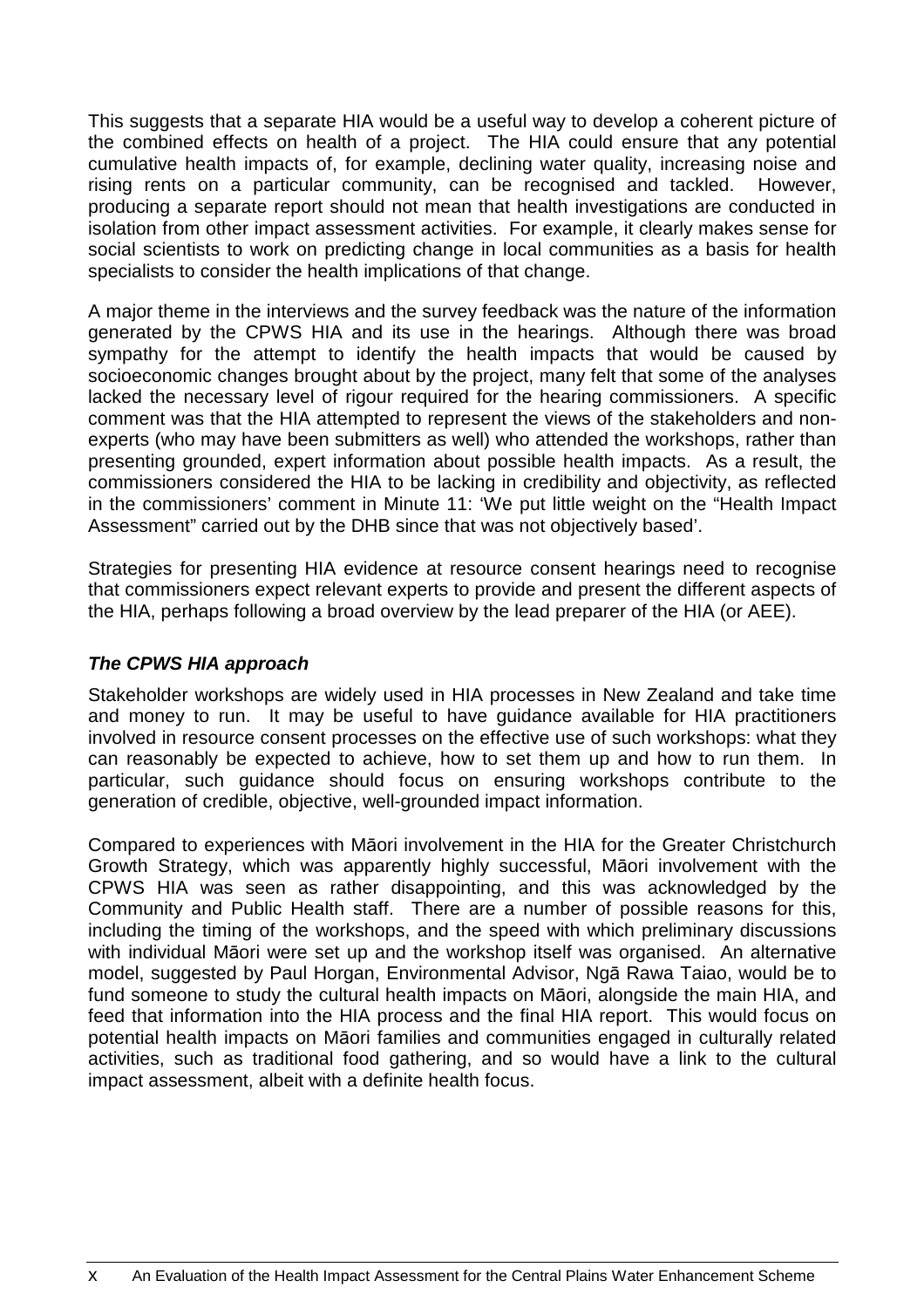The decision was made early to limit the scope of the HIA to three key determinants of health (water quality, employment/wealth and social connectedness) and three vulnerable groups (infants and toddlers, low-income people and Māori). The reason for focusing the HIA in this way was essentially a resource one: funding and time constraints limited what could be achieved, so the decision was made to concentrate on the 'priority' issues. However, decisions on the scope of an HIA need to be informed by a broad initial assessment of the project and its likely impacts, and it is not clear from the CPWS HIA documentation that such an assessment was carried out. An HIA should report the basis of its decisions on the scope so that users can make a judgement about the coverage of the HIA and decide how much trust to place in the work.

A number of research questions were identified in the HIA. Those relating to the socioeconomic determinants of health seemed inappropriately high level, because they did not address the type of project nor the specific environment that might be affected by the project. As such, the questions were perhaps better suited to a national, policy-level HIA rather than a local/regional, project-level assessment. Research questions of this kind will lead to answers that are not immediately relevant to the specific issues of the proposal being assessed. This may be one reason why the socioeconomic analysis in the CPWS HIA was poorly received.

One of the main problems identified by the review was the lack of relevant public health data and community profiles in the HIA. Information about the current status of public health in the potentially affected area is vital to provide a baseline against which future health effects can be measured.

#### **Conclusions**

Overall, it was reasonable for an HIA to be conducted on the irrigation project, given the lack of a coherent and integrated assessment of health impacts in other reports produced by its proponents. A rapid appraisal approach was used in view of time constraints, and this may have been one reason why there were concerns about some of the information put forward in the HIA, especially the arguments advanced on certain socioeconomic aspects. However, a good deal of useful information was generated despite the limited time available, and the process raised awareness of the HIA process among a wide group of practitioners and stakeholders.

Conducting an HIA makes good sense for those major projects that have the potential, in different ways and to differing extents, to affect the health of individuals or groups in the community. An HIA should be viewed as a specialist report in the same mould as a social impact assessment or ecological or cultural impact assessments. It should be conducted as a stand-alone study alongside, and in collaboration with, other related studies, and the findings should be part of the overall AEE for the proposed project. In other situations a stand-alone HIA may not be required, but the health issues should still be given due recognition throughout the AEE process.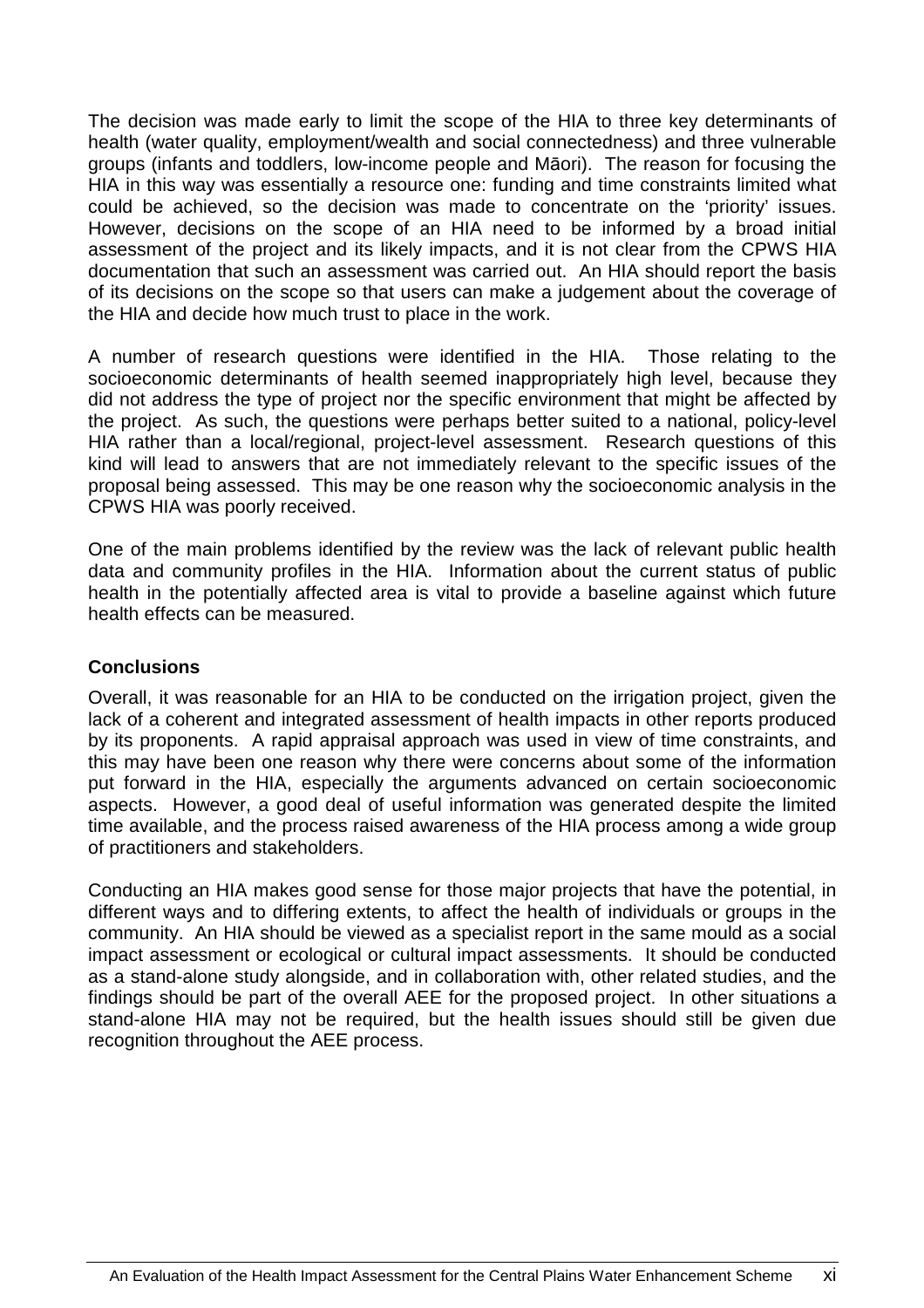To achieve a greater consideration of health within the AEE process, it may be necessary to:

- provide courses on the health impacts of projects for environmental and social consultants and council consent staff
- encourage the growth of a group of health impact specialists able to work within the RMA context
- modify current HIA methods and approaches for use in the RMA context.

#### **Recommendations**

- 1. The Ministry of Health, DHBs and/or public health units should not normally commission HIAs for projects going through the resource consent process. Rather, they should work with regional, district and city councils to encourage proponents to conduct HIAs when appropriate, and provide advice and guidance to proponents, councils, stakeholders and communities to facilitate the HIA process.
- 2. The Ministry of Health should consider providing training courses to encourage existing social and environmental consultants to learn about the environmental and social determinants of health, in order to promote collaborative approaches to assessments that include full consideration of health issues.
- 3. Guidance for HIA in the RMA context should be developed by the Ministry of Health for HIA practitioners. The 1995 Public Health Commission guide could provide a starting point, but it should not be a risk-based approach.
- 4. Training in impact assessment/AEE practices should be developed for potential HIA practitioners (including public health unit and DHB staff involved in guiding or reviewing HIAs). The training should include an explanation of resource consent hearing procedures and guidance on the presentation of evidence to hearings.
- 5. To enhance Māori involvement in HIA processes, consideration might be given to appointing a cultural health impact assessor (from within the Māori community if possible) to prepare a report that informs the main HIA.
- 6. Information on typical health issues associated with major project types should be disseminated by the Ministry of Health. The audience could include decisionmakers, council staff, stakeholder groups, community groups, developers and consultants.
- 7. For major projects, DHBs and/or public health units should consider approaching the relevant territorial and/or regional councils to request involvement in preparing section 42a reports<sup>2</sup> on health impacts for the resource consent hearings.

<sup>2</sup> Section 42A of the Resource Management Act 1991 allows a Council officer to provide a report to the decision-maker on a resource consent made to the Council, and allows the decision-maker to consider the report at the hearing.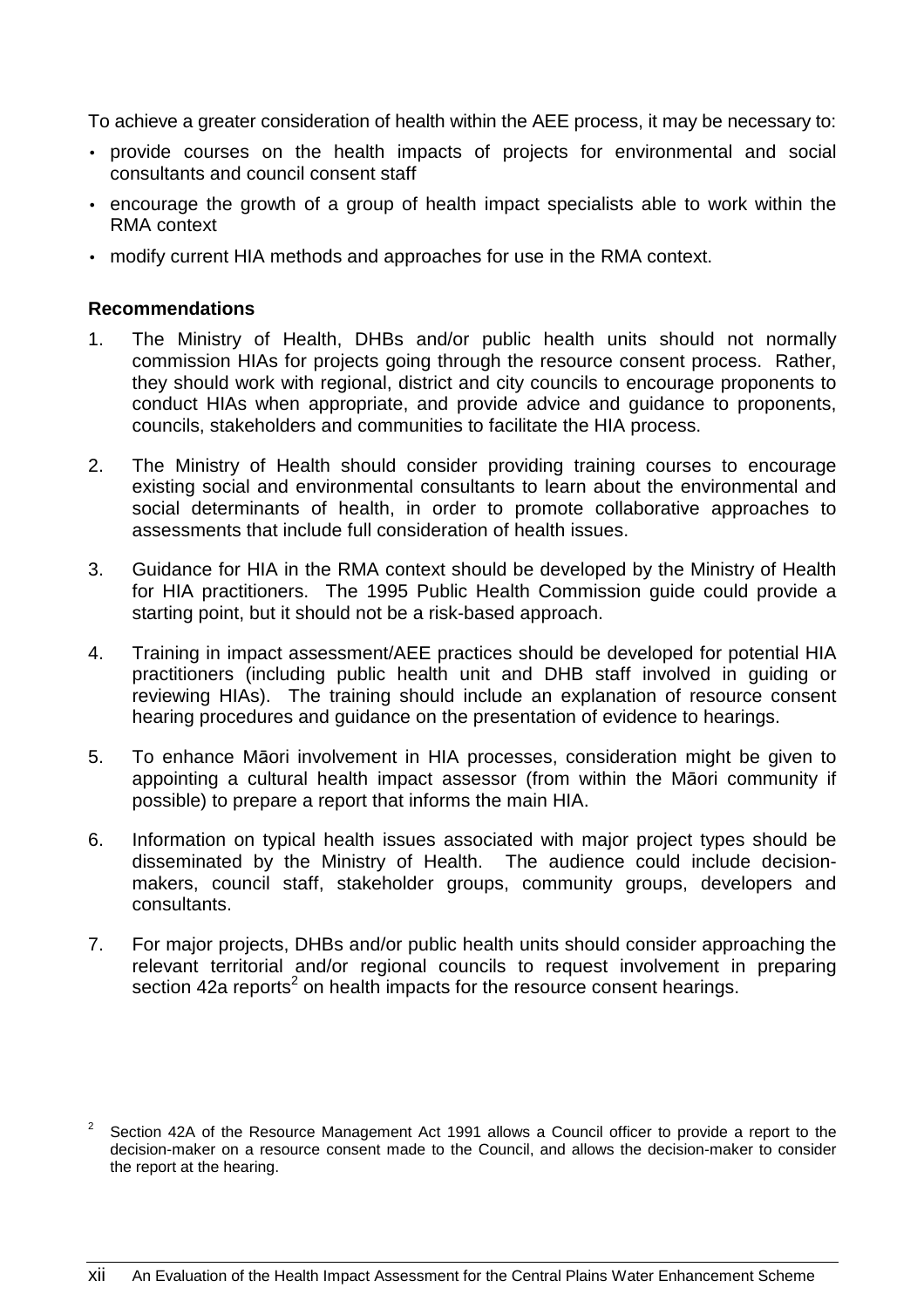# **1. Introduction**

### **Overview**

The Central Plains Water Enhancement Scheme (CPWS) health impact assessment (HIA), produced by Canterbury DHB and funded in large part by the Ministry of Health's Health Impact Assessment Support Unit, is one of the first project-level HIA reports to be completed in New Zealand. Although health has often been addressed in assessments of environmental effects for other major projects, this is probably the first time health issues have been identified and reported in one coherent report for a project of this kind. As such, there was a great deal of interest in how the HIA was received by the practitioners in the resource consent process, who are less used to a high profile on health issues in resource development decision-making.

Unfortunately, the CPWS HIA was poorly regarded by the independent commissioners who conducted the public hearings and reached decisions on the consent applications. It is useful, then, to look at the HIA process followed in this case in order to understand the context within which the decision to conduct the HIA was made and to understand the reasons for the poor reception by the commissioners. This will help to inform future use of HIA in the RMA context.

The terms of reference for this evaluation are to:

- appraise the CPWS HIA using an international HIA review package
- evaluate the CPWS HIA processes within the context of the RMA
- provide an overarching review of the HIA in the context of good impact assessment practice and the roles the environment and health sectors should ideally be taking in project-level HIA.

This information has been used to provide a set of recommendations to the Ministry of Health, DHBs and public health units on the future commissioning and implementation of similar HIAs within the RMA context.

## **Methodology**

The evaluation is primarily a process evaluation, with some outcome evaluation covered in Section 2. Four methods were used to generate the information presented in this report.

- Relevant documents were examined (see the Appendix). These provided the material for understanding the background to the CPWS proposal and the context for the subsequent HIA, which is described in Section 2. These documents also informed the main analysis and discussion in Section 5.
- The HIA review package developed in the UK by Fredsgaard et al (2009) was used to review the CPWS HIA report. The outcomes of the review are reported in Section 3.
- In-depth interviews were conducted with a number of people involved with the CPWS HIA process. The interviews lasted between 40 and 90 minutes and were carried out with seven of the key participants in the CPWS proposal, and the HIA process in particular. Specific themes raised in the interviews were identified, and compared across the interviews and in relation to the role of the interviewee in the HIA process.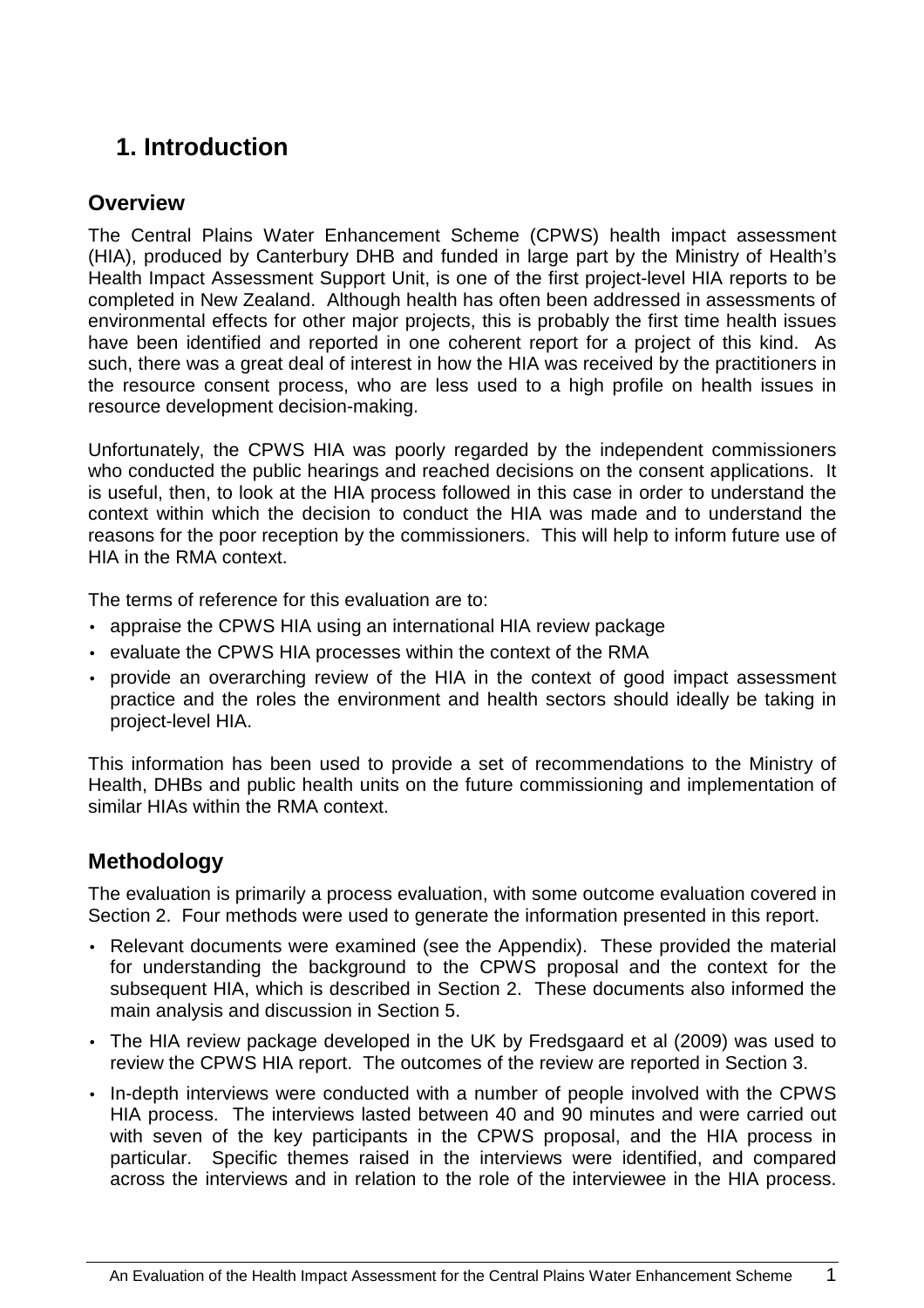This material is not reported in a separate section, to respect the identity of the interviewees, but it is a major component of Section 5.

• An email-based survey was sent to 18 people (ie, about a third of those who attended one or more of the three stakeholder workshops, not including Canterbury DHB staff and the HIA consultants). They were asked to respond to seven questions, which gauged their perceptions of the HIA process and of HIA itself. Three replied that they had not actually attended any of the workshops, and one was overseas when the survey was conducted. Twelve people provided responses to the survey, and their views were collated and compared, and broad conclusions were reached. This information is reported in Section 4 of this report.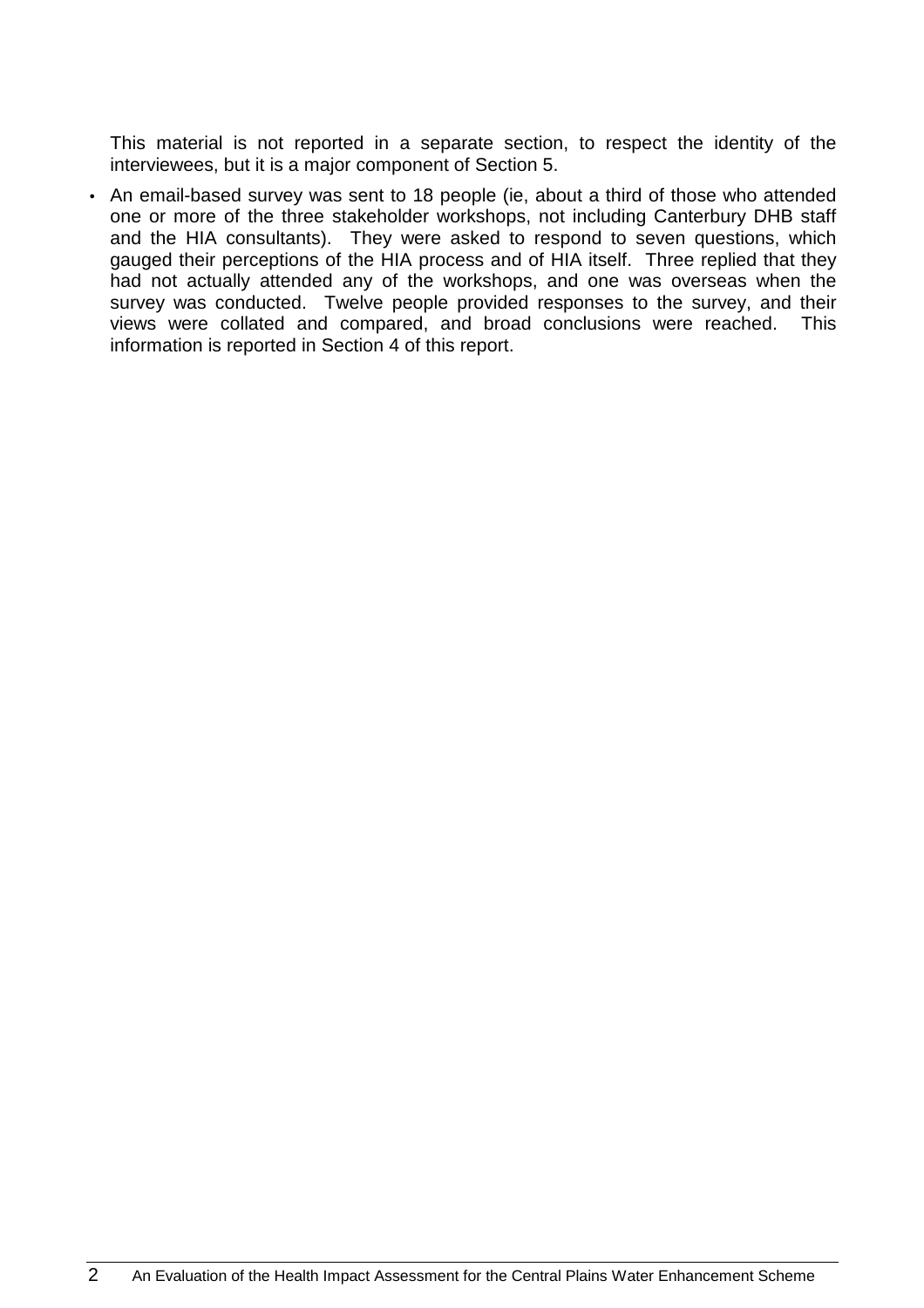# **2. Background to the CPWS HIA**

### **Background to the irrigation scheme**

Investigations into irrigation options in the central plains area of Canterbury had been under way since the early 1990s, but they really took shape during 1999 to 2001, when feasibility studies were conducted and consultation with stakeholders was undertaken. As a result, the two councils responsible for the initiative, Christchurch City Council and the Waimakariri District Council, agreed to set up a trust to raise funds and guide the proposal, along with a company to manage the design of the scheme, the resource consent process and the subsequent implementation of the programme.

Resource consent applications were lodged in 2005 to Selwyn District Council and Environment Canterbury, and joint hearings eventually started in 2008. The basic proposal, as it stood in 2005/06, is as follows (extract from the 2008 CPWS HIA, pp. 13–14):

The CPWS is a proposal to irrigate the central plains of Canterbury using water diverted from the Waimakariri and Rakaia rivers stored in a dam in the Waianiwaniwa valley. The CPWS has been developed from earlier feasibility studies funded by the Selwyn District and Christchurch City Councils. Following those studies, the councils set up the Central Plains Water Trust. The Trust, in turn, set up Central Plains Water Ltd, a private company with some 330 shareholders consisting mostly of local farm owners.

The key elements of the CPW scheme include:

- an intake on the Waimakariri River above the confluence with the Kowai River, a 3 km canal and an approximately 10 km long tunnel feeding water to the Waianiwaniwa Reservoir
- an intake on the Waimakariri River at the Gorge Bridge to bring water into the main headrace across the plains
- an intake on the Rakaia River approximately 8 km downstream of the Gorge Bridge to bring water into the main headrace across the plains
- a main headrace across the plains generally following the 235 m amsl (above mean sea level) contour between the Waimakariri and Rakaia Rivers
- an earth dam (with a maximum height of 55 metres) and consequent reservoir in the Waianiwaniwa Valley to provide stored water that will discharge into the main headrace
- a distribution network of smaller canals down the plains providing water to all shareholder properties in the command area
- pump stations to lift water from the canals to land that is too high to be supplied by gravity in the Windwhistle and Springfield areas
- by-wash and turnout canals at the bottom of the scheme area to discharge surplus water back into surface water ways.

The Central Plains area is located between the Rakaia and Waimakariri Rivers from the base of the Malvern Hills to State Highway One in the east and then a line running approximately north of Burnham.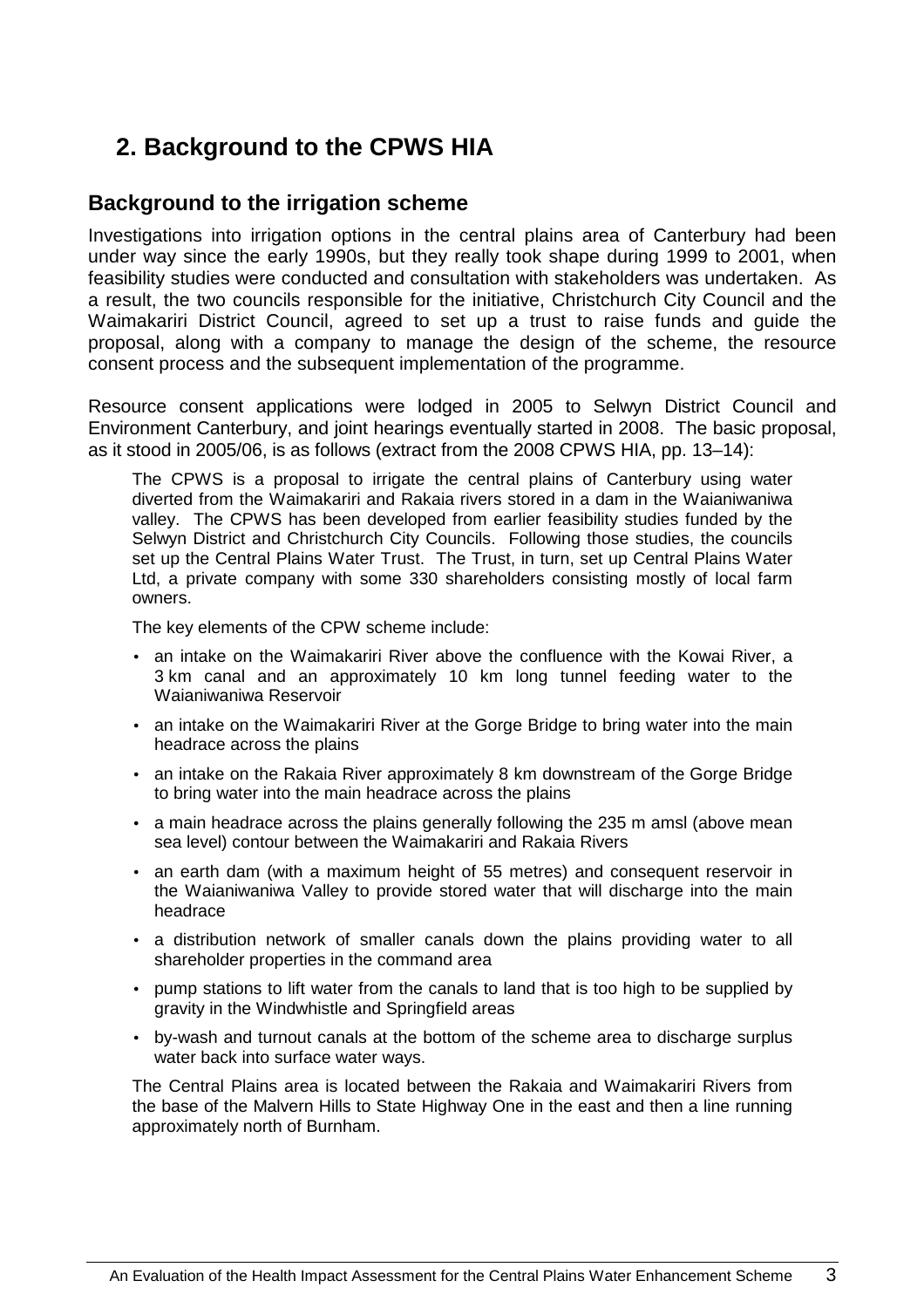The total area encompassed by the Central Plains scheme is 101,800 hectares (ha). The total effective area within the boundary of the scheme is assumed to be 85,000 ha, of which 60,000 ha will be irrigated by scheme water. This represents an increase of 33% of the area currently irrigated from rivers and drains by community owned schemes.

During the combined consent hearings, the commissioners indicated they would not grant consents for the dam and reservoir, so the proposal was modified in 2008 and the modified version completed the consent hearings in 2009. Final decisions were released in May 2010.

## **Context for the HIA**

Before a decision was made to commit to conducting an HIA, the consultants Quigley & Watts were asked by Community and Public Health (the Public health Unit of Canterbury DHB) to examine the treatment of health issues in the various reports prepared up to 2007, and especially in the AEE contained in the resource consent application and in the separate social impact assessment. The consultants concluded that health was not adequately addressed in the existing reports and there would be value in carrying out an HIA.

At this point it is worth briefly looking at the treatment of health in the AEE (June 2006), the 2007 social impact assessment and the cultural impact assessment to appreciate the case for conducting a separate HIA.

### **Assessment of environmental effects**

Health did not feature strongly in the CPWS AEE. In fact, in the treatment of the operational effects of the project (section 8) there are just two main references to health: in the context of health service provision and in the likely positive impact of the project on these services. Water quality is addressed in section 8, but with no direct link to community health. There is just one text reference to maximum acceptable value (MAV) $3$ in relation to nitrate-N concentrations in ground water, but no explanation of its meaning in public health terms. Drinking-water is mentioned three times in this part of the AEE, but again there is no link to health. In the section on construction effects, possible noise and dust impacts on health are briefly acknowledged but are not developed in any way.

### **Social impact assessment**

Social impacts had been reviewed broadly in 2000/01 and formed the basis for the social impact content of the AEE prepared for the consent applications in 2005/06. However, following advice from Diane Buchan, a social impact assessment specialist from Corydon Consultants, Wellington, Selwyn District Council made a section 92 request to Central Plains Water Ltd for further information on social impacts, which led to a fuller social

<sup>3</sup> The concentration of a determinand below which the presence of the determinand does not result in any significant risk to a consumer over a lifetime of consumption. For carcinogenic chemicals, the MAVs set in the Drinking-water Standards for New Zealand generally represent a risk of one additional incidence of cancer per 100,000 people ingesting the water at the concentration of the MAV for 70 years.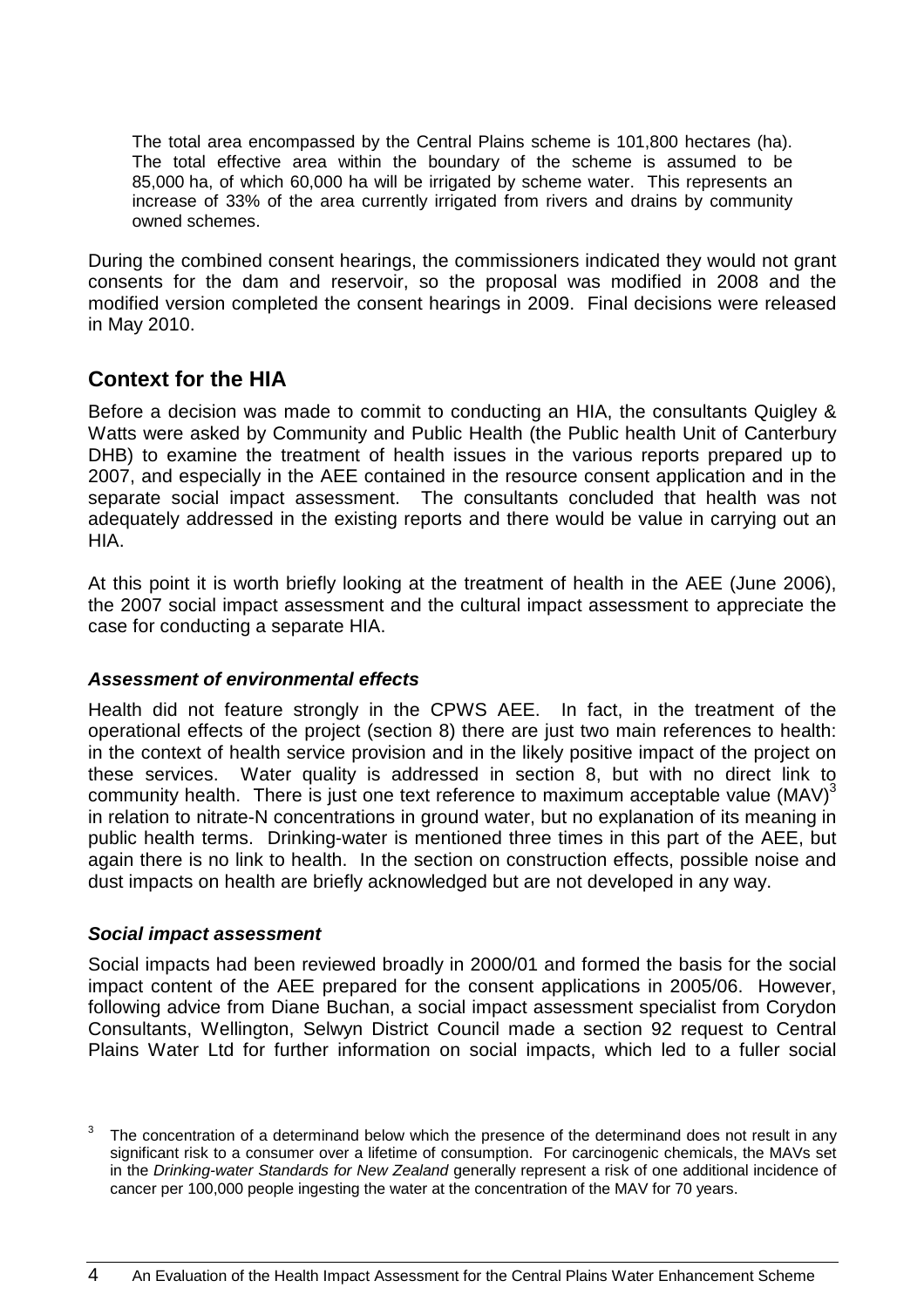impact assessment report by the consultants Taylor Baines in 2007. $4$  However, as the report notes, 'As a result the information is available to submitters to respond to in evidence to the forthcoming joint council (commissioner) hearings and not the general public' (p. 2, emphasis added).

Health issues were addressed in the 2007 social impact assessment, in terms of both environmental health terms (dust, noise, etc) and the health implications for people being required to move from their homes and farms, perhaps after several generations of occupancy. However, the social impact assessment did not provide a systematic assessment of health impacts. In general, the issues were noted rather than investigated further.

### **Cultural impact assessment**

The cultural impact assessment was commissioned by the project's proponents and undertaken by consultants on behalf of Te Taumutu Rūnanga, Te Ngāi Tūāhuriri Rūnanga and Te Rūnanga o Ngāi Tahu. The report<sup>5</sup> was completed in 2005, in time to be used during the preparation of the AEE for the scheme.

The cultural impact assessment identifies five main areas of concern with respect to Māori cultural values:

- 1 Effects related to water abstractions
- 2 Effects related to mixing of waters
- 3 Effects related to the Waianiwaniwa Storage Reservoir
- 4 Effects related to the construction and use of canals
- 5 Effects related to the use of water on the Central Plains (p. 1).

The report does not address human health, apart from two indirect references. One reference is to a policy statement in the Te Waihora [Lake Ellesmere] Joint Management Plan, which refers to improving the 'health of the community by improving the quality of Te Waihora environment'. The second is to a broad statement about the Ngāi Tahu view of the scheme:

For Ngāi Tahu, the recommendations are about ensuring the health and sustainability of our natural capital: our soil and water resources of the Central Plains, which in turn ensures the health and sustainability of our communities. (pp. 41–2).

Apart from these references, the focus of health is firmly on the rivers, riparian areas and Te Waihora, and the natural capital of the area.

Overall, then, the health implications of the CPWS were not clearly identified or evaluated in a way that would allow members of the public to consider the health consequences for themselves, their family or their community. The case for a separate, integrated and coherent treatment of health issues was strong, and this was the advice given to Community and Public Health by Quigley & Watts.

<sup>4</sup> Central Plains Water Enhancement Scheme Social Impact Assessment, 2007.

<sup>5</sup> Central Plains Water Enhancement Scheme: An assessment of impacts on Ng*ā*i Tahu values, 2005.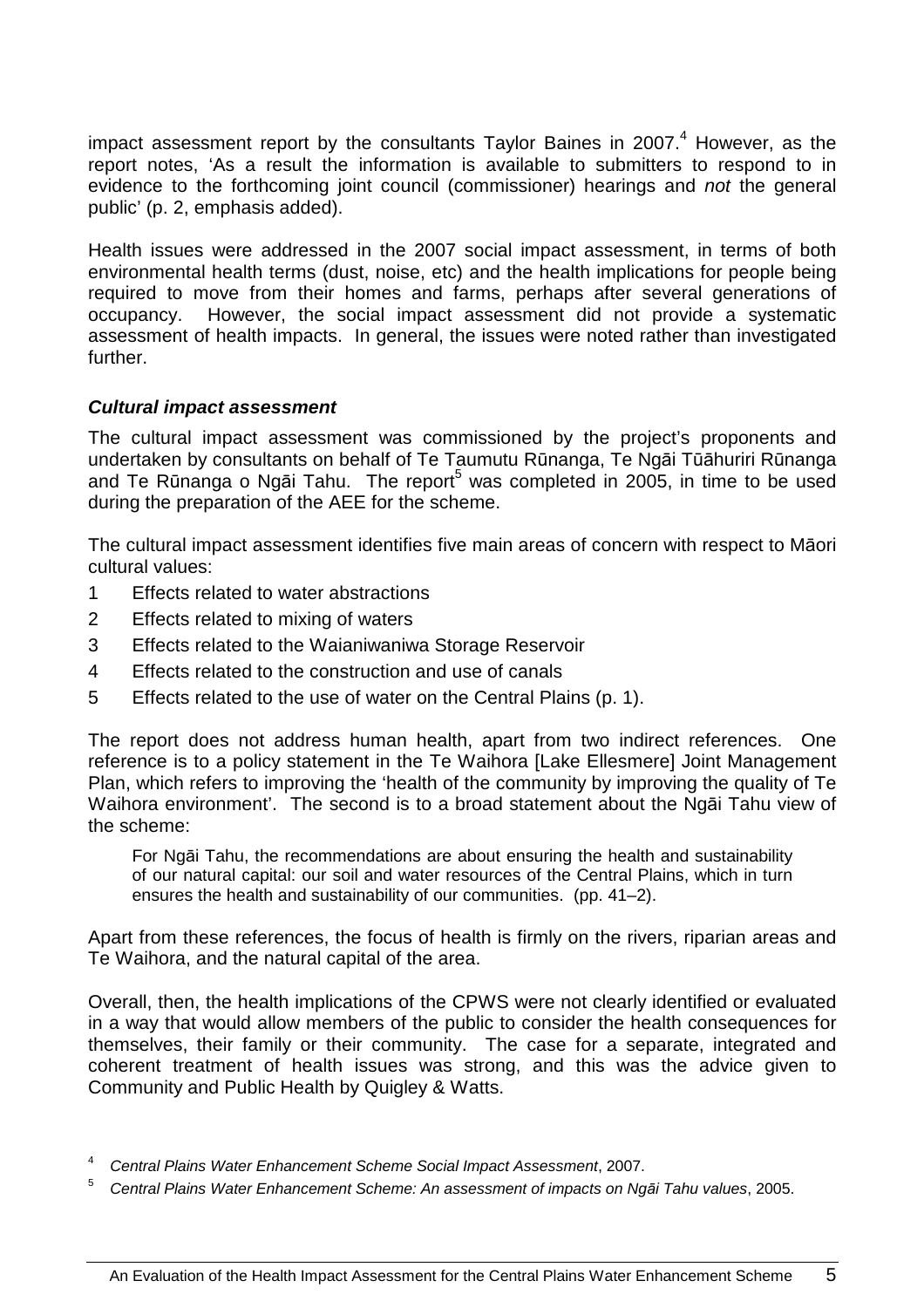The decision was made by the Canterbury DHB to proceed with an HIA, using a rapid appraisal approach in view of the limited amount of time available to submit a report prior to the hearings. The HIA was funded in part by the DHB and in part by the Ministry of Health's Learning by Doing fund of the Health Impact Assessment Support Unit. Although Central Plains Water Ltd and its consultants were not convinced that a separate HIA was necessary, they co-operated with the HIA team, contributed to the various workshops and supplied information.

### **How the HIA was conducted**

The main components of the HIA were:

- a scoping process
- literature reviews on some key issues
- phone discussions with a number of experts on the various socioeconomic determinants of health
- three stakeholder workshops.

The scoping meeting was held in November 2007. The meeting was attended by more than 20 people from different stakeholder groups including Ministry of Health, local authorities, local rūnanga, Crown research institutes, environmental groups, amenity interest groups. There does not appear to have been any involvement of Environment Canterbury resource consents staff in the scoping meeting, judging by the list of participants. The meeting identified the aims and objectives of the HIA, and suggested key issues to be considered in the HIA. The scoping meeting resulted in some critical decisions about what to include in, and what to exclude from, the HIA. Why and how these decisions were made will be discussed later in the report.

The scoping work selected the following populations as the focus of the HIA(CPWS HIA, p. 19):

- infants and toddlers (as markers of specific health problems)
- low-income people (as a group more sensitive to the wider determinants of health)
- Māori.

Each population was considered to be affected by three key determinants of health: water quality, employment/wealth and social connectedness. The last two were merged into a socioeconomic theme, and three working groups were set up: Māori, water quality and socioeconomic effects.

Literature reviews were carried out on water quality and socioeconomic issues, and experts were consulted about the proposal and its likely health implications in light of current research. Specific research questions were identified to guide this process.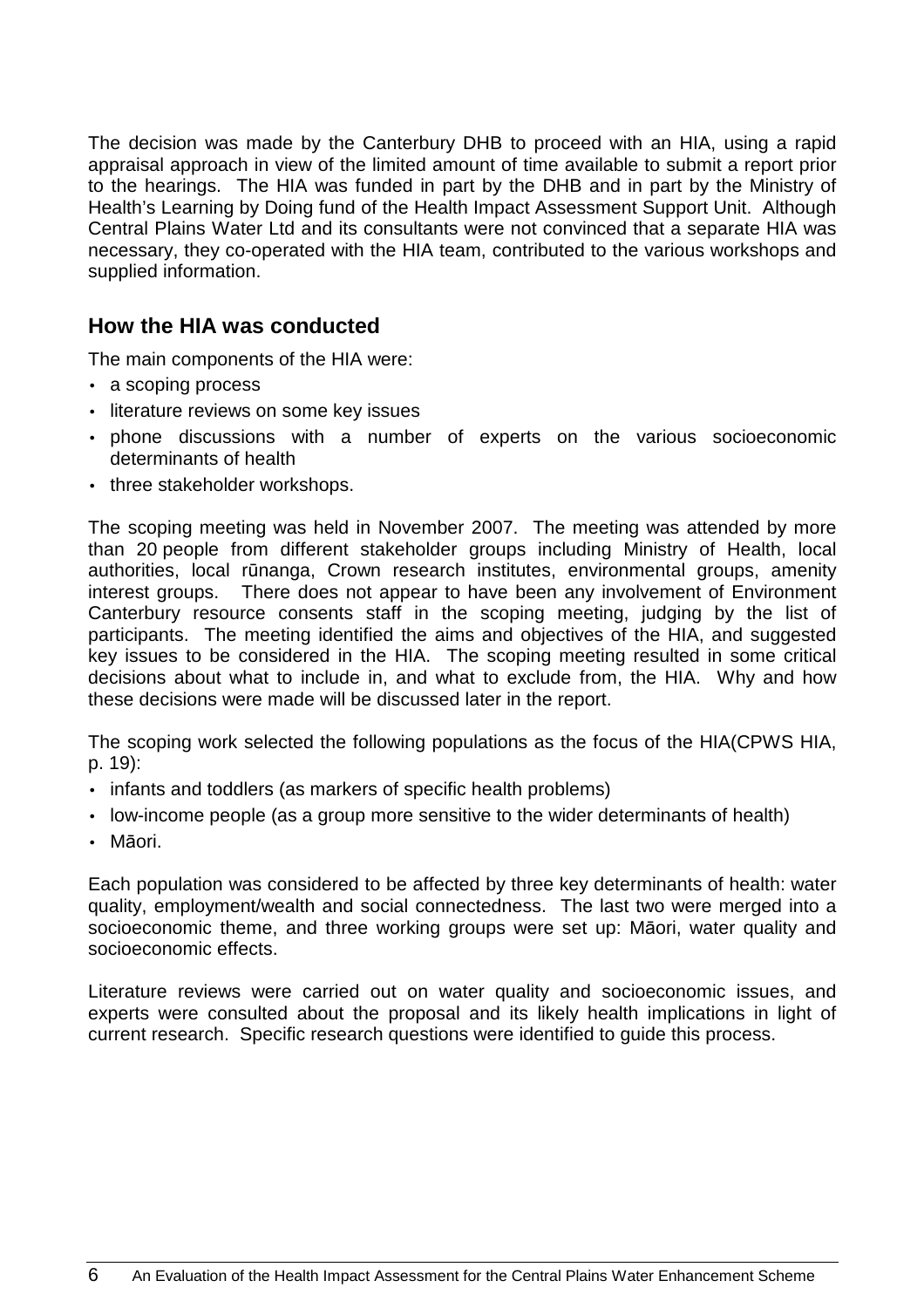The CPWS HIA (p. 22) describes the Māori consultation process at this stage as follows:

Māori were consulted at a workshop meeting on 21st December 2007, in a single further interview and at an appraisal workshop in January 2008. The final Māori workshop was not well attended for a number of reasons, including that many local Māori had already been involved in consultation for the cultural impact assessment. Input from the Māori working group has been inserted directly into the discussion section, as evidence and significance were discussed concurrently. This input was relatively brief compared with the other two working groups and the views expressed cannot be said to be representative of all local Māori.

The three stakeholder workshops were held in February 2008 (water quality, socioeconomic effects and Māori) with the aims of 'gather[ing] stakeholders' views on the question of how the CPWS may affect health and wellbeing; to build relationships amongst key stakeholders; and to inform the evidence base of the health impact assessment'. (CPWS HIA, p. 21).

The participants were briefed on the information generated through the literature searches and expert consultation, and then asked:

- for their views and further evidence on the direct or indirect potential health impacts predicted
- whether there were any gaps in the analysis that needed to be covered
- for a description of key factors that may encourage, prevent or mitigate the health impact. (CPWS HIA, p. 21)

The outcomes of the workshops, together with the literature-based research and expert opinion, were then used to prepare the HIA report.

### **Overview of references to the HIA in the hearing commissioners' reports**

In Minute 11, released in October 2009, the commissioners presented their primary conclusions from the hearings and their intended decisions, which were finalised in more detail in May 2010. Minute 11 contains specific references to the health issues raised by the HIA and makes some very strong comments about the HIA. The commissioners deal first with the water quality issues before turning to the socioeconomic issues. It is useful, for the purpose of this evaluation, to consider the full section relating to public health issues.

#### **PUBLIC HEALTH**

**21.1** As recorded above, we have concluded that the scheme with the conditions we intend to include will not pose any significant risk to public health or safety and will not have any adverse effect on health outcomes.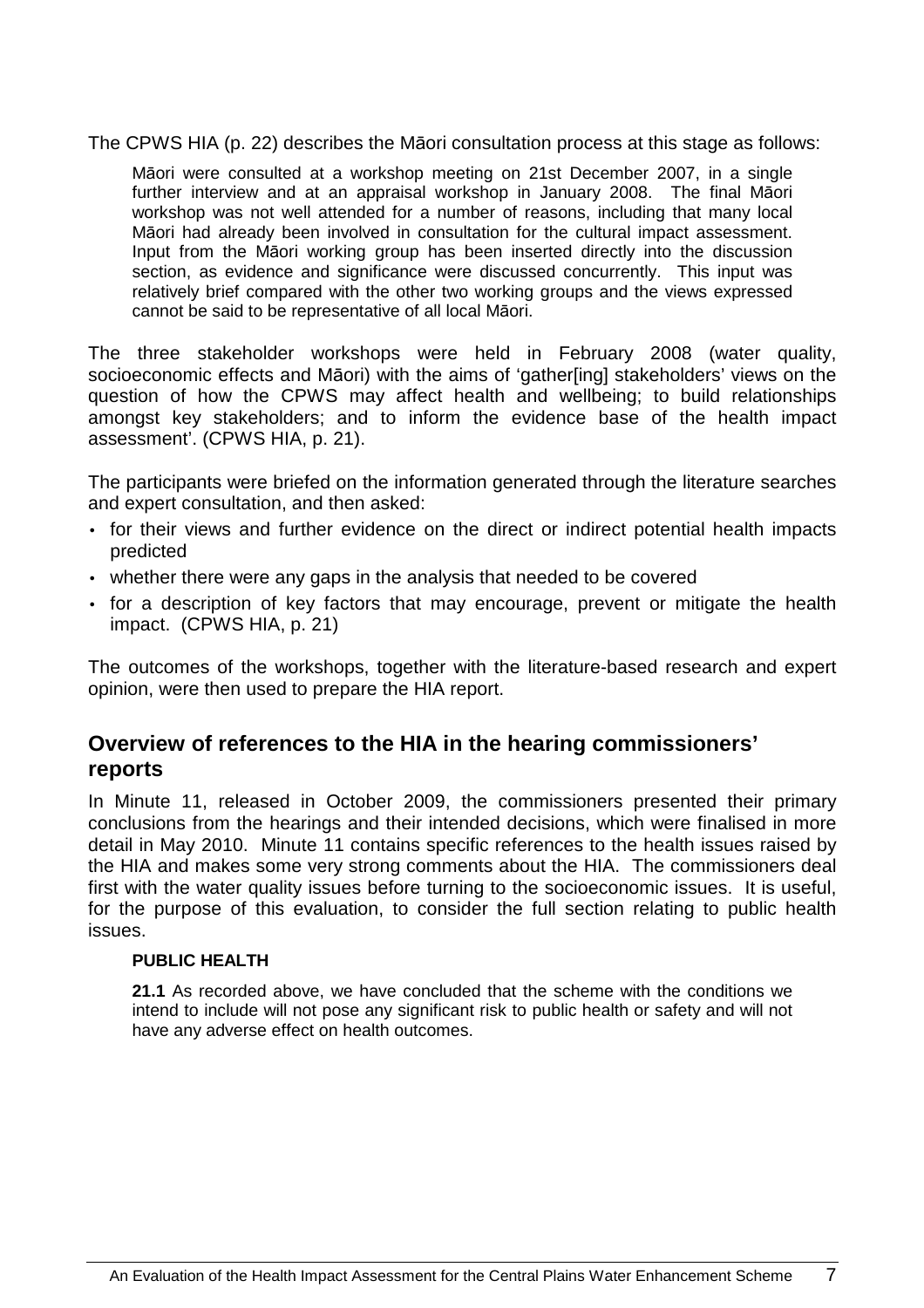**21.2** We do not accept the views of the Canterbury District Health Board (as expressed by the Medical Officer of Health Dr Humphrey) that the scheme will increase health risk to bottle fed infants in the rural areas. We find the existing level of risk to be very low and are satisfied that conditions can be imposed which will ensure that the risk does not increase. The evidence suggests that the increased intensity of farming as a result of the scheme will increase the number of drinking water bores with nitrate-nitrogen levels over the Maximum Acceptable Value (MAV) of 11.3 g/m<sup>3</sup> at which there is deemed to be some risk to bottle fed babies, although we suspect that the risk at MAV is relatively low. However, the risk to infants can be avoided by requiring [Central Plains Water Ltd] to replace drinking water supplies to any downstream bores which do not approach or exceed MAV immediately prior to the scheme, but do so in the future. The evidence (which now appears to be accepted by the DHB) is that there is little if any risk of contamination of urban Christchurch City drinking water bores.

**21.3** We also note that the DHB supports the Canterbury Strategic Water Study, which encourages further intensification of farming by way of irrigation. The evidence we heard was that any intensification of farming is likely to result in an increase in total nitrate loadings and resulting effects on groundwater.

**21.4** We do not accept the surprising submission from the DHB, that the scheme will have adverse health outcomes for those in the community who would not benefit directly or indirectly from the proposal. The argument was that health outcomes are associated with relative socio-economic status and because the scheme will make some people better off, others will be relatively worse off in socio-economic terms. Firstly, we note that the same can be said of most development and we find it strange that the DHB sees it as part of its role to in effect oppose development unless benefits are evenly distributed to the community. Secondly, it is not our role to determine land use patterns. (Farming and irrigation are both permitted activities). Thirdly and most importantly, we had no expert evidence to support this proposition. Indeed we think that the converse might be true. The scheme will bring economic benefits to the region and the nation which will to some degree flow down to the wider community, so it seems to us that if anything, the scheme will improve the socio-economic status of Canterbury residents and potentially their health outcomes.

**21.5** We have not heard any expert evidence which would support the DHB submission. Although Dr Humphrey cited work by Dr Peter Crampton as establishing the link between socio-economic status and health outcomes (a relationship which we accept) we rather doubt that this work supports Dr Humphrey's wider assertion on this matter. In any event, the study in question was not put before us and Dr Crampton was not called by the DHB. We put little weight on the 'Health Impact Assessment' carried out by the DHB since that was not objectively based. (Minute 11 of Commissioners: Intended decision and primary conclusions in relation to the revised Central Plains Water Trust Irrigation Scheme, 30 October 2009, pp. 16–17, underlining added).

Essentially the same points were made in the final decision, issued in May 2010:

As indicated in Minute 11, we held considerable reservations about the nature of this evidence. The "Social Impact Assessment"<sup>6</sup> he cited appeared to be a statement of advocacy opposing [Central Plains Water] rather than an objective assessment of social impacts and had little expert input.

<sup>6</sup> Assumed to be referring to the socio-economic analysis within the HIA.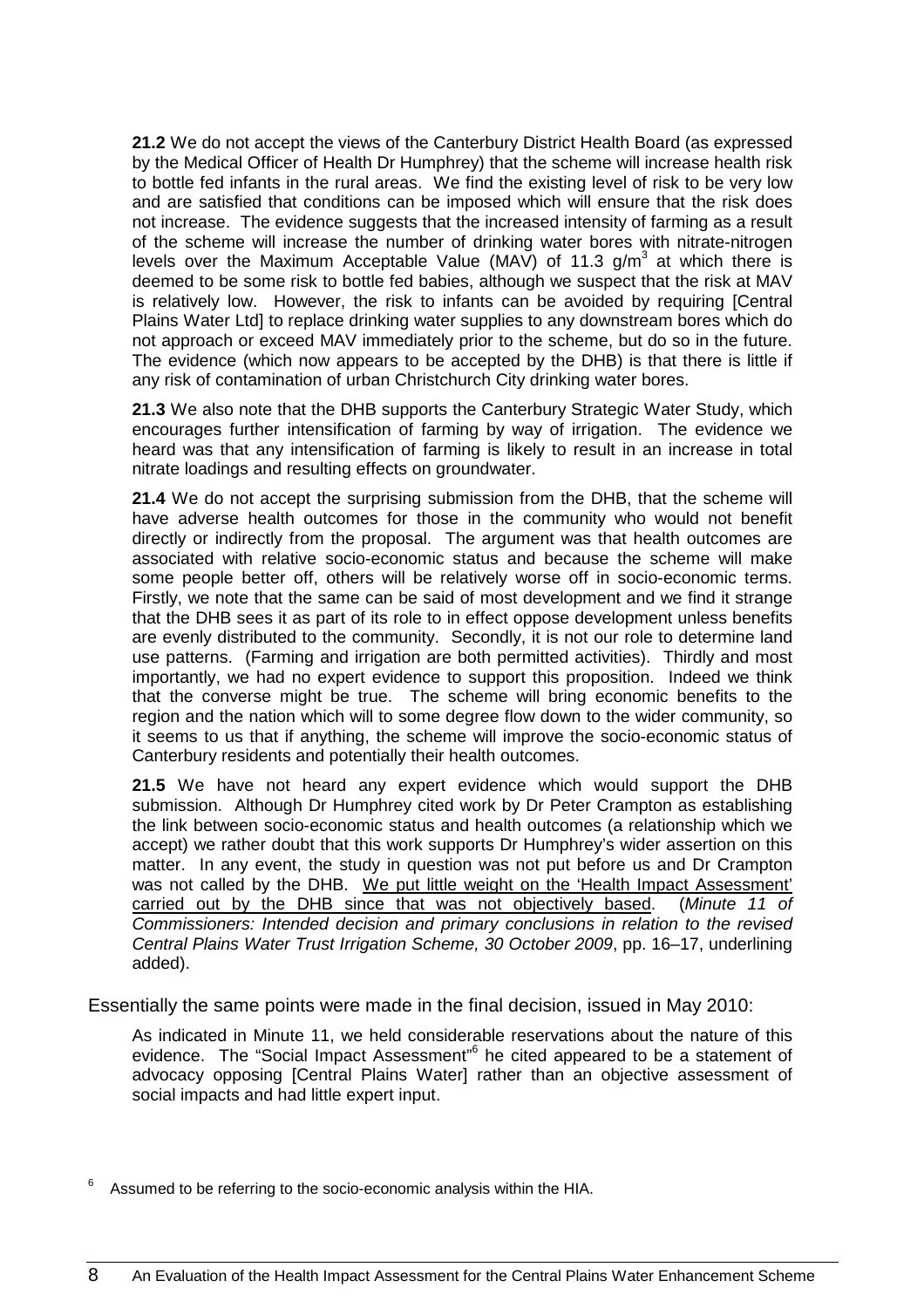Joint Decision and Recommendation of Independent Commissioners, 28 May 2010, Part 3: Beneficial effects of the scheme, economic impacts, social impacts, effects of the scheme on the relationship of M*ā*ori to water and other taonga (paragraph 2.16)

Overall, the HIA was not well received by the commissioners, and a number of reasons can be suggested to explain their reaction to the report and the arguments put forward (these will be addressed in Section 5). It would be easy to take the commissioners' response at face value and see this particular HIA exercise as a failure. However, it is important to note that health effects were accorded a specific reference within Part 1 of the commissioners' Joint Decision:

- 4.6 In terms of health effects, we have concluded that with the conditions which we intend to impose, the proposal will not result in any more than a very minor increase in health risks for people or communities. The evidence was that there are unlikely to be any adverse effects on the water quality of Christchurch City bores, but there will be an increase in the amount of nitrate-nitrogen reaching shallow ground water particularly in the area to the south of Christchurch and east of SH1. We are satisfied that the question of health risk to bottle fed babies from an increase in overall nitrate loading can be largely avoided. The risk of increased pathogen levels in groundwater and lowland streams will be low.
- 4.7 To the extent that it might be relevant, we are satisfied that the scheme will not lead to social or economic inequalities which would be such as to lead to adverse health outcomes. (This responds to a submission from the District Health Board which we regarded as somewhat misguided.)

Source: Joint Decision and Recommendation of Independent Commissioners, 28 May 2010, Part 1: Introduction, RMA Part II Assessment and Key Conclusions, Section 171 Assessment, Conclusions regarding objectives and policies, decisions in relation to resource consents and recommendations in relation to the notice of requirement.

Health issues were recognised, and even if the conclusions of the HIA were not accepted by the commissioners, they were clearly part of the deliberation that comprised the decision-making process. Without the HIA and subsequent appearance of Dr Humphrey at the hearings, it is very likely that public health issues would not have received such a high profile. That said, there is clearly much to learn from this process if future hearings are to be more influenced by HIA evidence.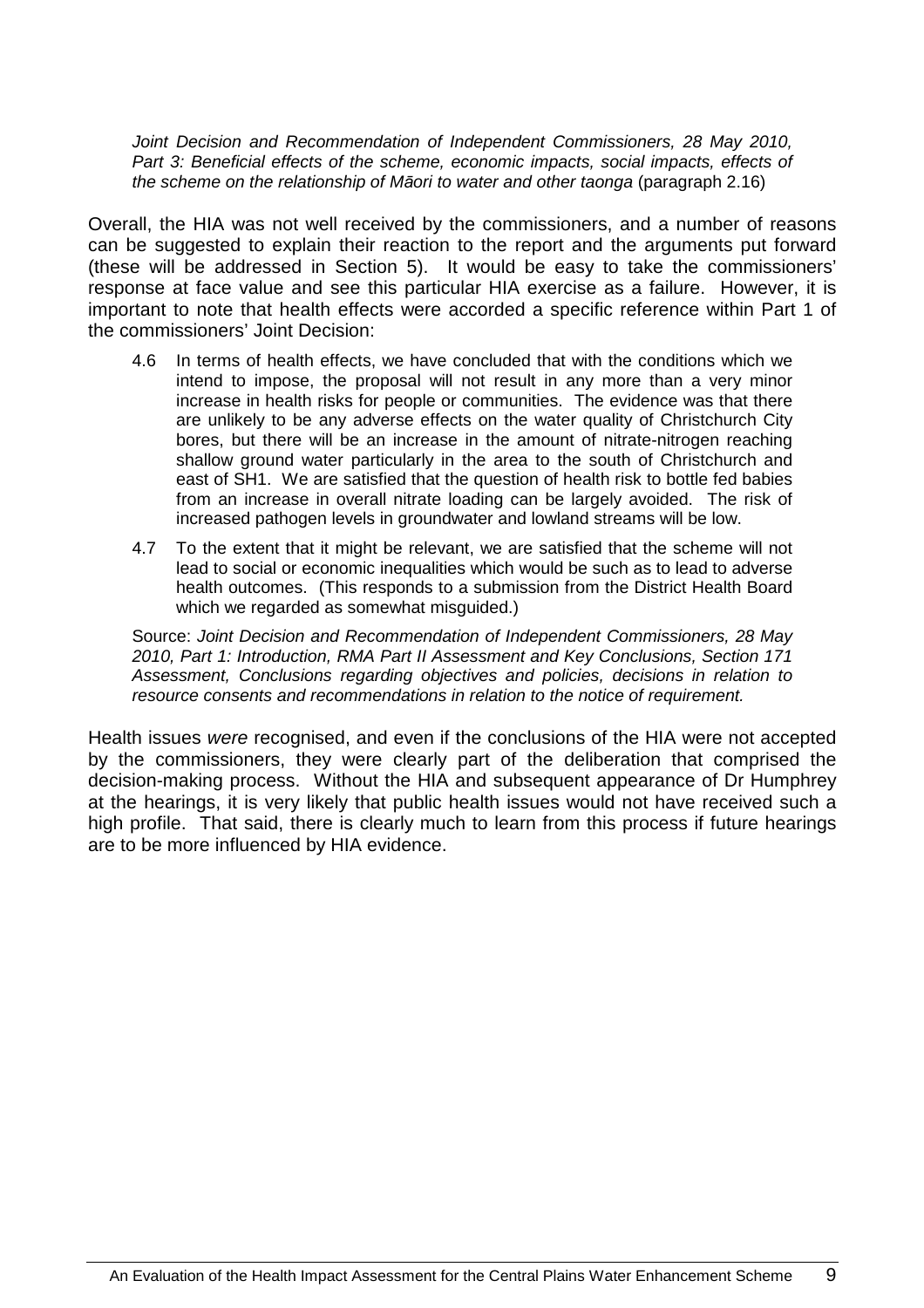# **3. Review of the HIA**

## **The UK HIA review package**

The HIA review package developed by Fredsgaard et al (2009) is based on a wellestablished and well-regarded environmental impact assessment review package from the EIA Centre at the University of Manchester. The HIA adaptation retains the same approach and philosophy, but is more concise and reflects some of the established thinking about HIA methods and practice. Previous experience with the package in New Zealand has been partly coloured by the fact that the package is designed for development projects, while most HIA activity in this country has been at the policy (ie, district/regional plan) level. Therefore the CPWS HIA is probably the first true test of the HIA review package in New Zealand in the context for which it was intended.

### **The reviewers**

Three reviews of the CPWS HIA have been carried out, independently and for different purposes, but all using the same review package. The following discussion draws on all three reviews, but the main emphasis will be on the review conducted for the purpose of this report by Reviewer 1 (R1).

R1 has extensive experience with the development and use of review packages for environmental impact assessments and AEEs, within the context of good practice impact assessment. In reviewing the CPWS HIA this has almost certainly influenced how the questions have been interpreted, and overall this reviewer is more critical of the HIA than the other two reviewers.

Reviewers 2 and 3 (R2 and R3) both work in the health sector and have experience with HIA methods and approaches, but less so with wider impact assessment practices and principles. R2 is New Zealand-based and has some understanding of the RMA context and the institutional context of the HIA process. R3 is a US practitioner with considerable public health experience but no particular background in New Zealand application of HIA, nor the legislative context of project decision-making.

# **The ratings**

The following table summarises the ratings each reviewer gave the HIA in terms of the four main sections of the review package.

| <b>Review section</b> | <b>Reviewer rating</b> |                |    |  |
|-----------------------|------------------------|----------------|----|--|
|                       | R <sub>1</sub>         | R <sub>2</sub> | R3 |  |
| Context               | C.                     |                | C  |  |
| Management            | R                      |                | в  |  |
| Assessment            | C                      | R              | C  |  |
| Reporting             | ◠                      |                | R  |  |

**Table 1: Summary of reviewers' ratings of the HIA**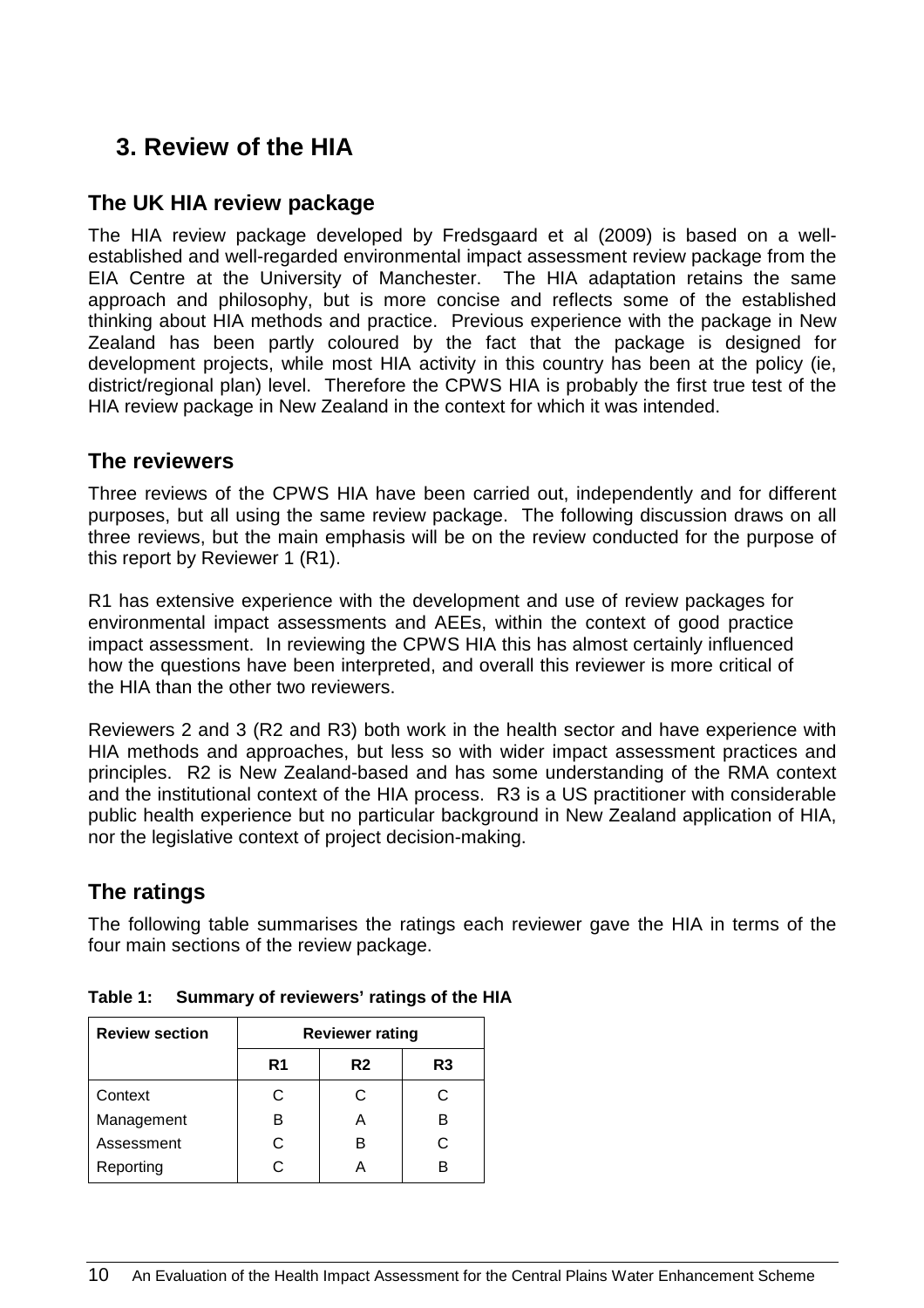| <b>Overall rating</b> |  |  |  |
|-----------------------|--|--|--|
|-----------------------|--|--|--|

The ratings are defined in the review package as follows.

- A: Relevant tasks well performed, no important tasks left incomplete, only minor omissions and inadequacies.
- B: Can be considered satisfactory despite omissions and/or inadequacies.
- C: Parts are well attempted but must, as a whole, be considered just unsatisfactory because of omissions or inadequacies.
- D: Not satisfactory, significant omissions or inadequacies, some important tasks(s) poorly done or not attempted.

The reviews indicate a similar assessment of the relative strengths and weaknesses at this broad level, in that the management and reporting activities tend to be more highly rated than the context and assessment activities. The former are more focused on the description of mechanical activities, and it is typical for impact assessors to do the mechanical tasks well. Context involves more substantive actions, including the site and project descriptions and establishing a public health profile for the affected area. Assessment similarly involves substantive actions focused on identifying and characterising actual health effects. Again, it is quite typical for such substantive components in all forms of impact assessment to be weaker than the more mechanical components. The pattern suggests the HIA does not conform in several respects to the model of HIA, based on wider impact assessment principles, that underpins the review package.

The HIA report is rated more highly by reviewer R2 than by R1 and R3, and this may well reflect previous experience with the use of HIA, mainly at the strategic level, where the emphasis tends to be more on engagement, consensus and issue identification. R2 will also be very familiar with the New Zealand model of HIA and was perhaps rating the CPWS HIA in relation to that model.

Reviewers R1 and R3 tend to be more critical of the HIA, perhaps reflecting a greater familiarity with project-level assessments (both health and non-health) and the use of criteria that draw on international practice in HIA and wider impact assessment.

## **Specific issues**

Strengths of the HIA report identified by the reviewers include:

- well researched and thorough (R2)
- good explanation of methods (R2)
- clear scope and good referencing (R2)
- well laid out (R3)
- a wide range of potential impacts and populations considered in scoping (R3)
- strong on stakeholder involvement and engagement in scoping (R1).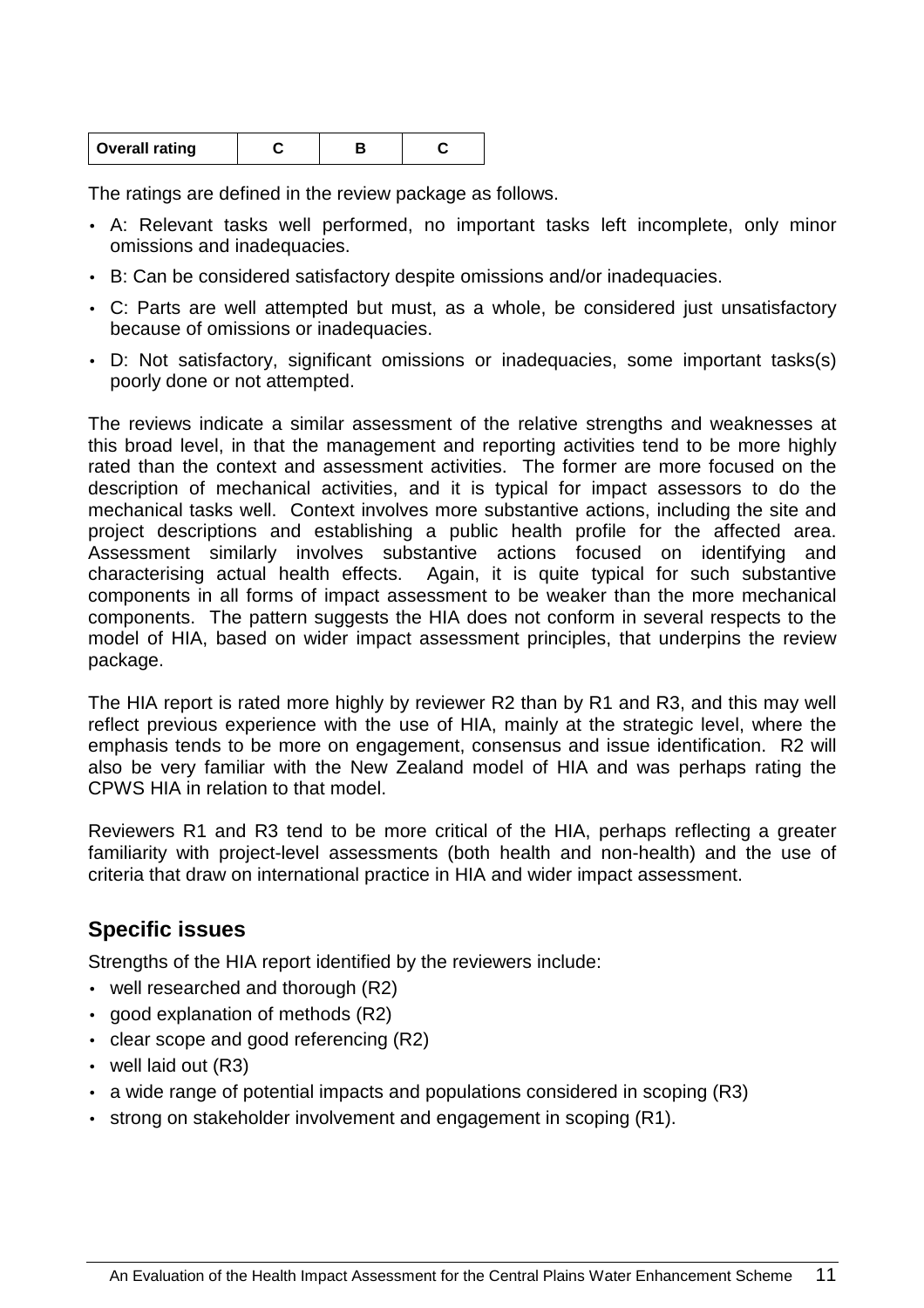Weaker aspects include:

- the lack of public health data, community profile information, etc. as the basis for predicting effects and monitoring future outcomes (R2)
- writing is a weak point: the report has the feel of being produced by a committee, or at least of being rushed (R2)
- technical information not always explained properly (R2)
- 'one of the key health impacts (methaemoglobinaemia) had little evidence to support that it would follow the project'; background nitrate levels in bore water not given (R3)
- the nature of the scoping process: initial focus on a limited set of issues  $(R1)$
- lack of systematic impact in approaches (R1)
- links to other impact assessments weak (R1)
- socioeconomic treatment is unconvincing (R1).

These comments suggest an HIA that has achieved a great deal but falls short in some critical areas. The strengths are consistent with good performance on the broader mechanical tasks, noted earlier, while the weaknesses reinforce the point that the key components of identifying and characterising specific impacts were less well developed in this HIA.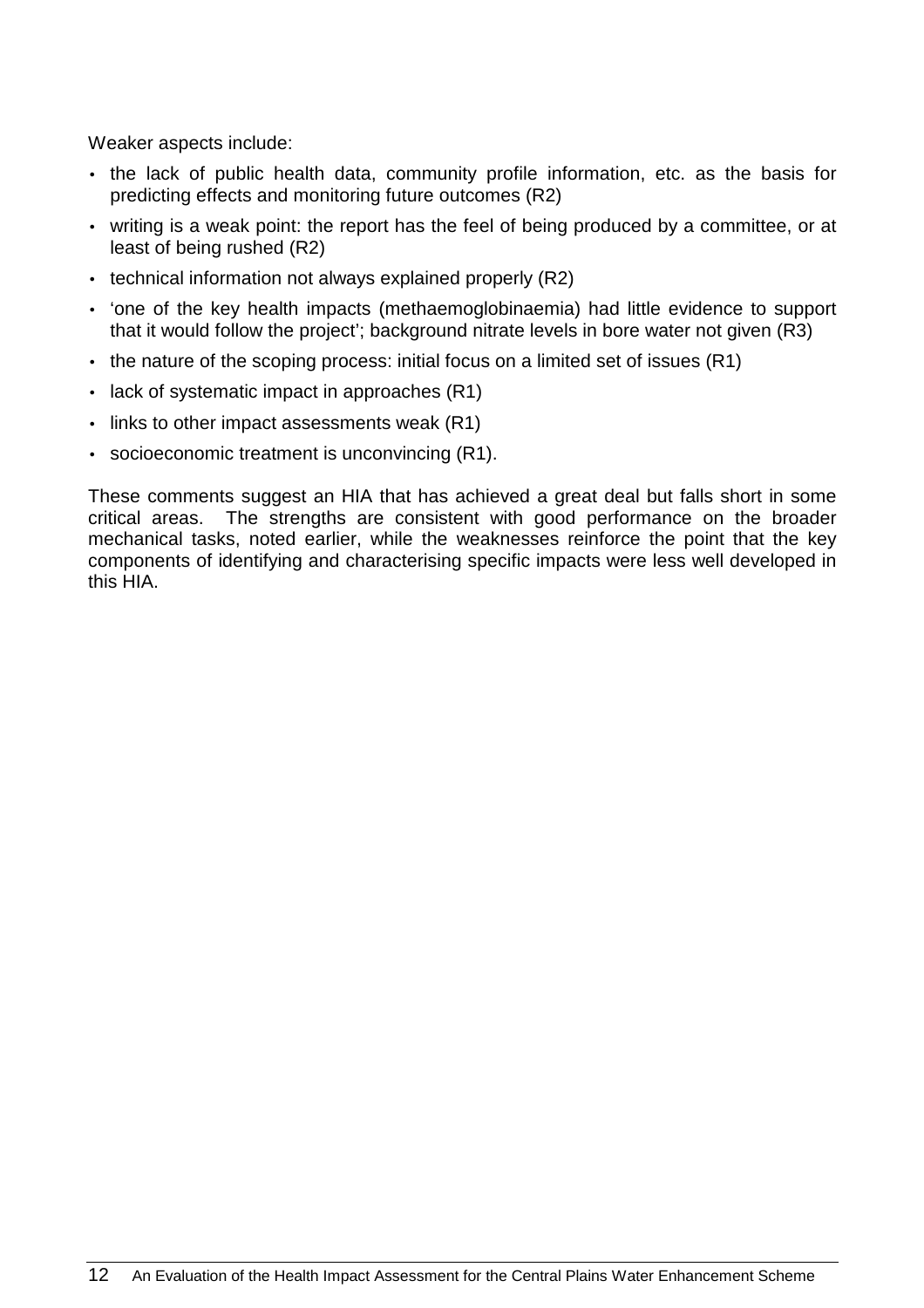# **4. Key Outcomes of the E-survey**

As was already mentioned, an email survey was carried out of those participating in the HIA stakeholder workshops, and there were 12 responses. Eleven of the twelve respondents had not been involved with an HIA process before, and seven considered it to be a positive experience. All felt that health issues should influence resource consent decisions. This is already the case, of course, but most of the respondents would extend the boundary of health issues to include those resulting from social, cultural and economic processes, not just direct environmental health issues. For example, on respondent argued:

The determinants of health as in the [2005] HIA guidance will be relevant, with varying weighting depending on the application.

However, some felt the indirect health issues could divert attention from the direct issues and suggested HIA processes should focus – at least while getting established, one respondent suggested – on direct effects on health:

I am more concerned about issues that can have a direct impact on human health (eg, the release of a toxic pollutant to a drinking-water source) than an indirect effect (eg, a reduction in community income resulting from some development, or lack of, that impacts on health indirectly via the inverse relationship between income and health). I feel the latter, while important, is often able to be managed by mechanisms other than the RMA. Also, it is more difficult to convince the public of an indirect health effect than a direct one and trying to do so without an overwhelming case tends to invoke the 'anti-development' label, which erodes the acceptability of the RMA in the eyes of the public.

Experiences of the workshops were generally positive. Hearing diverse opinions was valued, as was learning about specific issues (such as nitrates in drinking-water) and generally flying the flag for public health. Involvement in the HIA workshops was also valued as a way of learning about HIA itself: the collaborative process used, establishing community priorities, etc. For example:

Learnt about a methodology that helps to sort out community priorities in a manner that would probably have not otherwise occurred.

Good to see HIA as a collaborative attempt to identify the different issues and perspectives that different parties have.

Several respondents had tried to follow the hearings and had opinions about the way the HIA was treated by the hearing commissioners:

I was disappointed at the response to the HIA by the CPW Commissioners. I think this was something they had not considered before and most Hearing Commissioners are persuaded by expert evidence. In future when a HIA is presented to a Hearing it should be backed up by scientific and social evidence. The CPW Hearing Panel was comprised of a lawyer, a planner, an engineer and a hydrologist, they weren't interested in public health issues. The CPW Commissioners called the HIA 'alarmist'. At one stage during the Hearing they joked about Blue Baby syndrome! I don't think the HIA raised awareness of health issues during the Hearing process. The HIA will prove to be valid in future as more community drinking water supplies become polluted.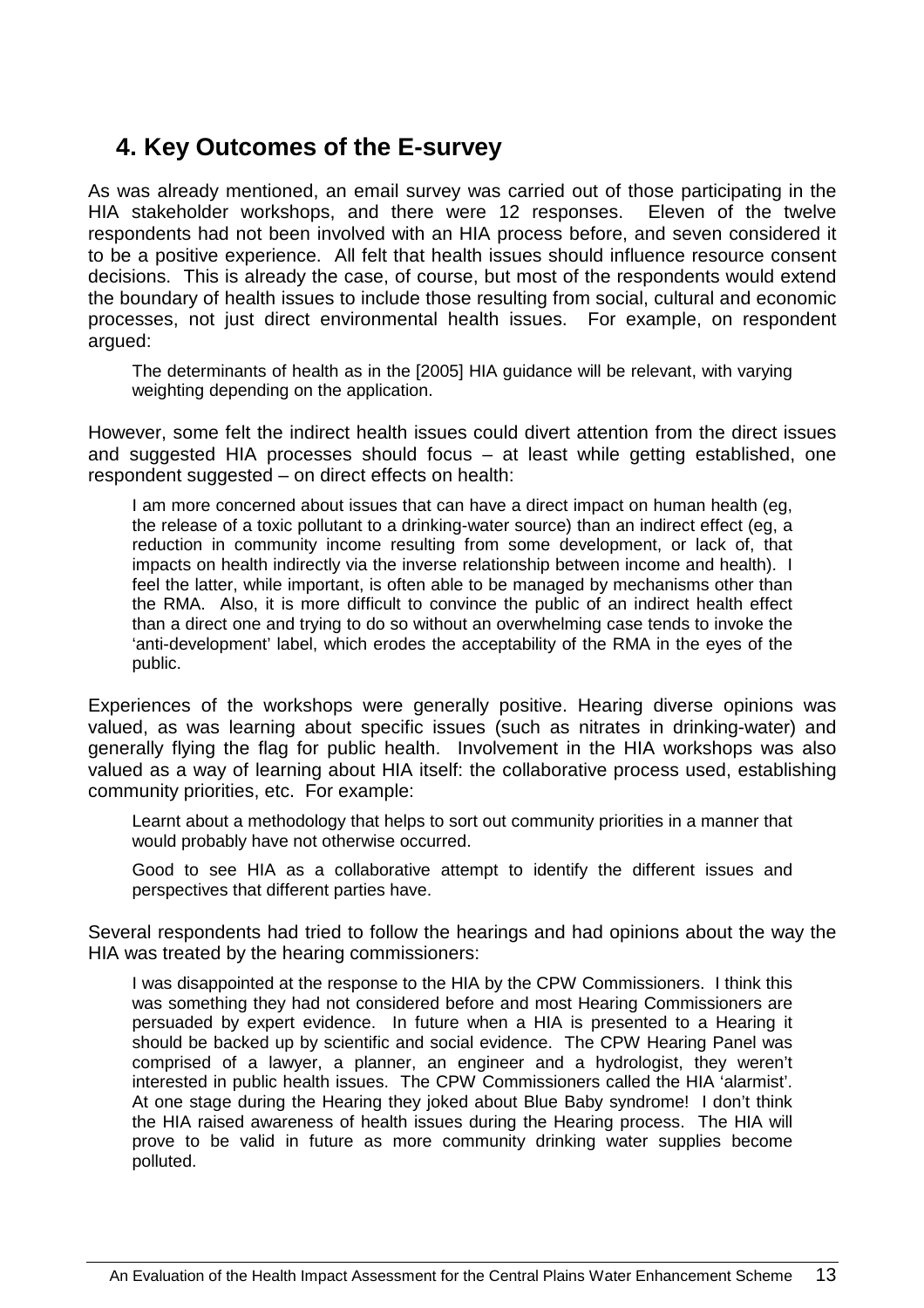I felt that the inclusion of the more socially oriented health assessment in the end detracted from the direct potential health impacts of the scheme in the eyes of the Commissioners.

However, most respondents were unaware of the subsequent use of the HIA in the hearings. In some cases it probably reflected a lack of deep interest, but at least one respondent felt some follow up would have helped:

Was a little hard to keep track of how things went – better communication of information to participants would be helpful.

The overall impression is that the workshops helped raise awareness of public health issues in the context of a major resource development project, which would not have been achieved otherwise. They also acted as useful mechanisms for opening up debate and recognising other views, and perhaps helping to develop broader support for particular health issues. The role of the workshops was generally described in certain ways: to collaborate, to reach broader views, to set community priorities, etc. No-one described them as ways to identify specific health effects, to fill gaps or to attach values to potential effects.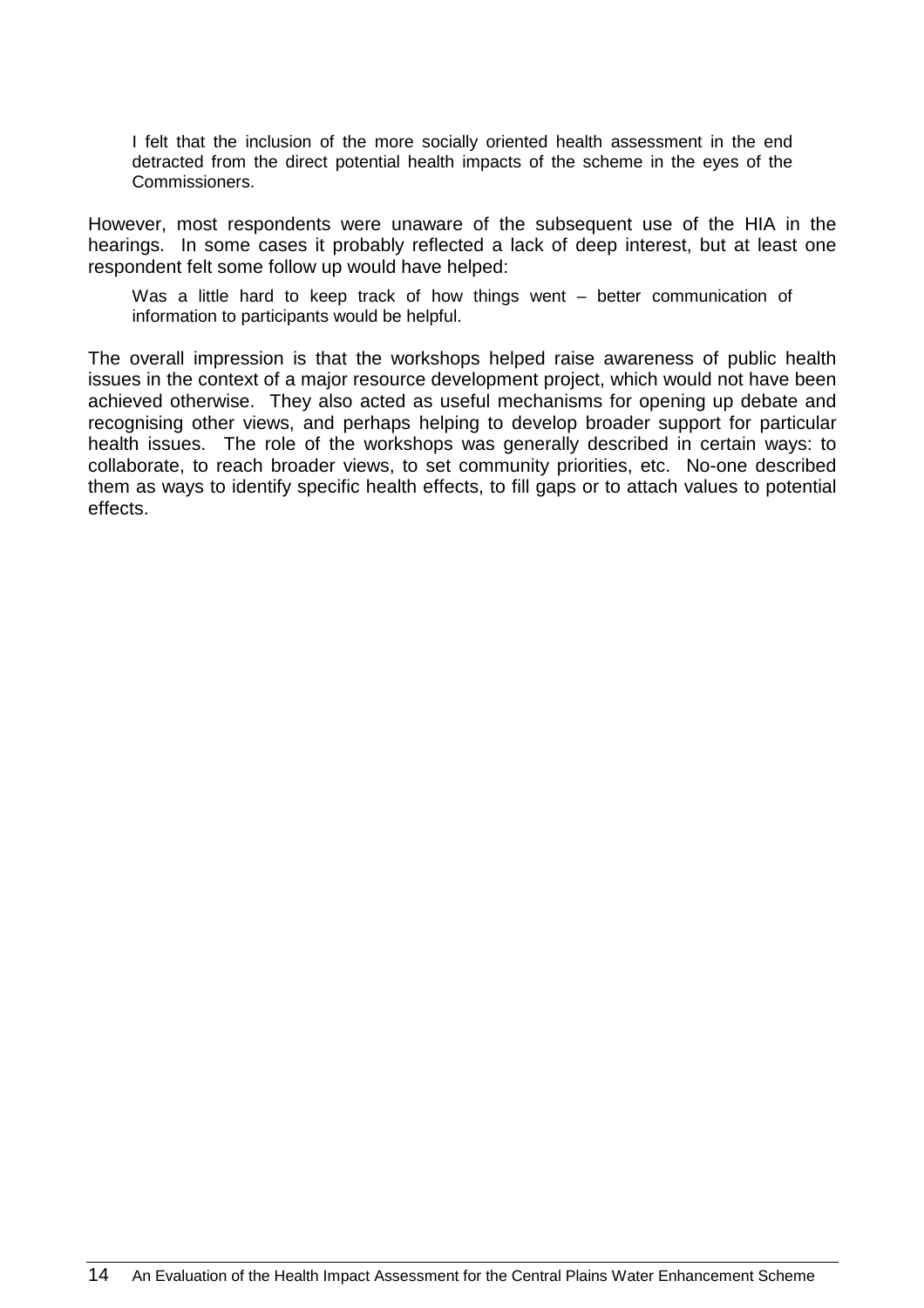# **5. Analysis and Discussion**

The CPWS HIA was unusual in a number of respects, and it may in time prove to be a singular occurrence, reflecting a particular accident of circumstances. Nevertheless, the whole episode raises questions about the way health issues are, and should be, handled in the resource consent process and what role HIA has in that process. The other major area to learn from is the approach used in the CPWS HIA in relation to the information needs of the resource consent decision-makers. The hearing commissioners did not react positively to the information from the HIA, and there are lessons to be learnt from that, on a number of levels.

This section presents an analysis, with discussion, of the main themes that have arisen from the:

- key informant interviews,
- survey feedback,
- review of the HIA
- inspection of associated documents, including the CPWS assessment of environmental effects, decisions from the hearing commissioners, and section 42 reports from Environment Canterbury and Selwyn District Council.

Two major topics are addressed:

- health and the resource consent process
- the approach used in this particular HIA exercise.

### **Health and the resource consents process**

#### **Legislative mandate: the Resource Management Act (RMA)**

Section 5 of the RMA refers to health, but in a rather understated manner:

In this Act, 'sustainable management' means managing the use, development, and protection of natural and physical resources in a way, or at a rate, that provides for their social, economic, and cultural wellbeing, and for their health and safety, while

- a) sustaining the potential for natural and physical resources (excluding minerals) to meet the reasonably foreseeable needs of future generations
- b) safeguarding the life-supporting capacity of air, water, soil and ecosystems
- c) avoiding, remedying, or mitigating any adverse effects of activities on the environment.

Schedule 4(2) of the RMA is even less explicit about health when describing matters that should be considered when preparing an AEE:

- a) any effect on those in the neighbourhood and, where relevant, the wider community including any socio-economic and cultural effects:
- b) any physical effect on the locality, including any landscape and visual effects:
- c) any effect on ecosystems, including effects on plants or animals and any physical disturbance of habitats in the vicinity: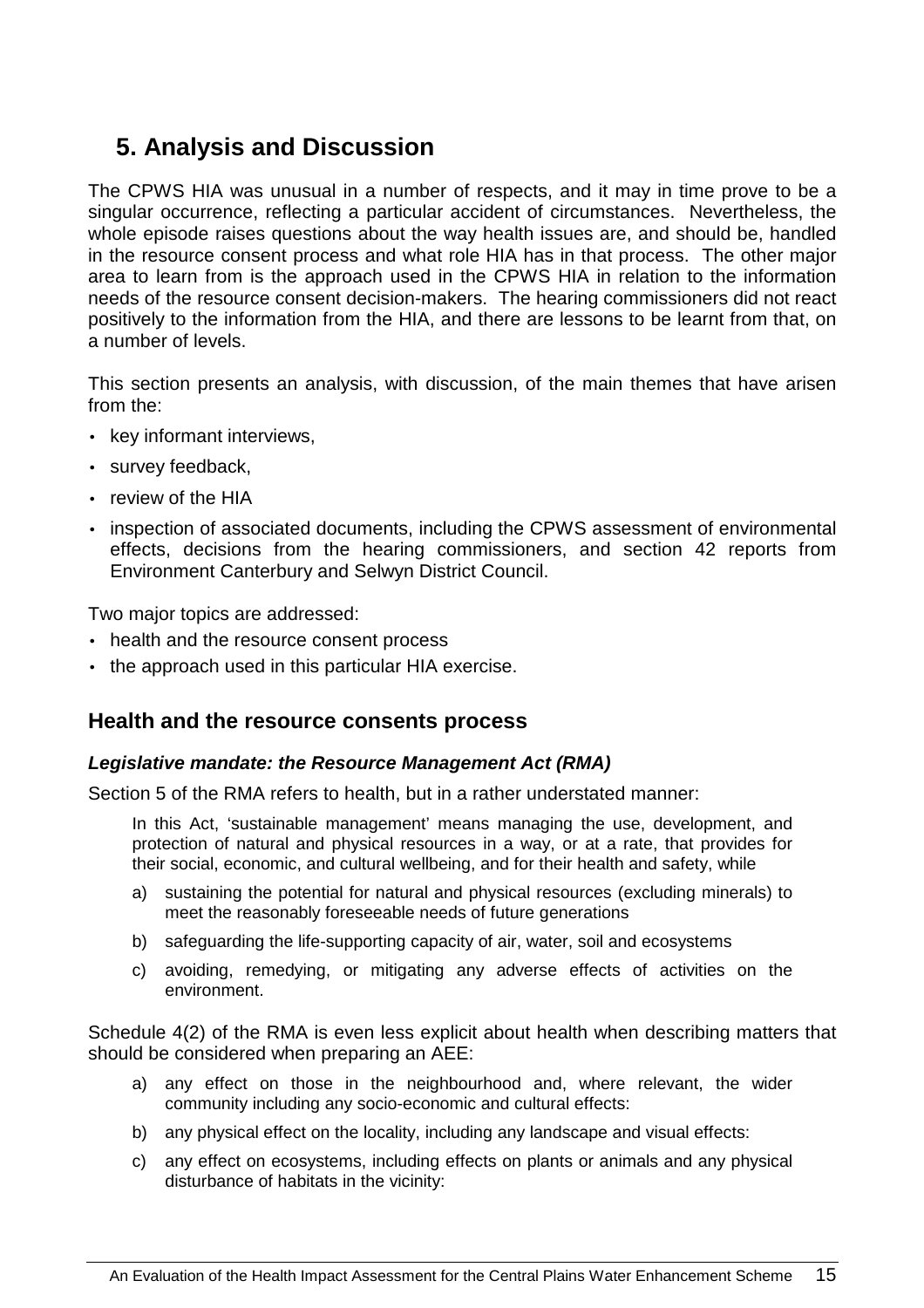- d) any effect on natural and physical resources having aesthetic, recreational, scientific, historical, spiritual, or cultural, or other special value for present or future generations:
- e) any discharge of contaminants into the environment, including any unreasonable emission of noise and options for the treatment and disposal of contaminants:
- f) any risk to the neighbourhood, the wider community, or the environment through natural hazards or the use of hazardous substances or hazardous installations.

Where people are directly referenced, such as 'those in the neighbourhood and ... the wider community' in a), health is not listed explicitly as an effect that should be considered, although two broad classes of health determinants – socioeconomic and cultural effects – are identified for possible consideration. In d), the consequent impacts on health of the possible effects on the values listed are important, but not signalled. In f) the nature of the risk is not clarified but would clearly include health risks.

In c) and e) people and communities are not directly referred to (though they are included under 'environment' in e). Impacts on public health would again be an important consideration, although this is not signalled explicitly.

No-one in the interviews or the survey thought that health issues should not be considered in the resource consent process, where relevant. It is generally well-established practice throughout the country for regional and local territorial authorities to refer notified resource consent applications to public health units for comment on health matters. There is less consistent practice for non-notified applications. In these cases it depends largely on what arrangement a public health unit has reached with the respective council in terms of when they would see themselves being involved.

However, the emphasis of many resource consent applications has usually been on the more traditional (from the planning and resource management viewpoints) direct issues of environmental health and/or health protection concerns. The impacts on water and air quality, for example, are well recognised as having health implications, and will routinely be addressed, where relevant, to a particular proposed activity. What is much less common is recognition of the indirect implications associated with the wider social, economic and cultural determinants of health (Morgan 2002).

This kind of variation in perspective was found in the interviews and survey responses in this evaluation. Some people equated health considerations of the proposal with issues such as water quality, while others welcomed the wider perspective adopted in the CPWS HIA process. This has important implications for the question of the need for health impact assessment in the resource consent process.

The traditional view of health is well entrenched among environmental/resource management practitioners, developers, consultants, council staff, etc., and comes through in several of the interviews and survey replies in this study. It is also allied with a standards-driven approach to dealing with the issues. Most of the environmental standards developed in New Zealand, or adopted from elsewhere (such as World Health Organization standards) for use in New Zealand, are based on human health concerns. For example, draft national environmental standards for soil contamination are based explicitly on a toxicological assessment of risks to human health from different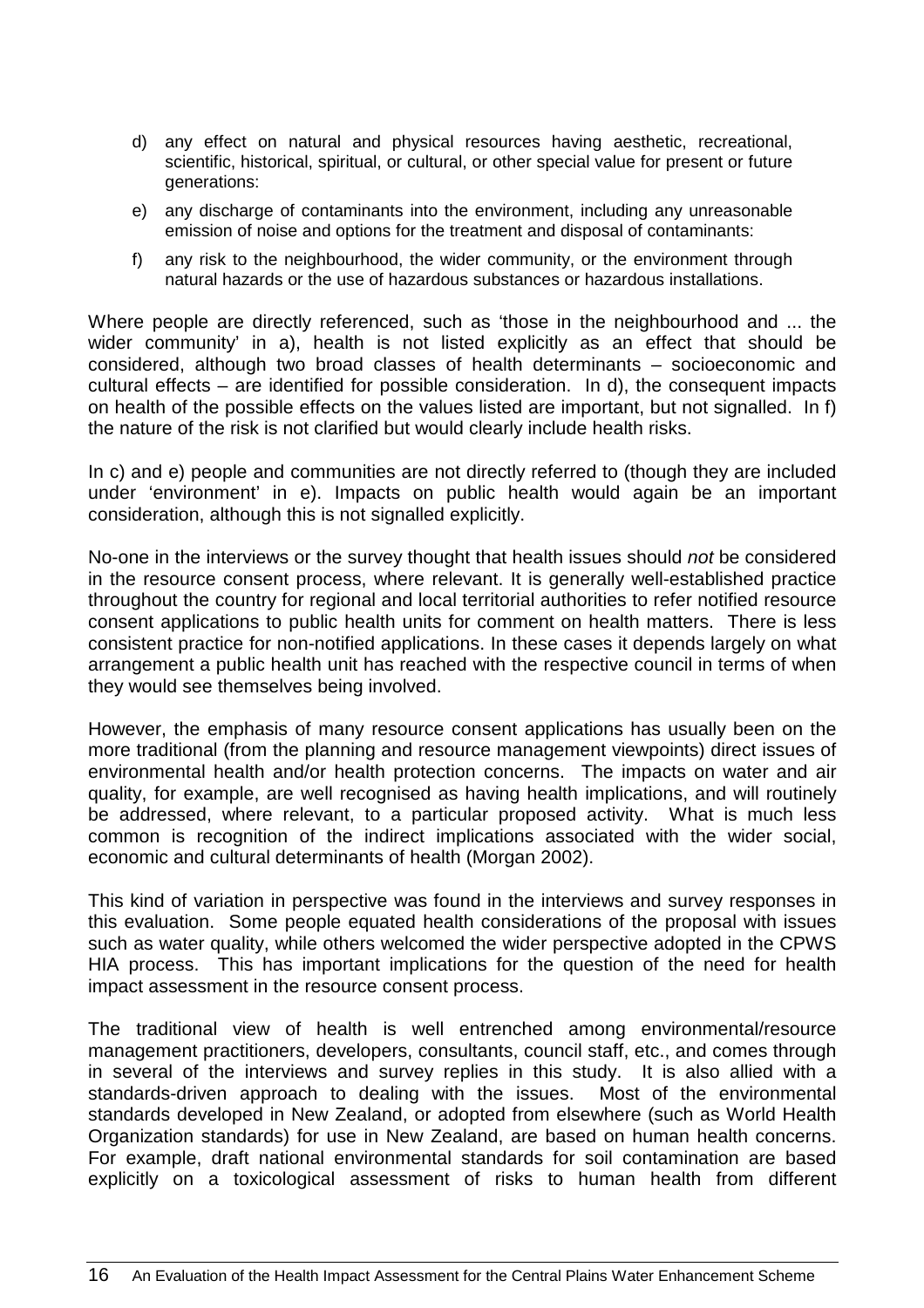contaminants (Ministry for the Environment, 2010). If it can be demonstrated that a project will not breach, say, a water quality or air standard, then there is no need to consider the specific health concerns that underpin those standards. It is quite typical for consent applications for resource-based projects to address relevant environmental standards and not discuss health in any substantive way. The danger of this approach is that it treats health impacts incrementally, and there is no sense of the overall health picture for an individual, especially if health is not actually mentioned in the AEE. The Marsden B coal-fired power station AEE, produced in 2005, is a good example of a report that adopts this 'arms length' approach, despite the fact that the background technical papers explored health considerations more explicitly (Morgan 2011).

As noted earlier, the CPWS AEE addressed water quality issues, but with no direct link to public health, and there was no health interpretation or explanation of the MAV for nitrate-N concentrations in ground water. Drinking-water quality was mentioned three times, but again there is no link to health. Given this is not an uncommon approach in resource consent AEEs, it is not surprising that the proponents felt that health effects had been covered in their studies and were therefore less convinced of the need for a stand-alone HIA.

Interestingly, even some of the survey respondents who strongly supported the HIA concept were firmly in the environmental health camp; for example:

In my view the most serious health impacts are those that arise from polluted air (people cannot avoid breathing polluted air and this can kill) or polluted drinking water. The next most serious are those that arise from polluted public spaces (eg, rivers, beaches etc). Health impacts of contaminated soil should also be considered.

In establishing a need for an HIA, Community and Public Health and Canterbury DHB staff were basing that judgement on models of health that are less familiar to many in the resource consent arena. Central Plains Water Ltd had commissioned studies for their AEE based on narrower perspectives of human health, using established environmental assessment practice. While some of these views may have changed since the original studies were initiated around 2001, comments in the survey responses and during interviews do suggest the environmental health / environmental standards view dominates thinking among non-health-based practitioners. Work overseas has demonstrated deficiencies in the consideration of human health in impact assessments (eg, Davies and Sadler 1997; Hilding-Rydevik et al 2006), and there is increasing attention to similar issues in New Zealand practices (Morgan 2002, Morgan 2011). New Zealand practitioners are not picking up on these messages, which would suggest the need for the Ministry of Health, in consultation with DHBs and public health units, to develop RMA-specific guidance on health issues that developers and consultants need to consider in their AEEs.

#### **Timing, responsibility for and form of HIA**

The CPWS HIA was conducted because it was judged that the AEE and the associated cultural impact assessment and social impact assessment had not addressed all the relevant health issues, or if they had been addressed, not to a level that was thought appropriate. Because Central Plains Water Ltd felt that health had been adequately addressed, there was understandable reluctance to commission a fresh HIA, so they sought joint funding (from Canterbury DHB and the Health Impact Assessment Support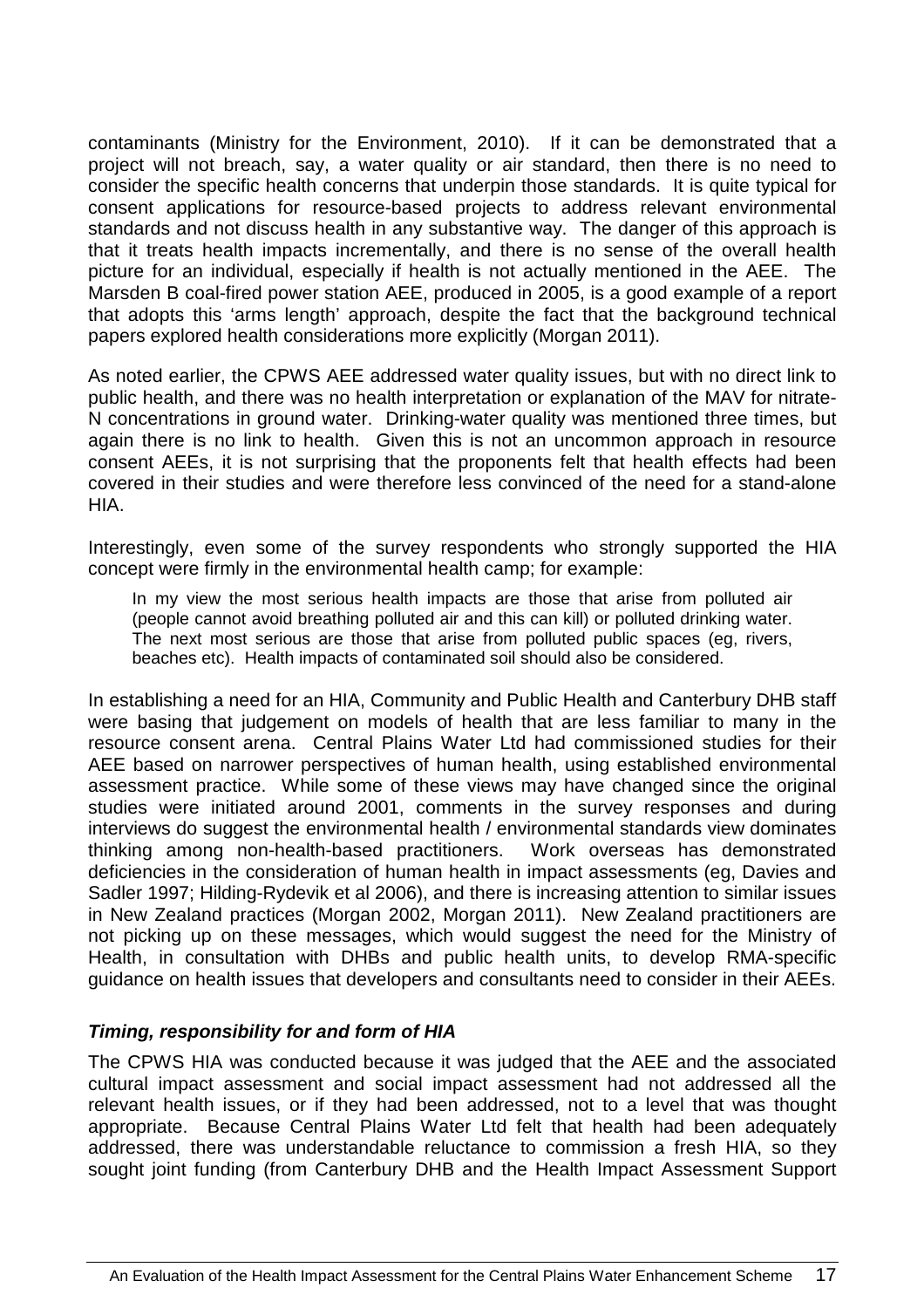Unit) to carry out an HIA. Central Plains Water Ltd co-operated with this process, but it was of course clearly driven by Community and Public Health.

This put Community and Public Health in a difficult position, because it now had to prepare an objective assessment of health impacts while also being the principal advocate for public health in the region. It also meant the consenting authorities did not have their main public health advisor to provide a detached view on the consent application.

This reinforces the difference between HIAs carried out for higher-level, strategic proposals such as urban growth strategies, and those carried out for specific projects. The former are well suited to the advocacy role of pubic health units, and the emphasis can be placed on reaching consensus on better ways to meet planning goals while maximising health benefits. HIAs within the resource consent process need to focus on the core task – assessing the likely health impacts of the proposed activity – and they take place within a structured decision-making process, which imposes certain requirements and disciplines on the participants in the process. Given the integrated approach inherent in the AEE process, it makes sense that health impacts/effects be part of the information that feeds into the AEE produced for a project. To that end, it is logical that the proponent commission relevant health studies, in the same way as studies are commissioned for social, cultural, ecological and other matters. This ensures the appropriate studies are undertaken early enough to be part of the full AEE, and can be linked to other relevant parts of the AEE.

This, of course, is what should happen at present, and in many cases does happen in some form or other. Many public health units already play a role in advising consent proponents about the health issues they should address in the AEE. Dr Humphrey commented in his interview that he saw this as the preferred model for addressing health issues within the consent process. The main problem with current practice, as noted above, is the lack of a wider social determinants approach to health. This can be tackled with targeted advice and guidance from public health units.

The other issue that arises is the concept of stand-alone HIA reports. The CPWS HIA was seen as a specific need, to ensure health concerns were placed before the hearing commissioners, in the absence of relevant health information from other reports. However, it does not need to be the model for future RMA uses of the process. The model of HIA which forms the basis of most current training in New Zealand reflects a strong policy-level focus, and it often makes sense to promote a stand-alone HIA process for specific application at the policy level. At the project level, under the RMA, health will invariably be one of several forms of evidence considered by decision-makers, and the AEE is the document that draws these threads together. It can be argued that health should be integrated with other information and not separated out as something different.

This issue was raised in a number of the interviews, and the notion of a separate report on health considerations was favoured by most. In fact, HIA can be viewed in a similar way to social and cultural impact assessment: neither of the latter are specifically called for under the RMA, but increasingly it makes good sense for major projects for these studies to be carried out, to meet the purpose of the Act. The findings are then incorporated into an overarching AEE report.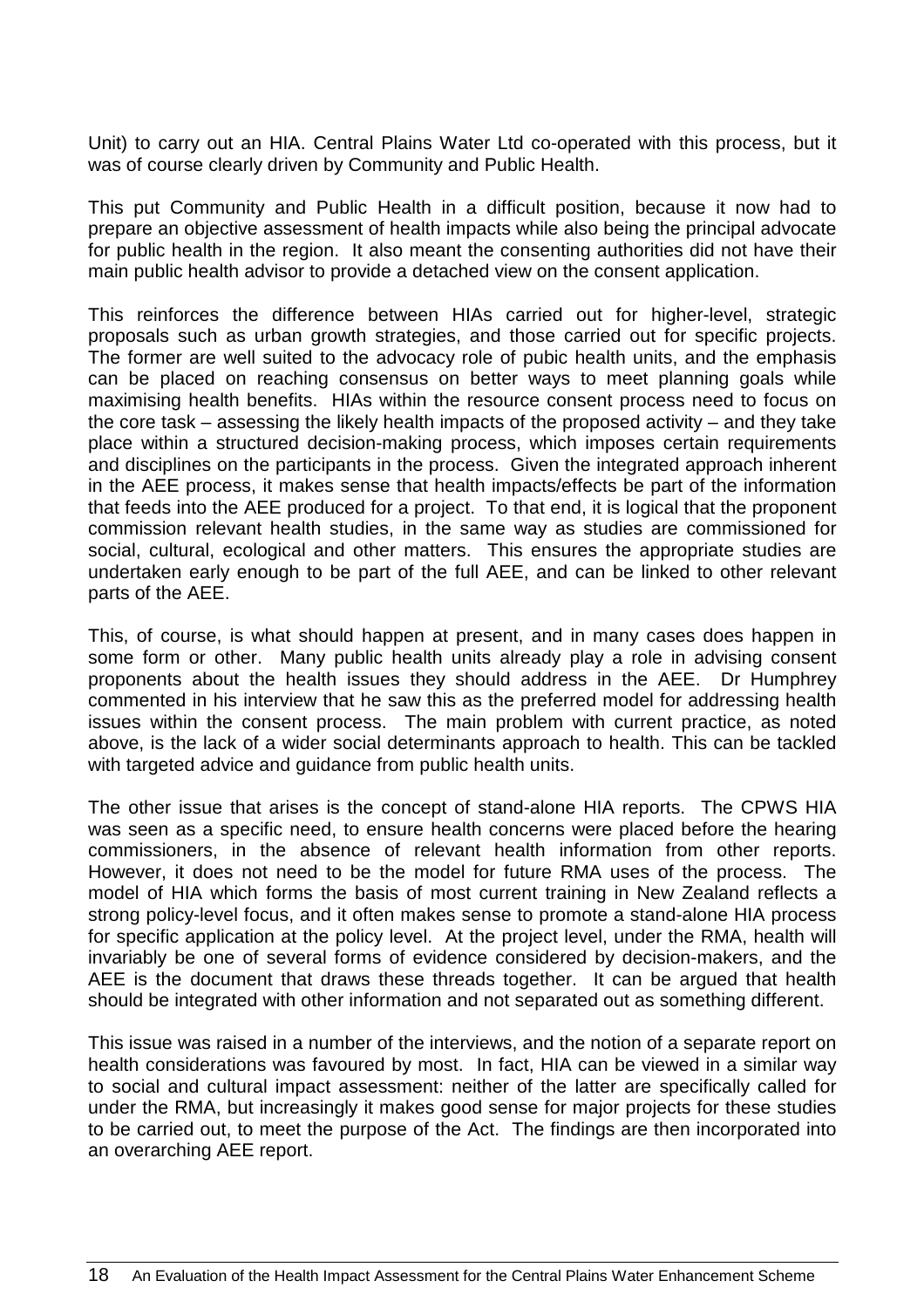This suggests a separate HIA would be a useful way to develop a coherent picture of the combined effects on health of a project, to ensure any potential cumulative health impacts of, say, declining water quality, increasing noise and rising rents on a particular community, can be recognised and tackled. However, producing a separate report should not mean the health investigations are conducted in isolation from other impact assessment activities. It clearly makes sense for social scientists to work on predicting change in local communities, say, as a basis for health specialists to consider the implications of that change. Equally, environmental health specialists can investigate water quality decline, which can then inform social scientists and cultural impact specialists in their investigations into community responses to the problems.

The CPWS HIA came after the cultural and social impact assessments had been carried out, so there was no chance to develop those synergies. If HIA can be given the same profile as social, cultural and other forms of impact assessment at the project level, the collaborative integrated approach would be the most efficient and effective way to achieve the substantive aims of HIA as a process. That would, as one interviewee suggested, require enlightened project management, which again suggests a role for the Health Impact Assessment Support Unit in developing guidance materials aimed at the consultants and administrators on ways to manage health issues in the resource consent process.

### **Evidence and hearings**

A major theme in the interviews and the survey feedback was the nature of the information generated by the CPWS HIA and its use in the hearings. Although there was broad sympathy for the attempt to identify the health impacts that would be caused by socioeconomic changes brought about by the project, many also felt that some of the analyses lacked the necessary level of rigour required for the hearing commissioners. The comments made in the decisions (eg, Minute 11, and the final decision document) indicate the commissioners had similar concerns. This is a crucial point: the resource consent process requires well-grounded information, and at the public hearings that information is examined and, if necessary, questioned. As one survey respondent (new to HIA, but very supportive of it) commented:

I was disappointed at the response to the HIA by the ... Commissioners. I think this was something they had not considered before and most Hearing Commissioners are persuaded by expert evidence. In future when a HIA is presented to a Hearing it should be backed up by scientific and social evidence.

Another respondent had similar views:

I felt that the commissioners did not take the HIA seriously enough. Perhaps more expert evidence could have been provided by the CDHB about the health/economic impact of polluted drinking water from other parts of the world such as the US.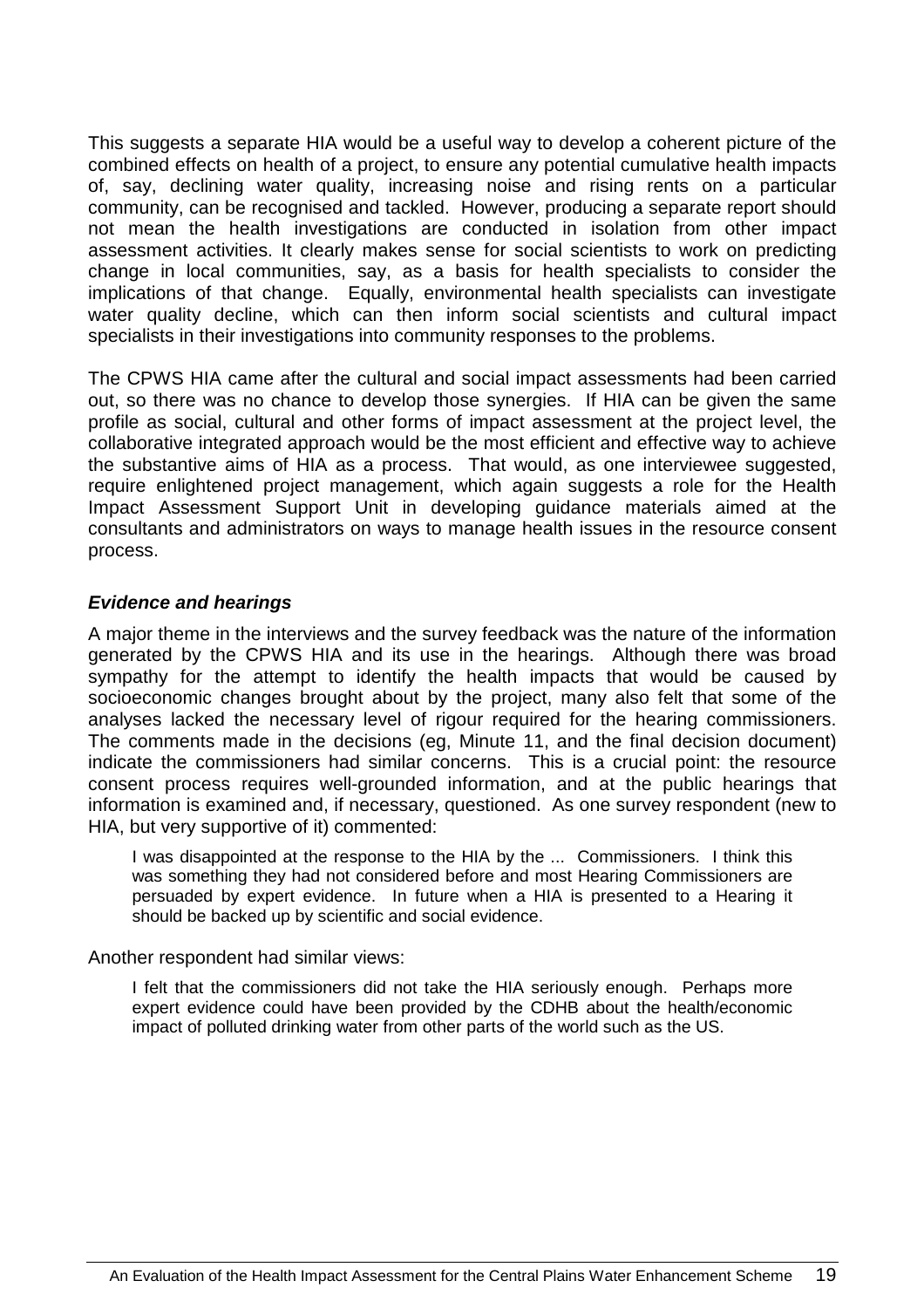This contrasts with the style of HIA conducted for the Greater Christchurch Growth Strategy, for example, in which several of the Community and Public Health staff had some involvement. Strategic-level HIA is more about identifying issues and possible responses that can be used to inform policy and plan development. Participative, workshop-based processes suit that purpose. But resource consent decision-making under the RMA requires a much more clinical approach to the identification, analysis, evaluation and presentation of impact information about specific proposed activities.

In particular, reports produced to inform the decision-making process are treated as 'reference documents' and their content has the status, essentially, of hearsay evidence. Hearings require the specialists involved with the production of that evidence to appear and speak to their findings: their status as someone qualified to have an authoritative opinion on the matters in hand is established first, then they present their evidence. If necessary, the commissioners will ask questions to clarify points.

One of the comments made about the CPWS HIA was that it attempted to represent the views of the stakeholders who attended the workshops rather than presenting grounded information about possible health impacts. As a result, the commissioners will have seen the report as containing the views of non-experts, several of whom were also submitters themselves: this would undermine the credibility of the report. Hence the commissioners' comment in Minute 11: 'We put little weight on the "Health Impact Assessment" carried out by the DHB since that was not objectively based'.

Strategies for presenting HIA evidence at resource consent hearings do need to recognise this fact: different aspects of the HIA evidence need to be presented by relevant specialists, perhaps following a broad overview by the lead HIA (or AEE) preparer.

# **The CPWS HIA approach**

As noted in the previous section, the information produced by the HIA needs to be of a particular character to meet the needs of the RMA processes, and the overall approach will be important to achieving this. In this section, issues related to the specific approach adopted in the CPWS are discussed with the aim of informing future HIA exercises in the RMA context. As one of the reviewers, R3, noted, the CPWS HIA adopted a rapid HIA approach, and as a consequence it would be unreasonable to expect the process to meet all the expectations of a full-blown HIA. On the other hand, even allowing for the rapid approach, some people identified concerns with the way the HIA was conducted that may be useful to reflect on.

### **The rapid HIA and stakeholder workshops**

The rapid HIA approach is widely promoted in the HIA literature and represents a fusion of basic impact assessment approaches with the strongly participatory, inclusive methodologies of the health promotion/community health practitioners, which in turn draw on the rapid appraisal methods of the wider fields of social science and development studies. As a result, there is a great deal of emphasis on stakeholder workshops as a central feature of the approach, to the extent that these workshops seem to be viewed as mandatory components of the process. In fact the workshops need to have a very well-defined purpose, and in the context of project-level application of HIA this is particularly important.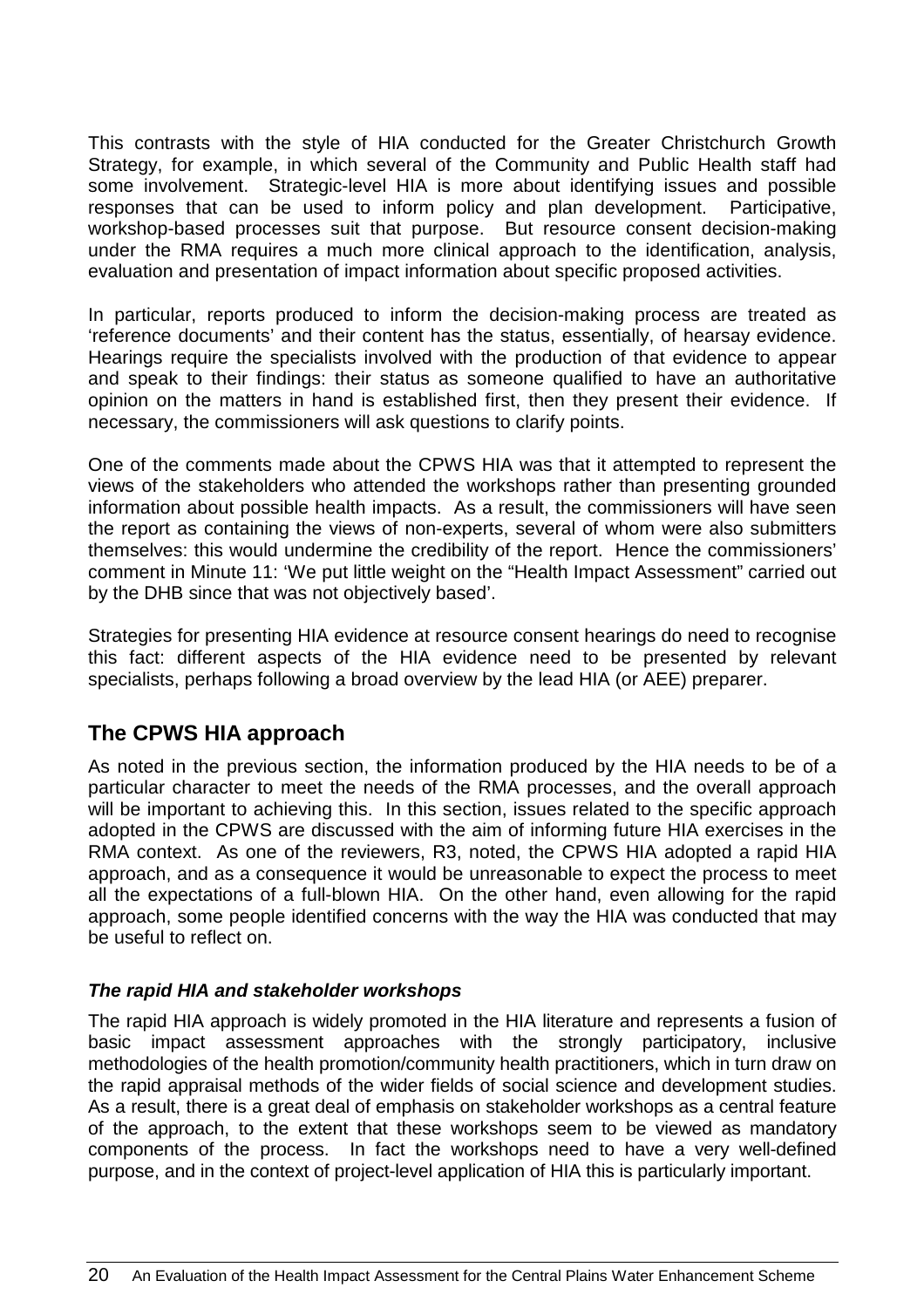The HIA report describes the aims of the workshops in the following way:

The workshops aimed to gather stakeholders' views on the question of how the CPWS may affect health and wellbeing; to build relationships amongst key stakeholders; and to inform the evidence base of the health impact assessment. (CPWS HIA, p. 21).

The first and last of these aims represent sound scoping practice in impact assessment. The middle one – building relationships – raises an interesting questions: should building relationships in the resource consent process be a role specifically associated with HIA? Such an aim suggests the HIA is being viewed as more than a process to ensure health impact information is placed in front of decision-makers.

The survey showed that most respondents enjoyed the workshops as a chance to hear about and discuss the CPWS; for example:

[The workshop] [w]as excellent and I learned a lot. I felt reassured that public health issues would be addressed.

Drew my attention to the nitrate problem, and judging from articles in the press, highlighted this as a major health issue. I also learnt a little about the wider issues, which I regarded as indirect health effects.

The workshops involved people from quite a wide range of backgrounds – which for me added value to the process. They also targeted separate issues so the discussion could be reasonably focused at each one.

So, from a learning perspective, the sessions were successful. However, there were some qualifications:

I thought they were useful. However I was surprised at the relatively low level of understanding of likely health impacts of intensive irrigation schemes / polluted water from many participants.

It would have been beneficial for the workshop to have been more strongly facilitated and focused. I seem to remember some participants talking at length about unrelated subjects. Maybe health should be very clearly defined in relation to the scope of the assessment?

One of the interviewees felt that the workshops, comprising many people from different backgrounds, seemed to give all opinions equal weight, with no chance to allow discussion that would test the opinions being voiced. To that extent, the workshops appeared to devalue the technical knowledge of experienced participants in an effort to achieve some form of consensus on health issues. Another workshop participant, with experience in assessing the implications of irrigation proposals, commented:

As far as the workshop itself was concerned, I seem to recall that there were quite a lot of not very well informed opinions being aired ... [I] would like to have seen some facts rather than a largely opinions driven approach.

The difference in opinion about the value of the workshops reflects differences in what was expected as outcomes and how the participants were prepared for their involvement in the workshop proceedings. The workshop participants were being asked to absorb information about the proposed project and about certain potential impacts (each of the three broad themes having been identified at a scoping workshop and fleshed out with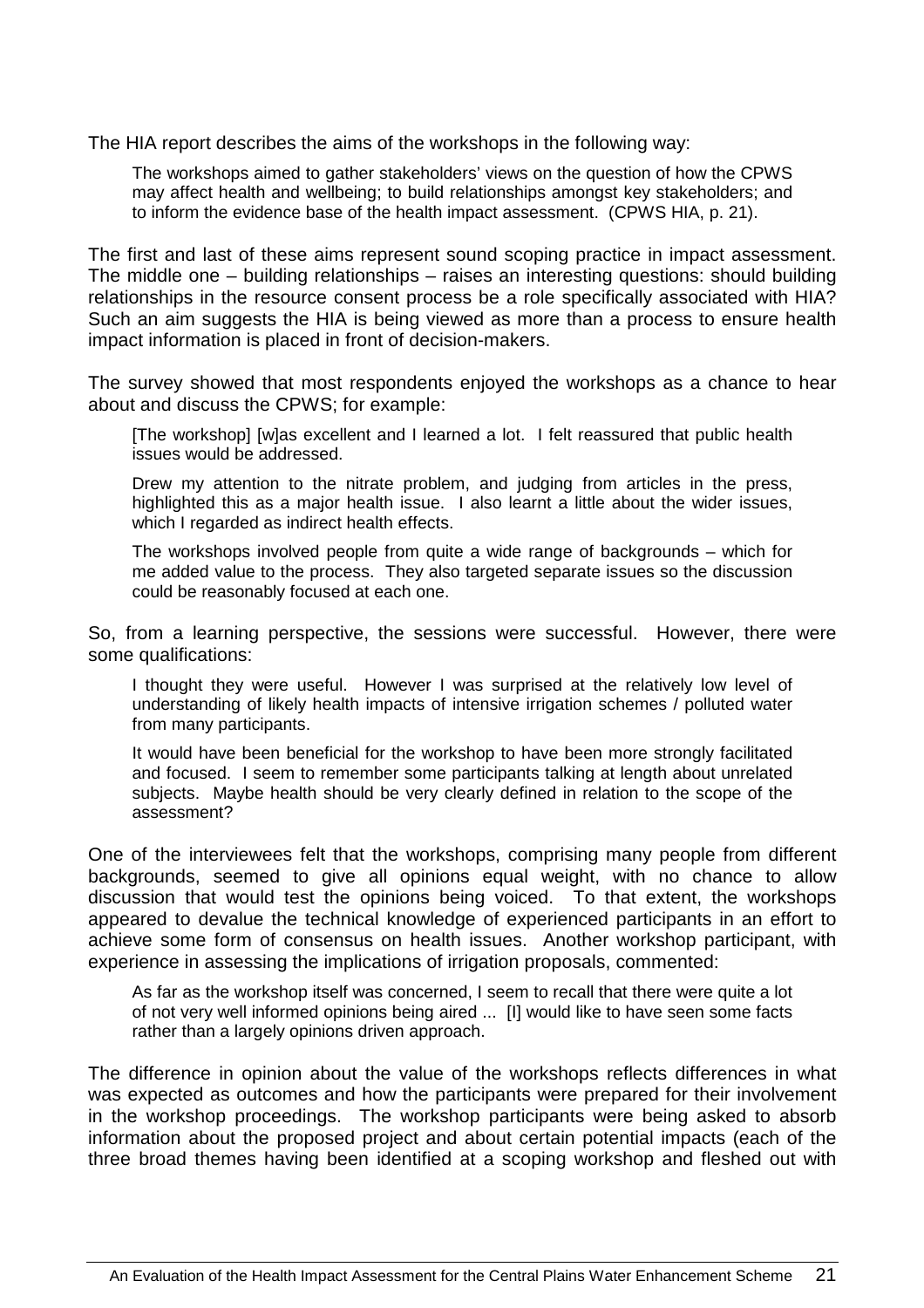literature searches), then to identify any gaps in that understanding and comment on what the possible impacts might mean for the groups they represented.

The interviews and the survey feedback, plus the reviews of the HIA, suggest this is probably much too ambitious: certainly many people learnt more about the project and the issues, but the value of the workshops in terms of their contribution to the identification, characterisation, prioritisation and valuation of the impacts is less obvious. HIA is the only form of impact assessment in which its practitioners frequently adopt this form of stakeholder involvement: one that conflates so many aspects of the scoping and prediction/evaluation phases of impact assessment into single multi-stakeholder meetings. The social impact assessment for the CPWS is more typical of the studies carried out for proposed projects: there was a similar degree of involvement of stakeholders, but in a more structured and managed way.

Given the resources that are presumably devoted to such workshops, it may be useful to have guidance available to future HIA practitioners involved in resource consent processes on their most effective use: what they can reasonably be expected to achieve, how to set them up, and how to run them. In particular, in the RMA context, the guidance should focus on the more immediate purposes of stakeholder involvement to ensure workshops do contribute to the generation of well-grounded impact information.

#### **M***ā***ori workshop**

Significant effort was made to address Māori issues in the CPWS HIA, and one of the three stakeholder workshops was devoted to Māori issues. As the HIA report notes:

The final Māori workshop was not well attended for a number of reasons, including that many local Māori had already been involved in consultation for the cultural impact assessment. Input from the Māori working group has been inserted directly into the discussion section, as evidence and significance were discussed concurrently. This input was relatively brief compared with the other two working groups and the views expressed cannot be said to be representative of all local Māori.

Compared with experiences with Māori involvement in the HIA for the Greater Christchurch Growth Strategy, which was apparently highly successful, Māori involvement with the CPWS HIA was seen, as the quote above suggests, as rather disappointing. There seems to have been a number of reasons for this, including the timing of the workshops and the speed with which preliminary discussions with individual Māori were set up and the workshop itself was organised.

More fundamental is the whole approach to Māori involvement in HIA studies, which is to hold a hui/workshop to discuss possible impacts and feed that into a report written by others. An alternative model, suggested by Paul Horgan, Environmental Advisor, Ngā Rawa Taiao, would be to fund someone to study the cultural health impacts on Māori alongside the main HIA, feeding into the process and the final report. This would focus on potential health impacts on Māori families and communities engaged in culturally related activities, such as traditional food gathering, and thus would have a link into the cultural impact assessment but with a definite health focus.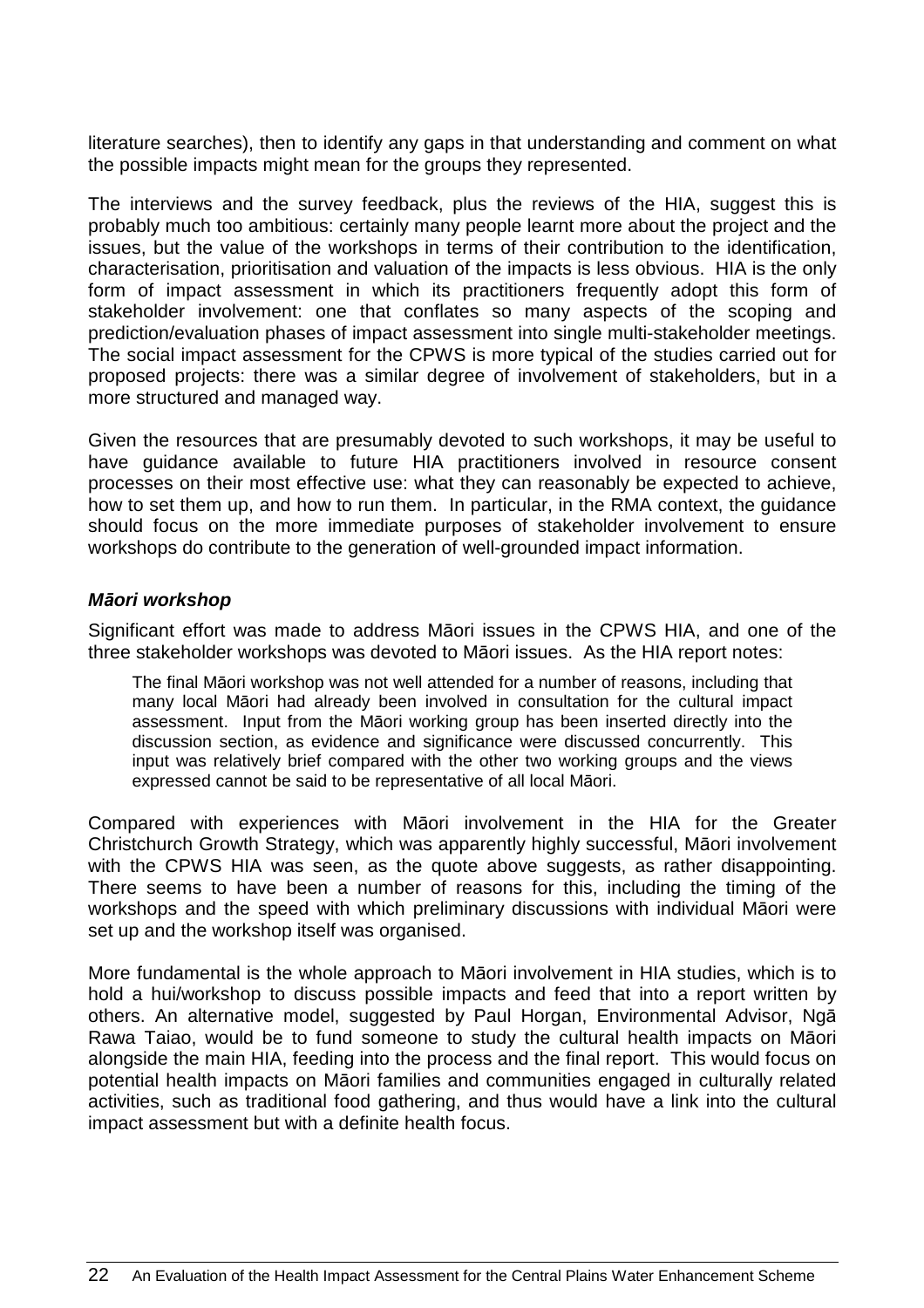### **Scope and impact prediction**

The CPWS HIA followed a well-defined scoping process:

- Initial work was carried out on the potential health impacts and linked to wider health determinants potentially affected by the proposal.
- This was considered in a scoping workshop.
- A scoping report was produced, which guided subsequent research literature searches and the programme followed in the stakeholder workshops.

This is a good framework to follow, but much depends on implementation, and in that regard a number of observations can be made.

#### **Scope of the HIA**

The decision was made early in the study to limit the scope of the HIA in a number of ways. For example:

At the scoping meeting it was agreed that the most useful components for assessment would be the subsequent land use implications of the scheme, with some consideration of effects of the river flow regimes. Participants emphasised a need to focus on the ongoing and longer term effects of the scheme, rather than the short-term construction phase. (CPWS HIA, p. 15).

In addition, the study was further focused on three key determinants of health (water quality, employment/wealth and social connectedness) with respect to three particular, and vulnerable, groups (infants and toddlers, low-income people and Māori). The reason for focusing the HIA in this way was essentially a resource one: funding and time constraints limited what could be achieved in the HIA, so the decision was made to concentrate on the priority issues.

While it makes a great deal of sense to establish boundaries for an impact assessment, the decisions need to be made within the context of a broad initial assessment of the project and its likely impacts. Although a number of determinants were listed in the HIA, it is unclear how the three determinants were selected as the focus of the assessment. Were they judged to be the three most important determinants, or were they simply the easier ones to deal with in the time available? What is required at this early stage is a systematic treatment of potential project/environment interactions, a consideration of indirect effects using causal pathways, an initial assessment of the potential health implications, and consideration of the significance of such implications. In some cases it may be better to use scarce resources to provide a broad assessment, in less detail, of the possible health impacts of a project, rather than study a few in greater depth while leaving question marks over the areas not addressed.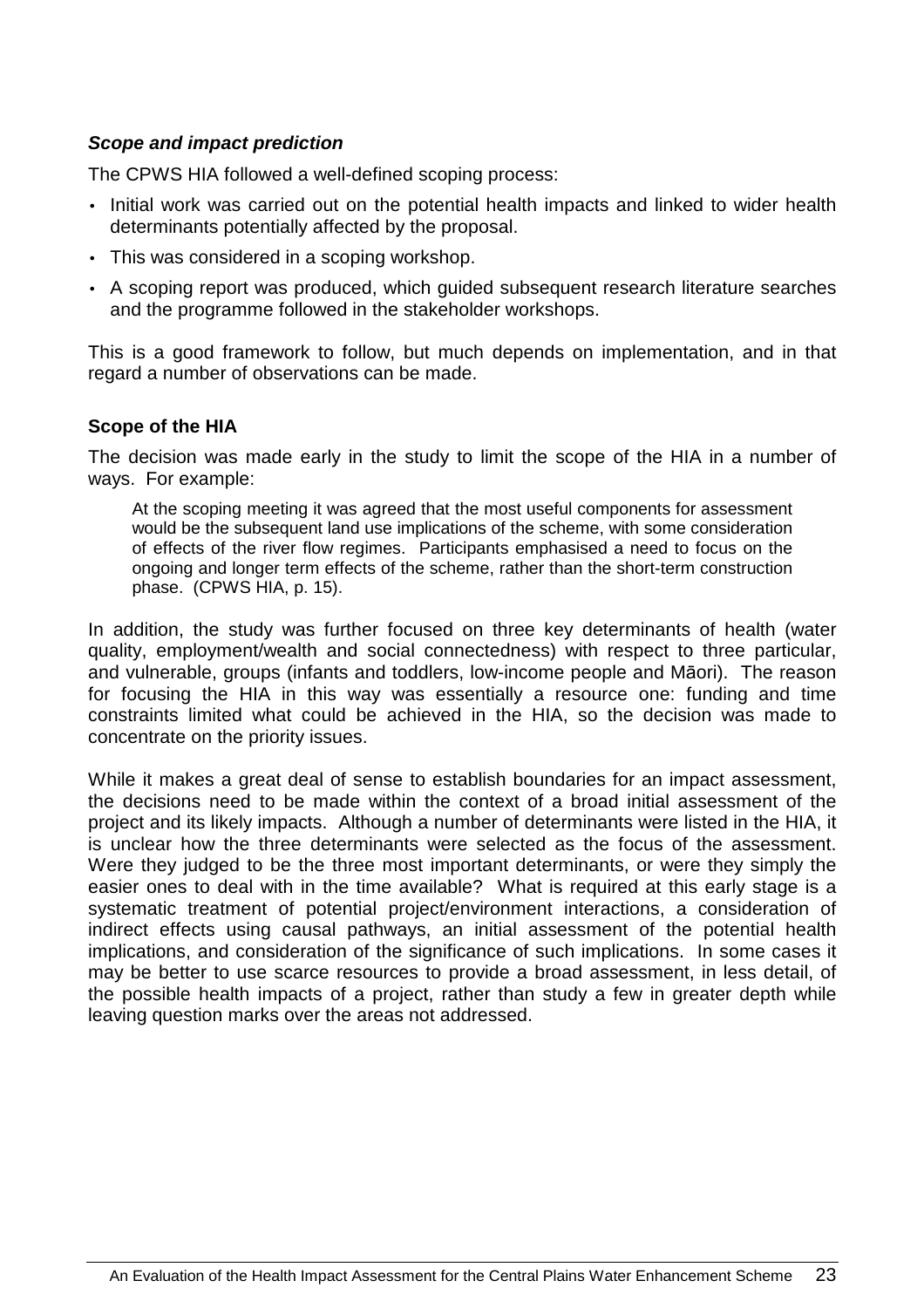As a minimum, an HIA should report the basis of the decisions on the focus of the study so that stakeholders can make a judgement about the coverage of the assessment and decide how much trust to place in the work. For instance, the social impact assessment noted some concern among local people about the long-term health implications, of a respiratory nature, of increased fog or mist in the irrigated area. It is not possible from the HIA to tell whether the health implications of changes in local climate were considered and discounted, or not considered at all.

### **Research questions**

As with stakeholder workshops, many models of HIA feature 'research questions' as an essential methodological step. These are specific questions derived from the early scoping activities and typically ask what is currently known about the impacts of a specific activity on some aspect of health. All impact assessments draw on relevant research literature to develop an understanding of the causal pathways that link action and impact, but only HIA practitioners identify research questions as a specific step in the impact assessment process. The danger is that questions may be generated as ends in themselves rather than as the logical means for providing information about specific processes to inform the specific prediction of health impacts.

In the CPWS HIA a number of research questions were identified, and it is interesting to see what were considered to be useful questions to ask about socioeconomic issues:

- What is the evidence that increased economic output improves health?
- What is the evidence that inequity independently reduces health status?
- Under what circumstances does the evidence show that job creation improves health?
- Are there institutions which improve social connectedness in a rural environment? Under what circumstances does this improve health? (CPWS HIA, p. 23).

Although these are interesting questions in themselves, they are high-level questions, especially the first two. They do not address the type of project, nor the specific environment that might be affected by the project. They are more suited to a national, policy-level HIA than a local/regional, project-level assessment. Research questions of this kind will lead to answers that are not immediately relevant to the specific issues of the proposal being assessed, and this may be one reason why the socioeconomic analysis in the CPWS HIA was poorly received.

Again, the approach used in the social impact assessment is a useful comparison: it addressed the same socioeconomic issues but adopted a structured social science approach to focus on specific social impacts of the project on the rural communities of the affected area. As such, it was more grounded in approach and was accorded more respect by the hearing commissioners. If the health implications had been based on those impacts, a great deal more might have been achieved in that part of the HIA.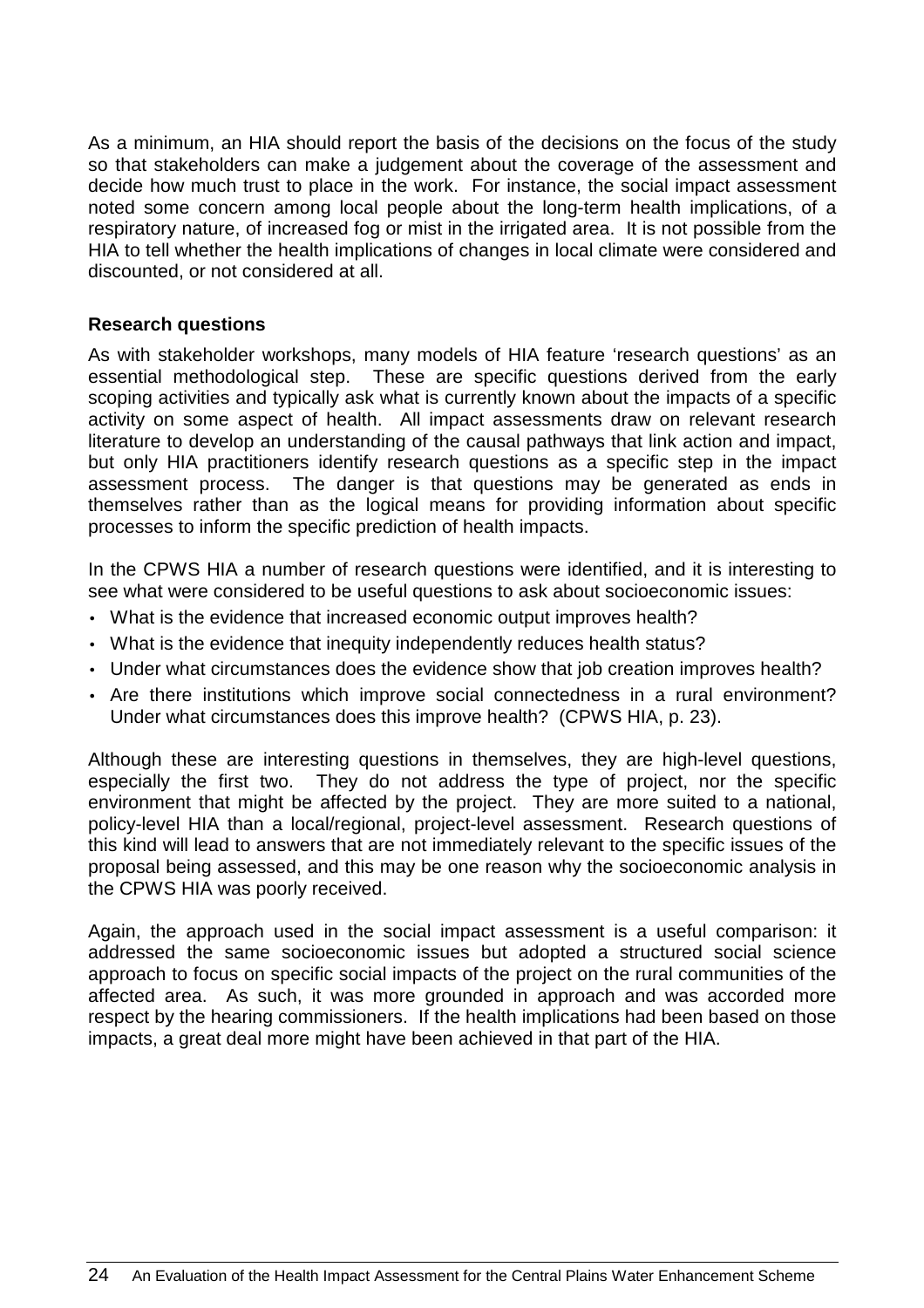### **Baselines**

One of the main problems with the HIA identified by the reviews was the lack of relevant public health data and community profiles. Information about the current status of public health in the potentially affected area is vital to provide a baseline against which 'future health effects could be measured' (R2). In addition, it is important to have some feel for the nature of local communities if the implications of health impacts are to be understood. Although a good deal of community information was available in the social impact assessment, a certain amount is still required within the HIA to allow readers to establish a context for the project and its possible impacts.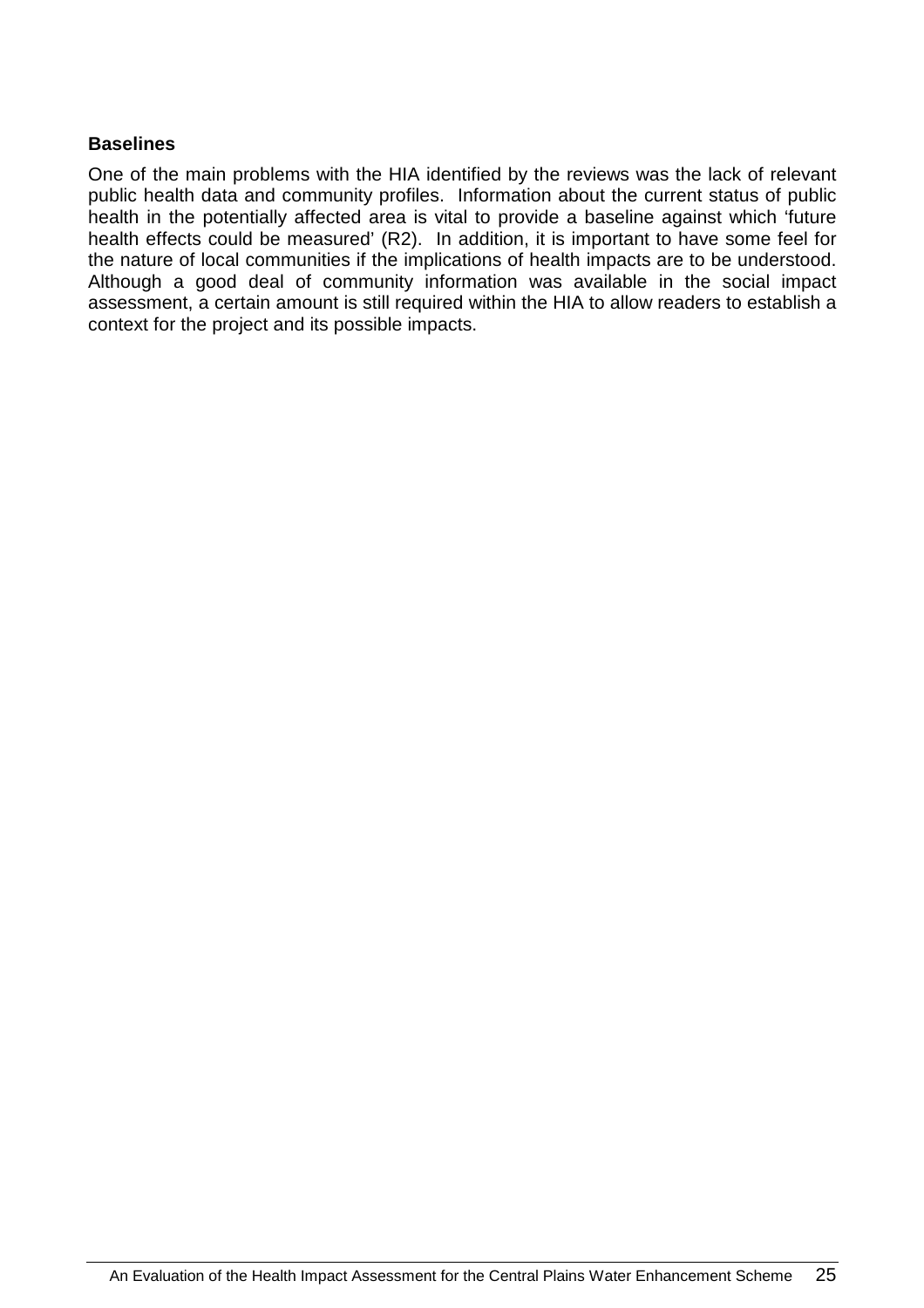# **6. Conclusion and Recommendations**

## **Conclusion**

The CPWS HIA process generated a great deal of interest and comment in the media and among the various groups and individuals involved in the CPWS in some way. In the end, the decisions on the resource consents were rather unsympathetic to some of the key messages of the HIA, such as the inequality arguments, and the commissioners regarded the HIA as less than objective.

On the other hand, many of the people replying to the survey conducted for this evaluation, and virtually all the interviewees, felt the exercise had achieved something positive. Health issues were given a higher profile and the wider perspective provided by the social determinants model was appreciated by several respondents. Because of the HIA, the decisions on the consents had to deal with public health specifically, even if only to play down or dismiss many of the concerns raised by the HIA. It is tempting to conclude that the profile given to a number of health issues did in fact influence the conditions the commissioners attached to their various decisions.

Overall, it was reasonable for an HIA to be conducted on the project, given the lack of a coherent and integrated assessment of health impacts in other reports produced by the proponents. A rapid appraisal approach was used, in view of time constraints, and this may have been one reason why there were some concerns about some of the information put forward in the HIA, and especially the arguments advanced on certain socioeconomic aspects. However, a good deal of useful information was generated, despite the limited time available, and the process raised awareness of HIA among a wide group of practitioners and stakeholders.

The HIA was undertaken by Community and Public Health for Canterbury DHB to ensure public health issues would be considered by the commissioners. However, this raises two particular problems. First, it compromises the role of the public health units as advisors to other groups and individuals, and especially to the proponents and their consultants, and council decision-makers. Second, the proponent ought to take responsibility for understanding and responding to potential health impacts in the same way they do for ecological, cultural, physical and social impacts. That would mean health impacts could then be studied alongside the other forms of impact, and the HIA study could benefit from, but also inform, the other impact studies. These considerations would suggest that HIAs in the RMA context should not be conducted by DHBs on a routine basis, although there will always be situations, such as the CPWS proposal, where the DHB may judge it appropriate to take the lead in conducting an HIA.

HIA approaches developed for policy appraisal cannot be applied to resource consent processes without modification. The tools developed for policy-level HIA tend to focus on broader issues, which provide the basis for negotiated change to proposed policies. In contrast, HIA in the RMA context has to focus much more specifically on cause–effect pathways that link particular project actions to direct and indirect environmental changes, which in turn lead to potential impacts on the health of individuals and communities. Consequently, HIA in the RMA context has to be focused more directly on generating specific impact information that can be defended in public hearings if necessary.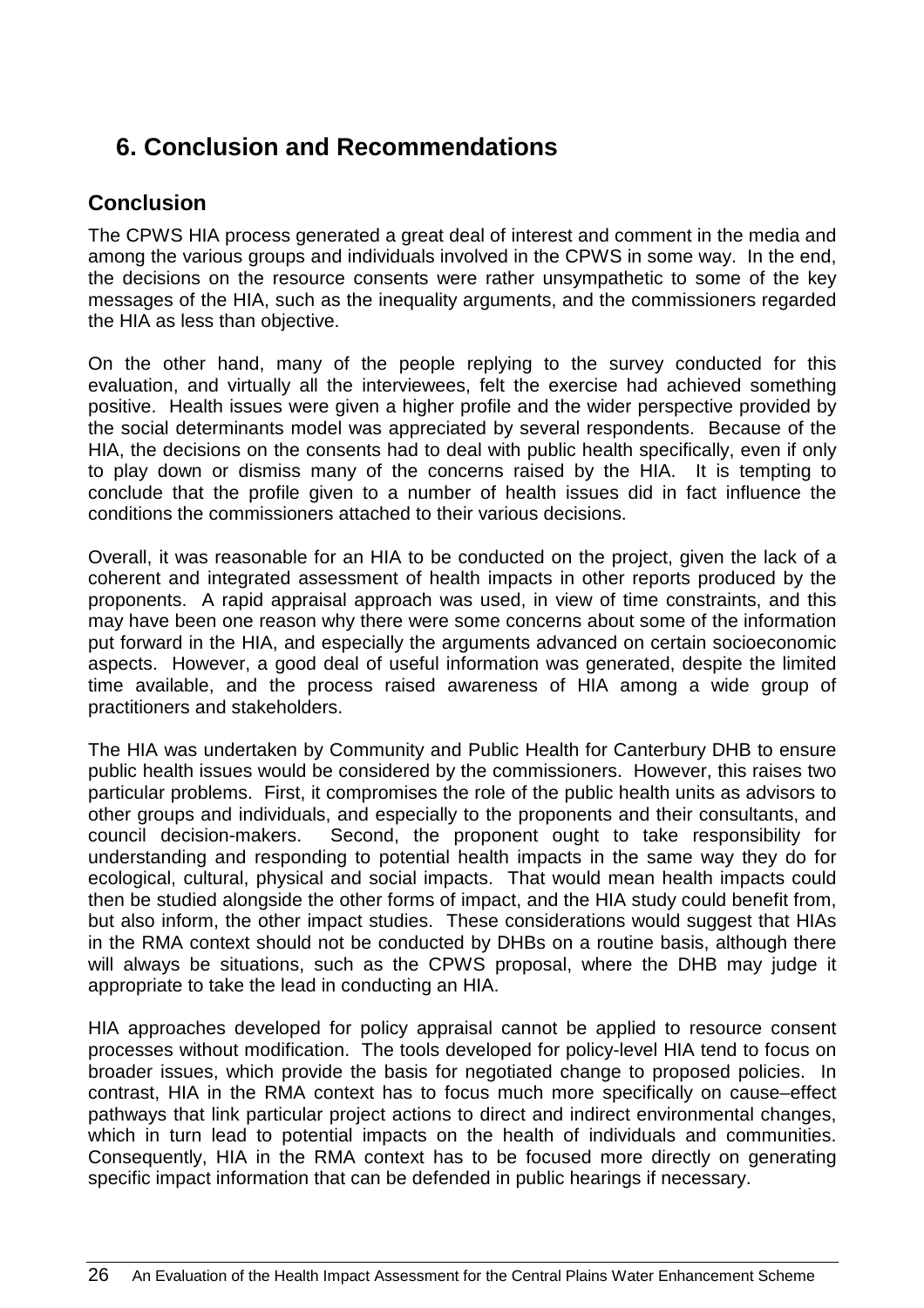In the RMA context there are two basic choices for how to address health issues in resource consent applications. One is to let the health issues emerge from other studies and to write them up for the AEE as they emerge. This tends to be the current approach, and usually favours a narrower environmental health perspective. The second approach is to study health impacts in their own right, which allows for an assessment of the total burden of health impacts that may affect a family or community. This is what the CPWS HIA attempted to do. Such project-level HIAs make good sense for major projects with the potential for health effects of different kinds, affecting different groups in the community.

However, although the HIA would be a stand-alone study, it should still be viewed as a specialist report in the same mould as a social impact assessment or ecological or cultural impact assessments. It would be conducted alongside, and in collaboration with, other related studies, and the findings would be part of the overall AEE for the proposed project. In other situations, a stand-alone HIA may not be required, but the health issues should still be given due recognition throughout the AEE process. Achieving this may require proactive health impact awareness-raising among environmental and social consultants, and the growth of a body of health impact specialists able to work in the consent process.

Overall, it will be important to ensure the HIA methods and approaches taught in training courses are appropriate for use in the RMA context.

### **Recommendations**

- 1. The Ministry of Health, DHBs and/or public health units should not normally commission HIAs for projects going through the resource consent process. Rather, they should work with regional, district and city councils to encourage proponents to conduct HIAs when appropriate, and provide advice and guidance to proponents, councils, stakeholders and communities to facilitate the HIA process.
- 2. The Ministry of Health should consider providing training courses to encourage existing social and environmental consultants to learn about the environmental and social determinants of health, in order to promote collaborative approaches to assessments that include full consideration of health issues.
- 3. Guidance for HIA in the RMA context should be developed by the Ministry of Health for HIA practitioners. The 1995 Public Health Commission guide could provide a starting point, but it should not be a risk-based approach.
- 4. Training in impact assessment/AEE practices should be developed for potential HIA practitioners (including public health unit and DHB staff involved in guiding or reviewing HIAs). The training should include an explanation of resource consent hearing procedures and guidance on the presentation of evidence to hearings.
- 5. To enhance Māori involvement in HIA processes, consideration might be given to appointing a cultural health impact assessor (from within the Māori community if possible) to prepare a report that informs the main HIA.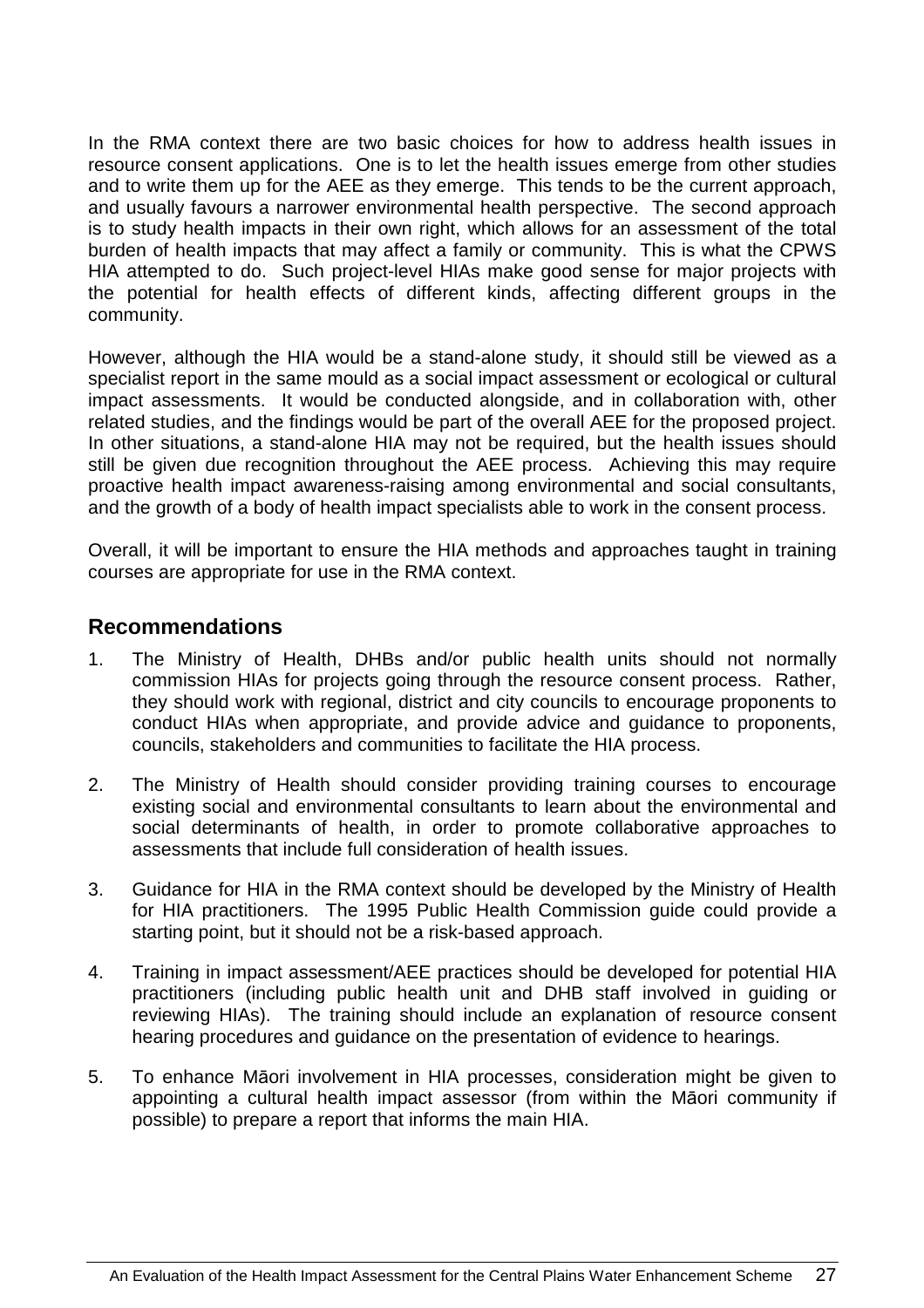- 6. Information on typical health issues associated with major project types should be disseminated by the Ministry of Health. The audience could include decisionmakers, council staff, stakeholder groups, community groups, developers and consultants.
- 7. For major projects, DHBs and/or public health units should consider approaching the relevant territorial and/or regional councils to request involvement in preparing section 42a reports on health impacts for the resource consent hearings.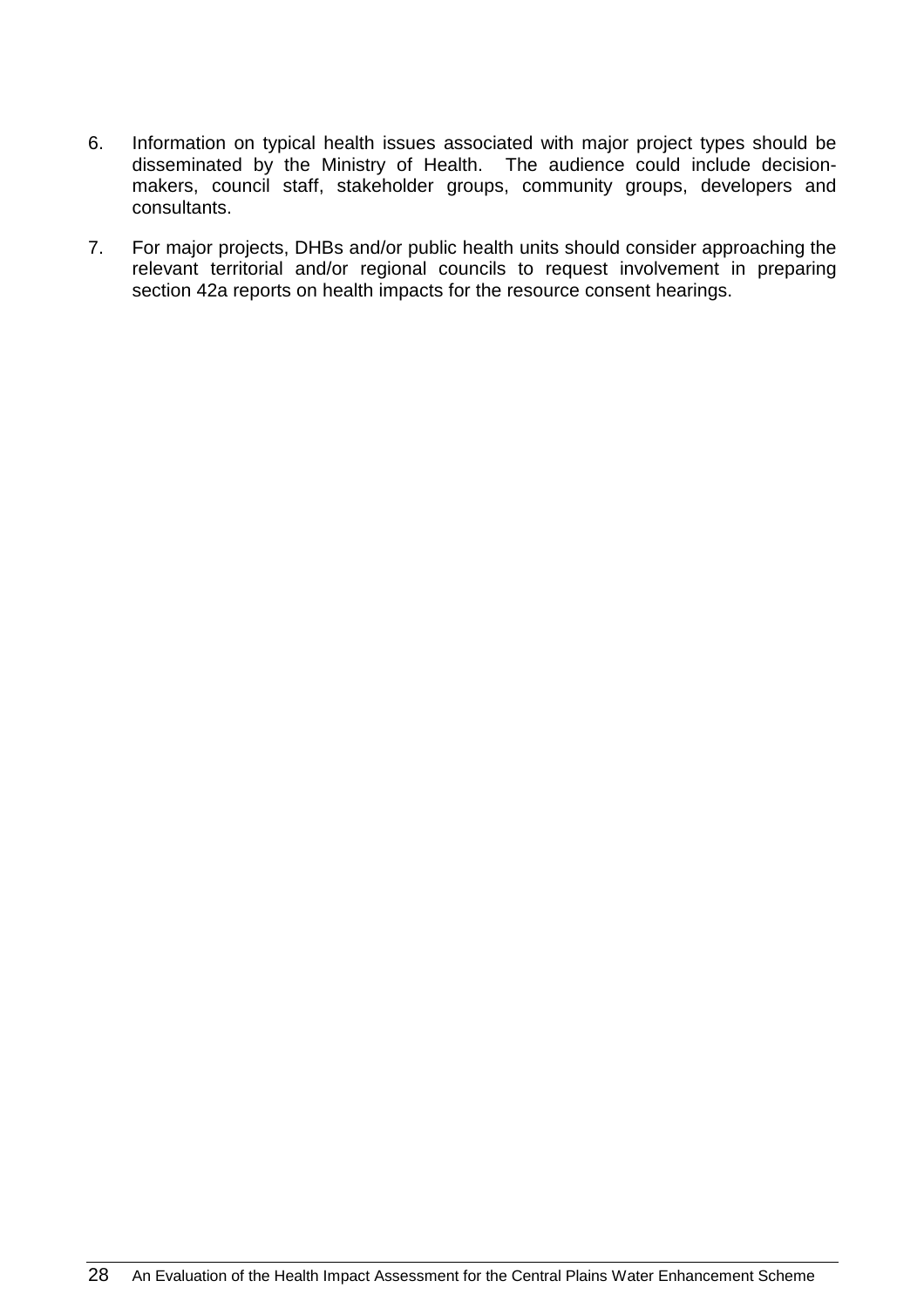# **Appendix**

### **1 Documents consulted**

Buchan D (Corydon Consultants). 2007. Review of Central Plains Irrigation Scheme: Social impact assessment. Report produced for Selwyn District Council section 42 report.

Central Plains Water Enhancement Scheme: An assessment of impacts on Ng*ā*i Tahu values. 2005.

Central Plains Water Enhancement Scheme Assessment of Environmental Effects [updated]. 2006.

Central Plains Water Enhancement Scheme Social Impact Assessment. 2007.

Canterbury Regional Council. 2008. Section 42a Officers Report. Application for resource consent lodged by CPW Trust / Ashburton Community Water Trust.

Community and Public Health, Canterbury District Health Board. 2008. Health Impact Assessment of Central Plains Water Scheme.

Joint Decision and Recommendation of Independent Commissioners. 2010. URL: http://ecan.govt.nz/publications/Pages/cpw-decision.aspx)

Minute 11 of Commissioners: Intended decision and primary conclusions in relation to the revised Central Plains Water Trust Irrigation Scheme. 2009.

Quigley & Watts. 2007. Health Impact Assessment of the Central Plains Water Scheme: Scoping report.

Selwyn District Council. 2008. Section 42a Officers Report. Notices of requirement by Central Plains Water Limited; and applications for resource consent by the Central Plains Water Trust.

## **2 Websites consulted**

CPW Ltd.: http://www.cpwl.co.nz

CPW Trust: http://www.cpw.org.nz/

Environment Canterbury: Central Plains Water Scheme: http://ecan.govt.nz/get-involved/consentprojects/central-plains-water/pages/default.aspx

## **3 List of interviewees, and survey respondents**

#### **Interviewees (alphabetical order; listed with consent)**

Leo Fietje (Environment Canterbury)

Paul Horgan (Environmental Advisor, Ngā Rawa Taiao, Te Rūnanga o Ngāi Tahu) Alistair Humphrey (Medical Officer of Health, Community and Public Health / Canterbury DHB)

Bob Penter (Group Manager of Environmental Services, GHD Ltd)

Rob Quigley (Public Health Consultant, Quigley & Watts)

Nick Taylor (Social Impact Consultant, Taylor Baines Ltd)

Martin Ward (Environmental Consultant)

Maree Willetts (Manager, Toitū Te Whenua, Te Rūnanga o Ngāi Tahu)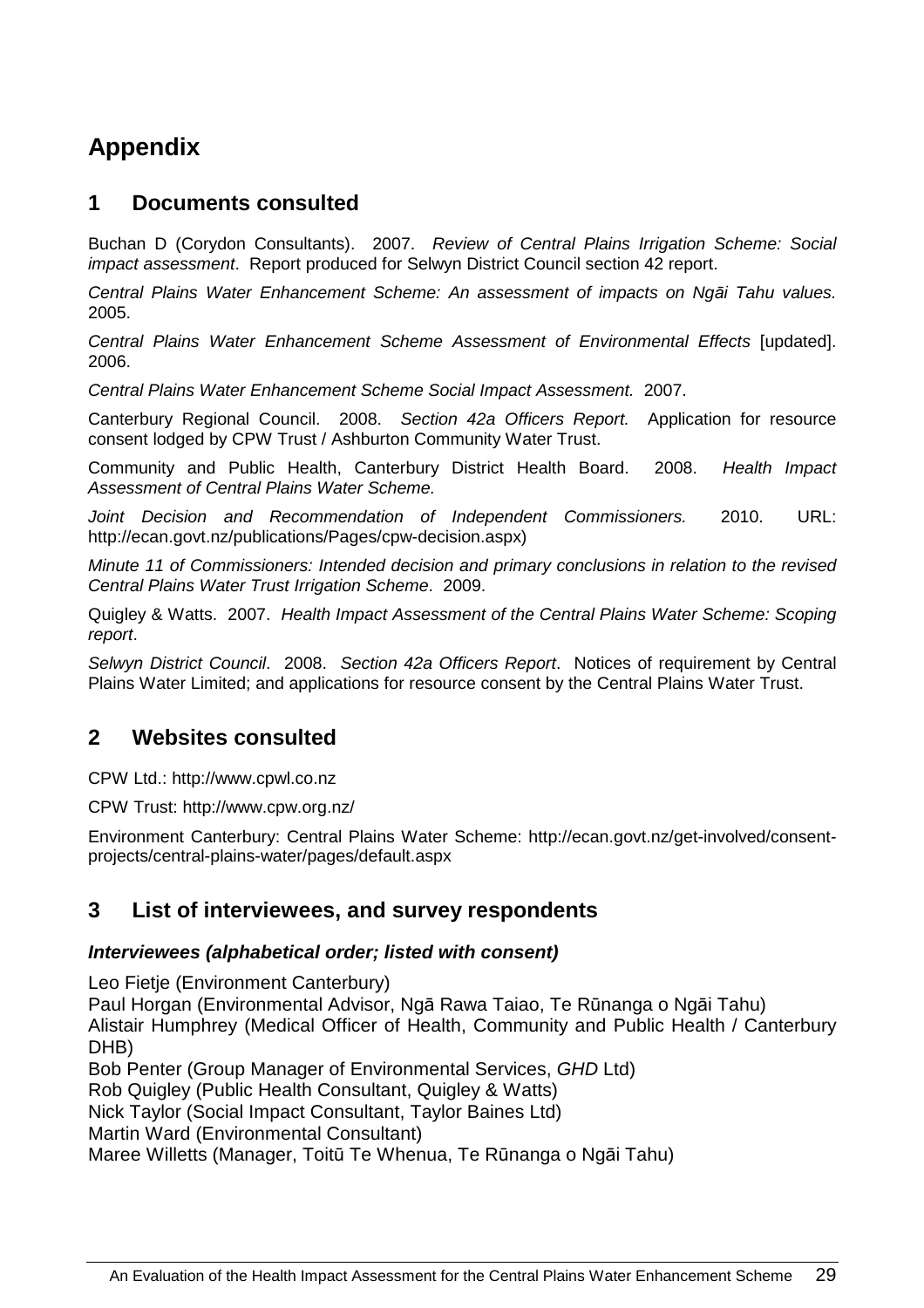#### **Survey respondents (alphabetical order; listed with consent)**

Andrew Ball Paul Cottam Richard English Janet Fraser Margaret Leonard Brian Lester Mojo Mathers Rosalie Snoyink Mary Sparrow Cliff Tipler Louis Tremblay Chrissie Williams

Eighteen people were originally approached. Twelve completed the survey; three others replied and said they had not attended any workshops so did not complete the survey; three did not reply.

#### **Others**

In addition to the author, there were two other independent reviewers of the HIA report. All three reviewers used the UK HIA Review package independently of each other.